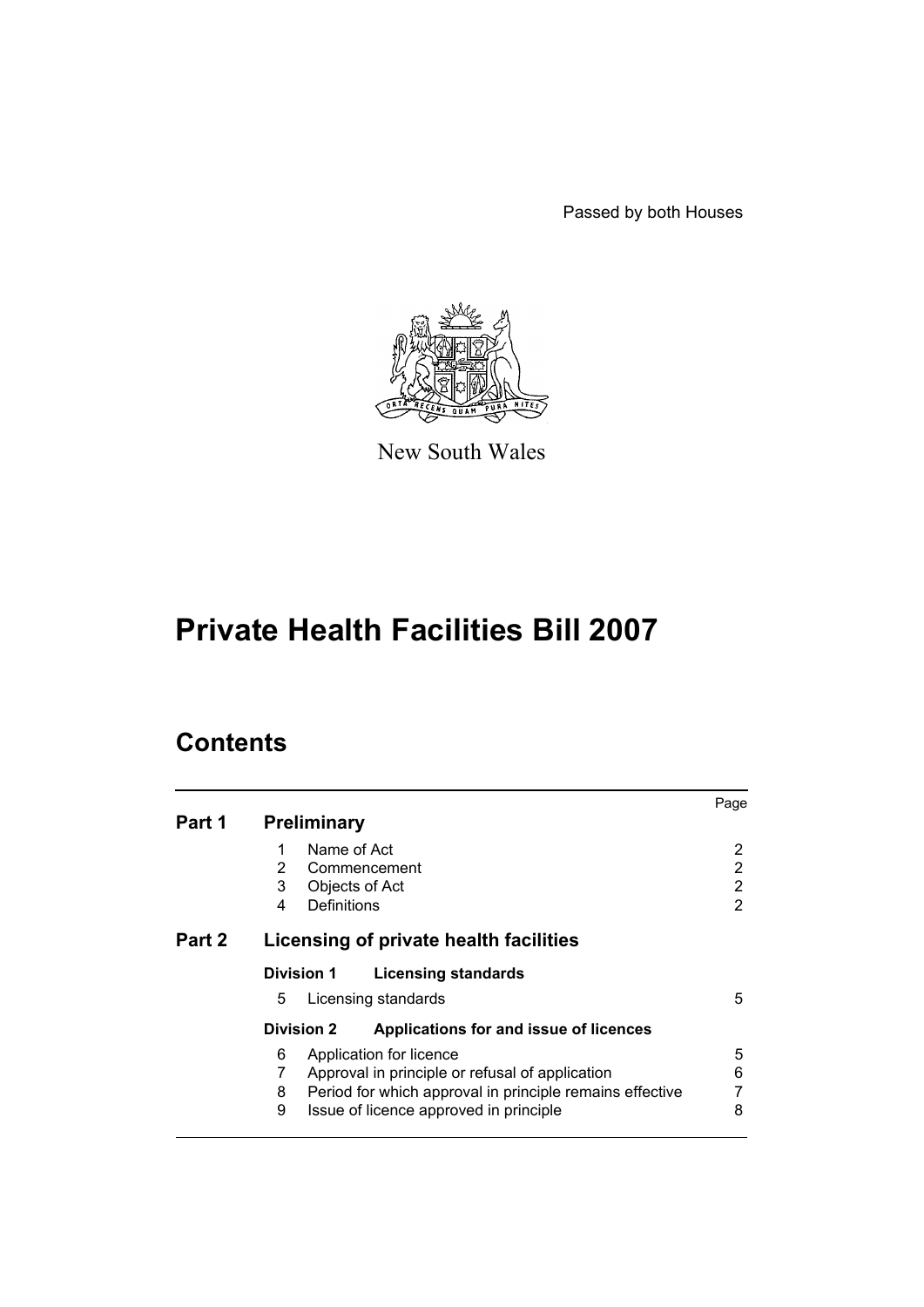**Contents** 

|        |                                                                               |                                      |                                                                                                                                                                                                                                                                                                                                                                                                               | Page                                                             |
|--------|-------------------------------------------------------------------------------|--------------------------------------|---------------------------------------------------------------------------------------------------------------------------------------------------------------------------------------------------------------------------------------------------------------------------------------------------------------------------------------------------------------------------------------------------------------|------------------------------------------------------------------|
|        |                                                                               |                                      |                                                                                                                                                                                                                                                                                                                                                                                                               |                                                                  |
|        | 10<br>11<br>12<br>13<br>14<br>15<br>16<br>17<br><b>Division 4</b><br>18<br>19 | <b>Division 3</b><br>Form of licence | <b>Provisions relating to licences</b><br>Classes of private health facilities<br><b>Conditions of licence</b><br>Duration of licence<br>Annual licence fees<br>Transfer of licence to another licensee<br>Alterations or extensions to licensed facilities<br>Amendment of licences<br>General provisions relating to applications<br>Additional information<br>Notice of reasons for refusal of application | 8<br>8<br>9<br>9<br>9<br>10<br>10<br>11<br>12<br>12 <sup>2</sup> |
|        | 20<br>21                                                                      |                                      | Advertising of applications<br>Amendment of applications                                                                                                                                                                                                                                                                                                                                                      | 13<br>13                                                         |
|        | <b>Division 5</b>                                                             |                                      | <b>Review of decisions of Director-General</b>                                                                                                                                                                                                                                                                                                                                                                |                                                                  |
|        | 22<br>23<br>24<br>25<br>26<br>27<br>28                                        | Definition                           | <b>Chairperson of Committees of Review</b><br>Application for review of Director-General's decision<br><b>Constitution of Committee of Review</b><br>Committee of Review to make recommendation to Minister<br>Determination of application for review by Minister<br>Applicant to provide information                                                                                                        | 13<br>13<br>14<br>14<br>14<br>15<br>15                           |
|        | <b>Division 6</b>                                                             |                                      | <b>Suspension and cancellation of licences</b>                                                                                                                                                                                                                                                                                                                                                                |                                                                  |
|        | 29<br>30<br>31<br>32                                                          | review                               | Suspension of licence<br>Cancellation of licence without notice<br>Cancellation of licence with notice<br>Right to apply to Administrative Decisions Tribunal for                                                                                                                                                                                                                                             | 16<br>16<br>16<br>18                                             |
| Part 3 |                                                                               |                                      | <b>Conduct of private health facilities</b>                                                                                                                                                                                                                                                                                                                                                                   |                                                                  |
|        | 33<br>34<br>35<br>36<br>37<br>38<br>39<br>40                                  | Overcrowding                         | Unlicensed private health facility<br>Executor or administrator regarded as licensee<br>Purposes for which facilities may be used<br>Nursing requirements for private health facilities<br>Register of patients<br>Medical advisory committee<br>Act and regulations to be readily available                                                                                                                  | 19<br>19<br>19<br>19<br>19<br>20<br>21<br>22                     |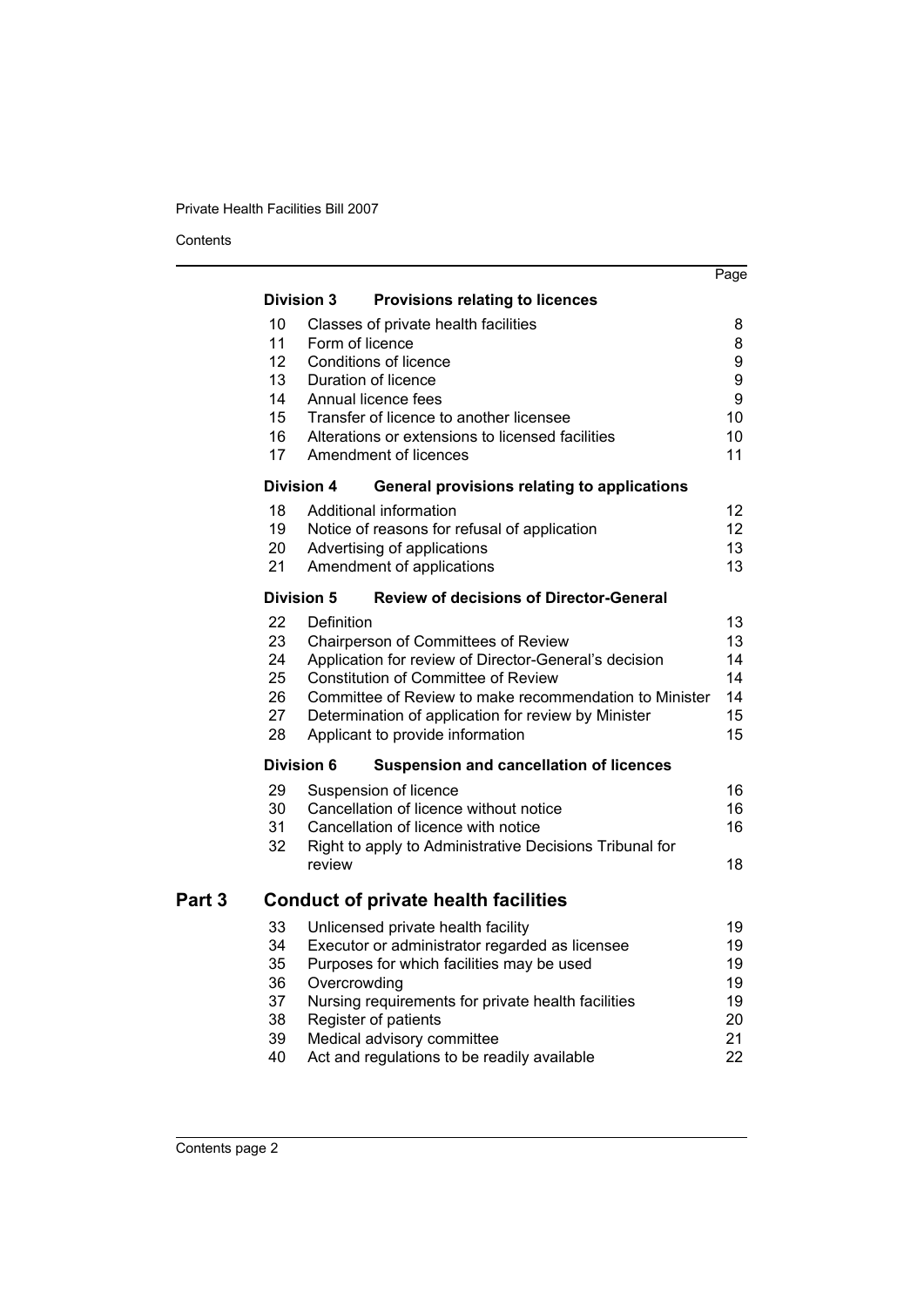Contents

|        |          |                                                                                                       | Page     |
|--------|----------|-------------------------------------------------------------------------------------------------------|----------|
| Part 4 |          | Root cause analysis teams                                                                             |          |
|        | 41       | Definitions                                                                                           | 23       |
|        | 42       | Appointment of root cause analysis teams to deal with                                                 |          |
|        | 43       | reportable incidents                                                                                  | 23<br>23 |
|        | 44       | Restrictions on root cause analysis teams<br>Responsibilities of root cause analysis team in relation |          |
|        |          | to reportable incident                                                                                | 24       |
|        | 45       | Disclosure of information                                                                             | 24       |
|        | 46       | Information not to be given in evidence                                                               | 25       |
|        | 47       | Findings of root cause analysis team not evidence of                                                  |          |
|        |          | certain matters                                                                                       | 25       |
|        | 48       | Personal liability of members of root cause analysis                                                  |          |
|        |          | team                                                                                                  | 25       |
|        | 49       | Regulations relating to root cause analysis teams                                                     | 26       |
| Part 5 |          | <b>Enforcement</b>                                                                                    |          |
|        | 50       | Authorised officers                                                                                   | 27       |
|        | 51       | Power to enter and inspect                                                                            | 27       |
|        | 52       | Improvement notices                                                                                   | 28       |
|        | 53       | Obstruction of officers                                                                               | 29       |
|        |          |                                                                                                       |          |
| Part 6 |          | <b>Private Health Facilities Advisory Committee</b>                                                   |          |
|        | 54       | <b>Constitution of Advisory Committee</b>                                                             | 30       |
|        | 55       | <b>Functions of Advisory Committee</b>                                                                | 30       |
|        | 56       | Sub-committees of Advisory Committee                                                                  | 30       |
| Part 7 |          | <b>Miscellaneous</b>                                                                                  |          |
|        | 57       | Director-General may direct licensee to engage                                                        |          |
|        |          | external expert                                                                                       | 32       |
|        | 58       | Disclosure of pecuniary interests to patients                                                         | 32       |
|        | 59<br>60 | Onus of proof regarding reasonable excuse                                                             | 33       |
|        | 61       | Evidentiary certificates<br>Service of documents                                                      | 33<br>34 |
|        | 62       | Offences by corporations                                                                              | 34       |
|        | 63       | Proceedings for offences                                                                              | 34       |
|        | 64       | Delegation                                                                                            | 35       |
|        | 65       | Regulations                                                                                           | 35       |
|        | 66       | Savings, transitional and other provisions                                                            | 35       |
|        | 67       | Amendment of other Acts and instruments                                                               | 35       |
|        | 68       | Review of section 7 (4) (c) (i)                                                                       | 35       |
|        | 69       | Repeal of Private Hospitals and Day Procedure<br>Centres Act 1988 No 123                              | 36       |

Contents page 3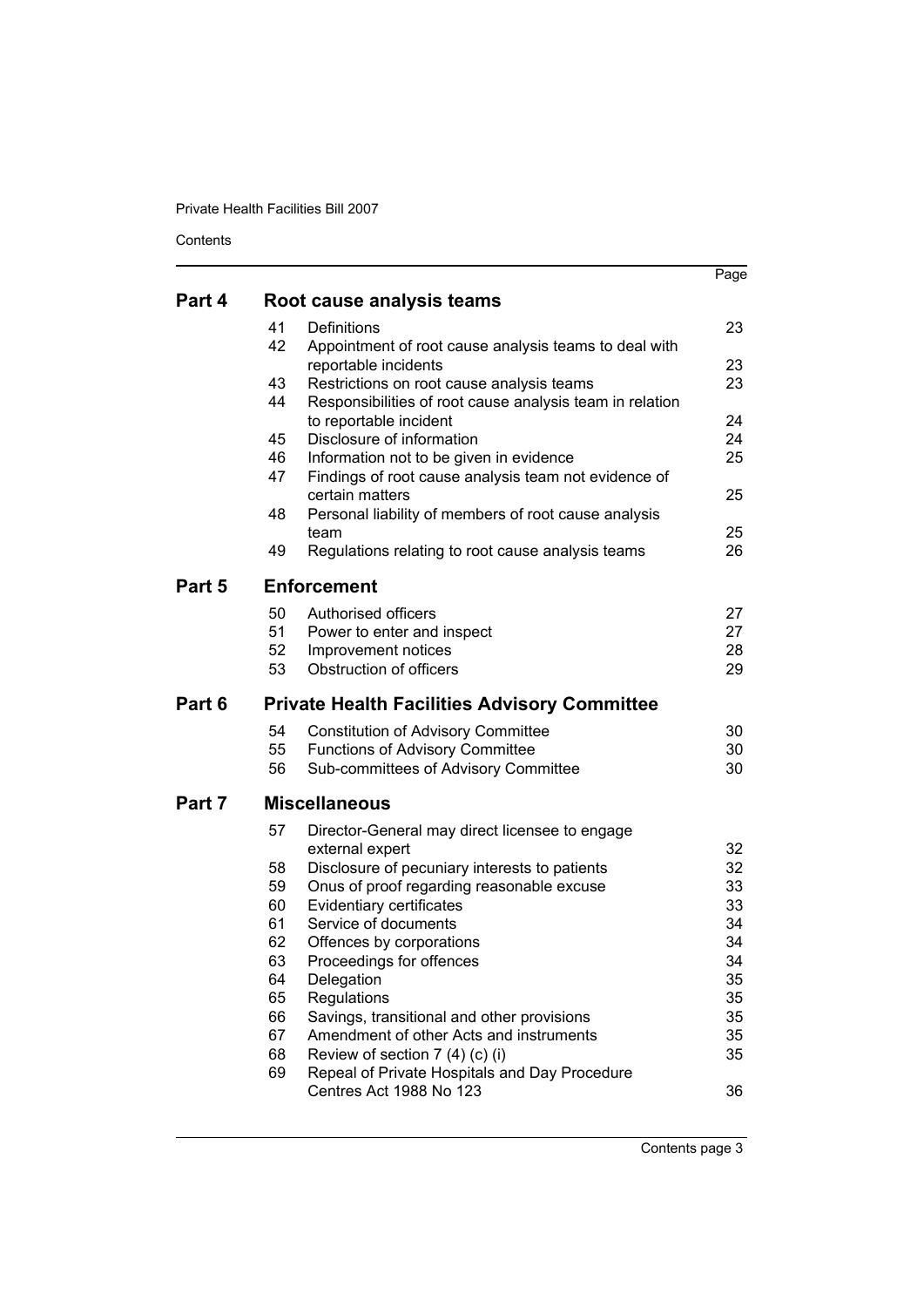Contents

|                   |                                                | Page |
|-------------------|------------------------------------------------|------|
| <b>Schedule 1</b> | Provisions relating to Chairperson of          |      |
|                   | <b>Committees of Review</b>                    | 37   |
| <b>Schedule 2</b> | <b>Provisions relating to Committees of</b>    |      |
|                   | <b>Review</b>                                  | 39   |
| <b>Schedule 3</b> | <b>Constitution and procedure of Private</b>   |      |
|                   | <b>Health Facilities Advisory Committee</b>    | 41   |
| <b>Schedule 4</b> | Savings, transitional and other provisions     | 47   |
| <b>Schedule 5</b> | <b>Amendment of other Acts and instruments</b> | 53   |
|                   |                                                |      |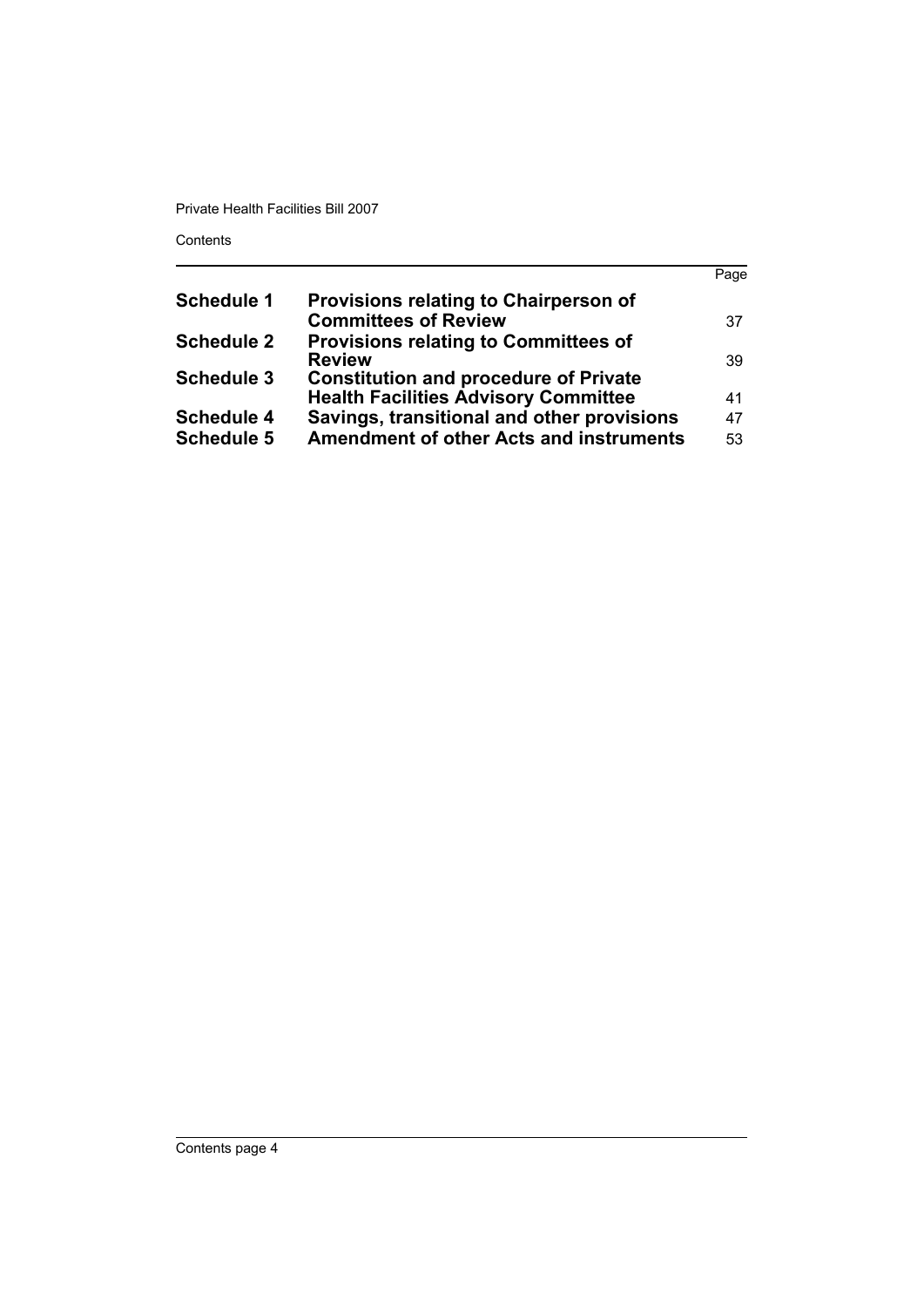*I certify that this public bill, which originated in the Legislative Assembly, has finally passed the Legislative Council and the Legislative Assembly of New South Wales.*

> *Clerk of the Legislative Assembly. Legislative Assembly, Sydney, , 2007*



New South Wales

# **Private Health Facilities Bill 2007**

Act No , 2007

An Act to provide for the licensing and control of private health facilities, to repeal the *Private Hospitals and Day Procedure Centres Act 1988*; and for other purposes.

*I have examined this bill and find it to correspond in all respects with the bill as finally passed by both Houses.*

*Assistant Speaker of the Legislative Assembly.*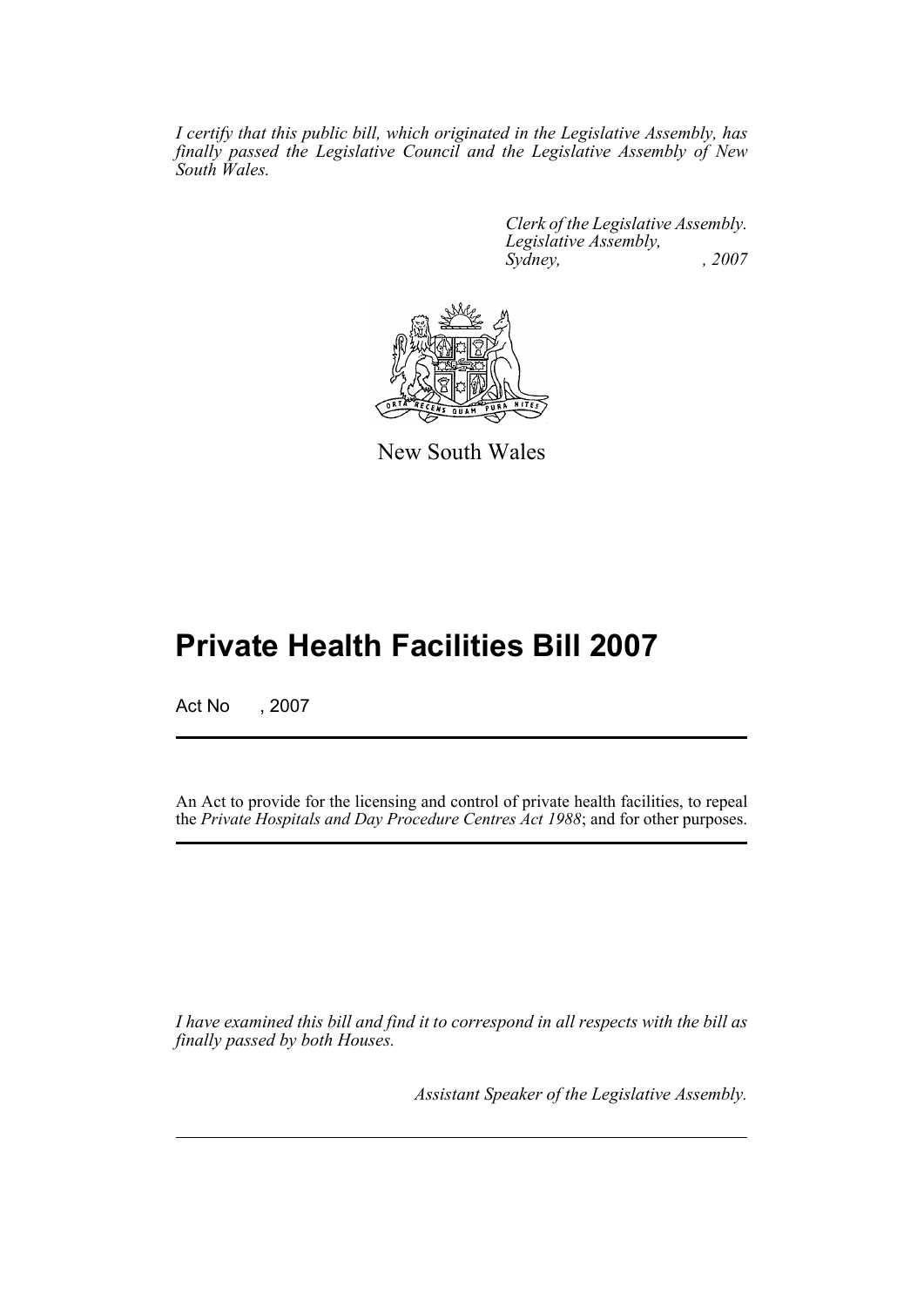Clause 1 Private Health Facilities Bill 2007

Part 1 Preliminary

**The Legislature of New South Wales enacts:**

# <span id="page-5-1"></span><span id="page-5-0"></span>**Part 1 Preliminary**

# **1 Name of Act**

This Act is the *Private Health Facilities Act 2007*.

# <span id="page-5-2"></span>**2 Commencement**

This Act commences on a day or days to be appointed by proclamation.

# <span id="page-5-3"></span>**3 Objects of Act**

The objects of this Act are:

- (a) to maintain appropriate and consistent standards of health care and professional practice in private health facilities, and
- (b) to plan for and provide comprehensive, balanced and coordinated health services throughout New South Wales.

# <span id="page-5-4"></span>**4 Definitions**

(1) In this Act:

*Advisory Committee* means the Private Health Facilities Advisory Committee established under this Act.

*application* means:

- (a) an application for a licence under section 6, or
- (b) an application to transfer a licence under section 15, or
- (c) an application for approval to alter or extend a private health facility under section 16, or
- (d) an application for amendment of a licence under section 17.

*approval in principle* means an approval in principle under section 7 of an application for a licence.

*authorised officer* means an authorised officer appointed under section 50.

*class of facility*, in relation to a private health facility, means the class or classes of facility in respect of which a licence for the facility is issued.

*clinical area* means an area of a private health facility that is used for the provision of health services to a patient and includes any area of a facility that may be prescribed.

*Department* means the Department of Health.

*Director-General* means the Director-General of the Department.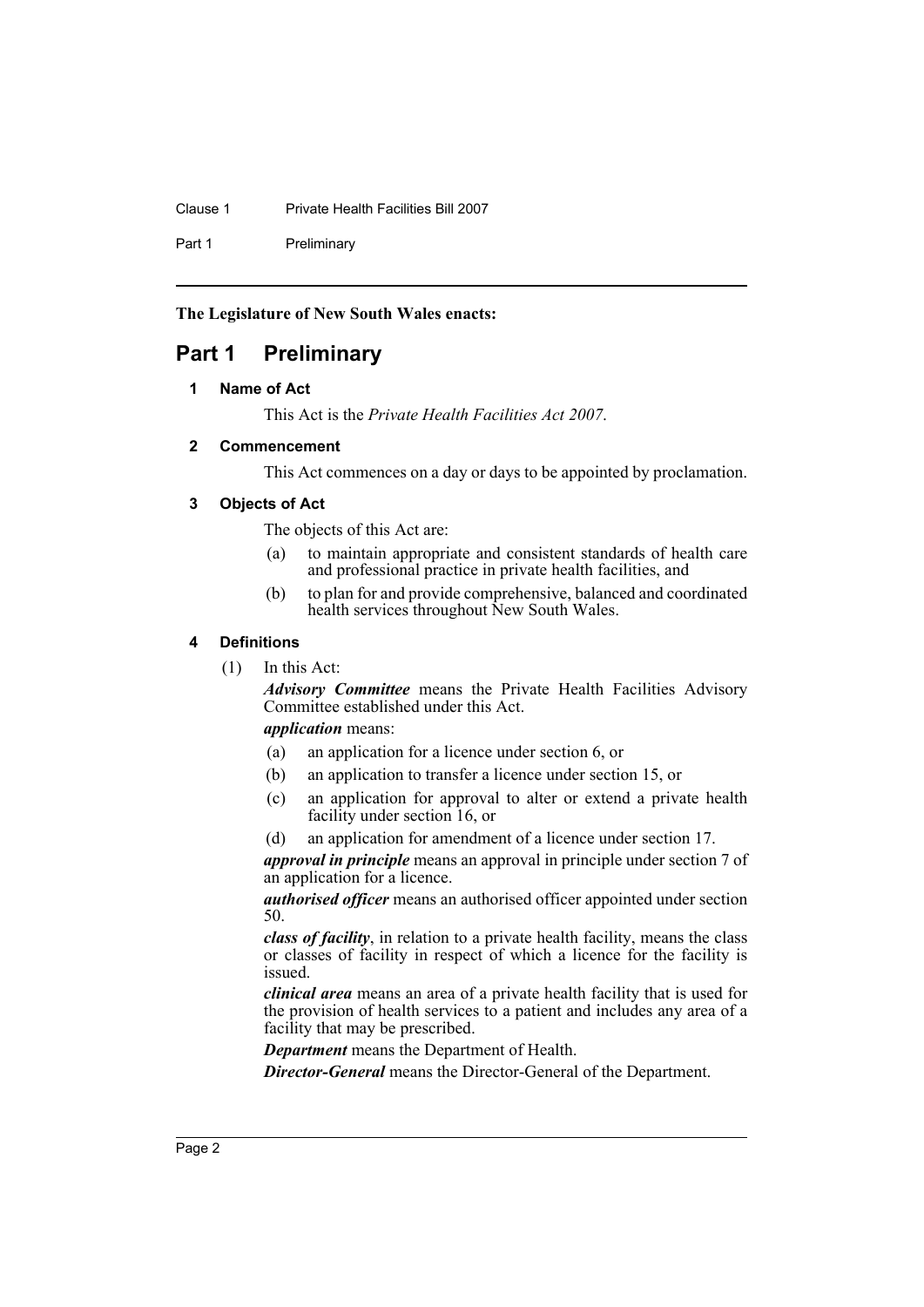| Private Health Facilities Bill 2007 | Clause 4 |
|-------------------------------------|----------|
| Preliminary                         | Part 1   |

*director of nursing* means the director of nursing of a private health facility as referred to in section 37.

*exercise* a function includes perform a duty.

*function* includes a power, authority or duty.

*licence* means a licence issued under section 9 and in force under this Act.

*licensee* means the holder, or any one or more of the holders, for the time being of a licence.

*licensing standards* means the standards prescribed under section 5.

*patient* means a person treated at a private health facility.

*practitioner* means a medical practitioner, a dentist or other health practitioner as may be prescribed by the regulations.

*premises* includes any land, building and part of any building.

*private health facility* means premises at which any person is admitted, provided with medical, surgical or other prescribed treatment and then discharged, or premises at which a person is provided with prescribed services or treatments, but it does not include:

- (a) an institution conducted by or on behalf of the State, or
- (b) a hospital or health service under the control of a public health organisation within the meaning of the *Health Services Act 1997*, or
- (c) a nursing home within the meaning of the *Public Health Act 1991*, or
- (d) premises of a class prescribed by the regulations for the purposes of this definition.

*procedure room* means a room in which medical or surgical procedures are conducted, and includes an operating theatre, labour room or other room prescribed by the regulations.

*register of patients* means the register that is required by section 38 to be kept at a private health facility.

*registered nurse* means a nurse registered under the *Nurses and Midwives Act 1991*.

*ward* means any room (other than a labour room or operating theatre) in a private health facility in which patients are accommodated and includes any recovery room in which a patient is monitored after an operation whilst returning to his or her pre-operative state of consciousness.

- (2) A reference in this Act:
	- (a) to medical, surgical or other treatment includes a reference to a diagnosis for the purposes of any such treatment, and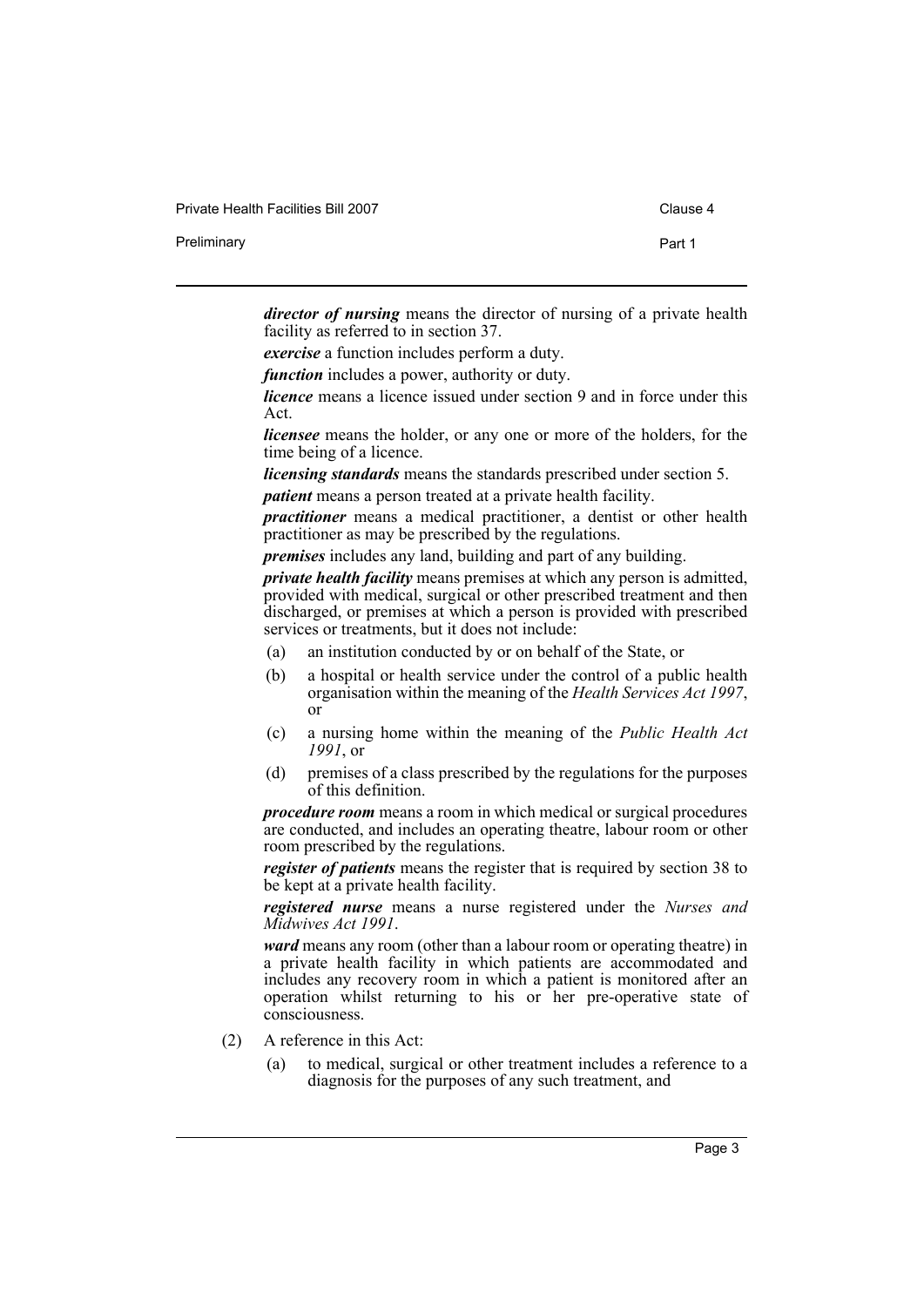#### Clause 4 Private Health Facilities Bill 2007

Part 1 Preliminary

- (b) to the conduct of a private health facility (however expressed) is a reference to the carrying on of the business of the facility, and
- (c) to a person who conducts a private health facility (however expressed) is a reference:
	- (i) to a corporation which conducts the facility, except where that corporation is acting only in its capacity as an agent, or
	- (ii) to a natural person who conducts the facility (whether jointly with other persons or alone), except where that person is acting only in the person's capacity as an employee or an agent.
- (3) Notes included in this Act do not form part of this Act.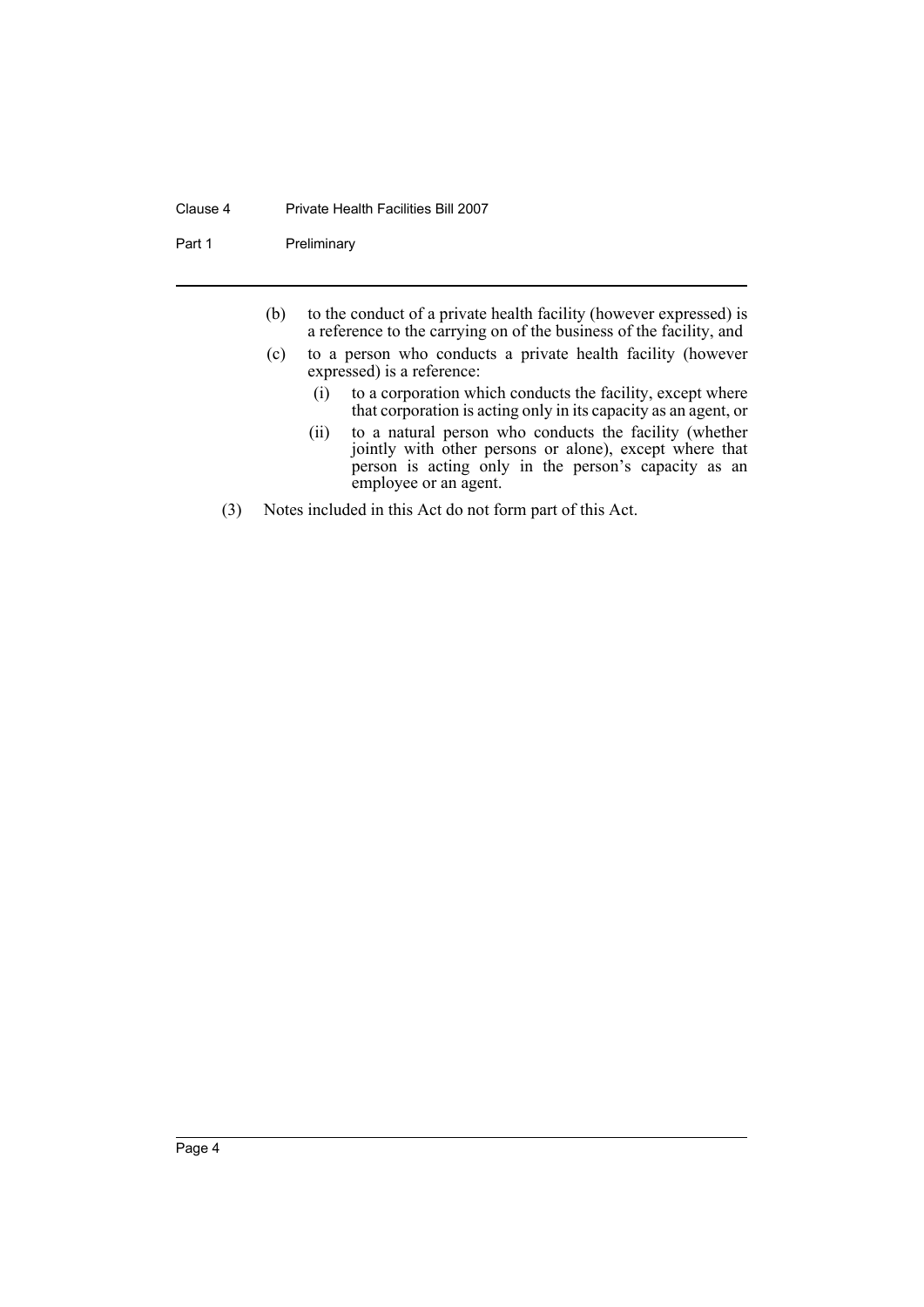Licensing of private health facilities **Part 2** Part 2

# <span id="page-8-0"></span>**Part 2 Licensing of private health facilities**

# <span id="page-8-2"></span><span id="page-8-1"></span>**Division 1 Licensing standards**

#### **5 Licensing standards**

The regulations may prescribe standards for or with respect to any matter relating to the safety, care or quality of life of patients at private health facilities, including without limitation the following matters:

- (a) clinical standards, including accreditation of practitioners to provide services at the facility, delineation of clinical privileges of practitioners and quality assurance,
- (b) staffing, including qualifications of staff members, number of staff and duties,
- (c) equipment,
- (d) design and construction of clinical areas,
- (e) operational matters, including administration and support services.

# <span id="page-8-4"></span><span id="page-8-3"></span>**Division 2 Applications for and issue of licences**

#### **6 Application for licence**

- (1) An application for a licence for a private health facility is to be made to the Director-General by the person who intends to conduct the facility.
- (2) An application must:
	- (a) be in a form approved by the Director-General, and
	- (b) specify the class of facility for which the licence is sought, and
	- (c) specify the maximum number of patients it is proposed to accommodate at any one time in each ward of the facility, and
	- (d) specify the number (if any) of procedure rooms that are proposed to be provided at the facility, and
	- (e) demonstrate that the facility can be conducted in accordance with the licensing standards, and
	- (f) be accompanied by any fee and any particulars and documents prescribed by the regulations in relation to an application under this section in respect of that class of facility.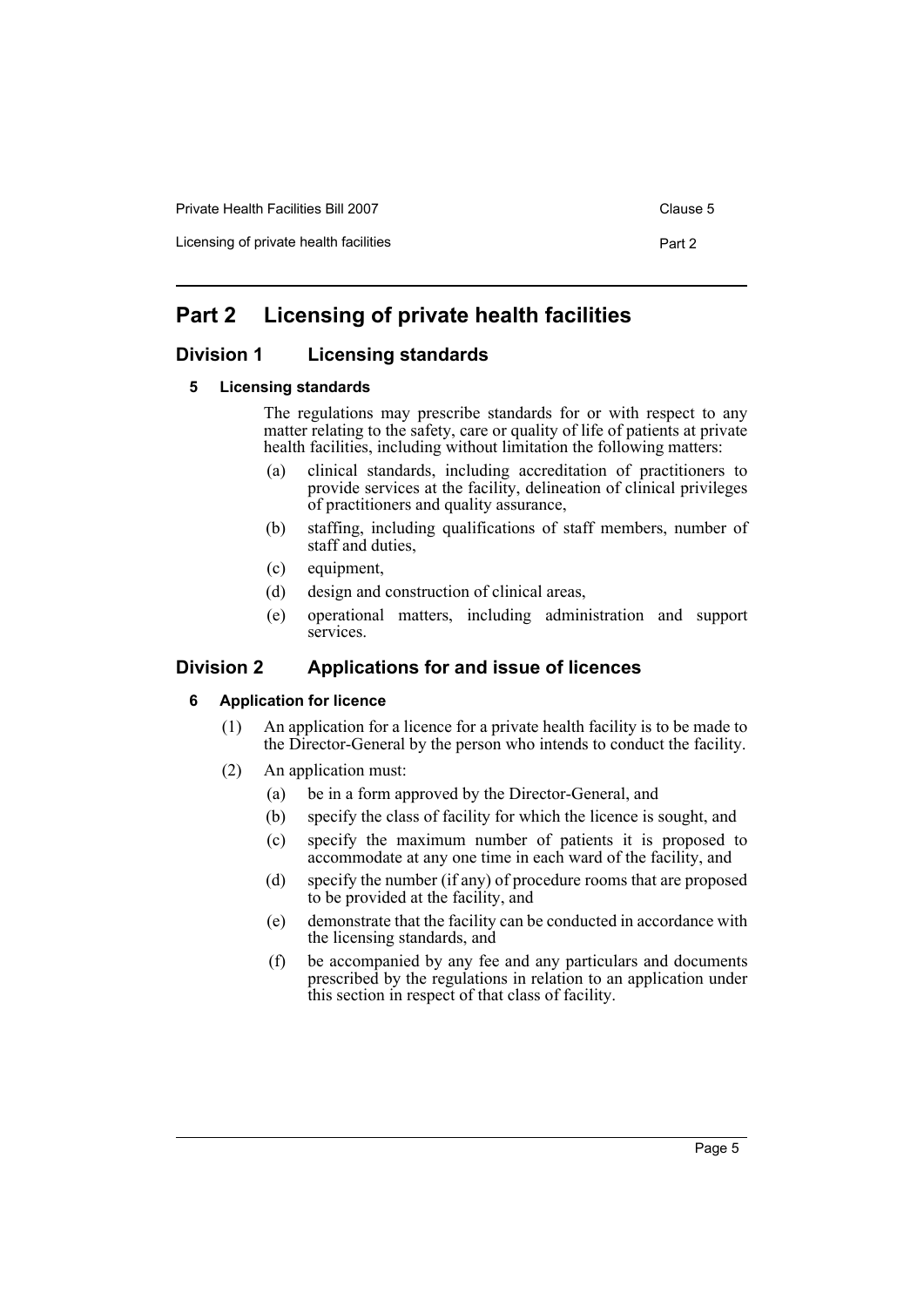#### Clause 7 Private Health Facilities Bill 2007

Part 2 Licensing of private health facilities

#### <span id="page-9-0"></span>**7 Approval in principle or refusal of application**

- (1) The Director-General must, after considering an application for a licence under this Division:
	- (a) give an approval in principle to the application, or
	- (b) refuse the application.
- (2) The Director-General may give an approval in principle unconditionally or subject to conditions, including conditions relating to:
	- (a) the design and construction of any clinical areas to be constructed, altered or extended for the purposes of the proposed facility, and
	- (b) the times by which any such design and construction must be completed.
- (3) In determining whether to give an approval in principle, the Director-General is not to take into account whether any such approval has been previously given or refused.
- (4) The Director-General may refuse an application for a licence only if the Director-General is satisfied that:
	- (a) the applicant, or any of the applicants, is not a fit and proper person to be a licensee or if the applicant is a corporation, a director or a person concerned in the management of the corporation is not a fit and proper person to be a licensee, or
	- (b) the proposed facility is not capable of being conducted by the applicant in accordance with the licensing standards, or
	- (c) having regard to any development guidelines approved by the Director-General and published in the Gazette:
		- (i) approval of the application will result in more than an adequate number of health services becoming available in a particular clinical or geographic area and will undermine the provision of viable, comprehensive and coordinated health services, or
		- (ii) the application should be refused for any other reason, or
	- (d) the applicant (or, where the applicant is a corporation, any director or other person concerned in the management of the corporation) has been convicted of an offence under this Act or the regulations, or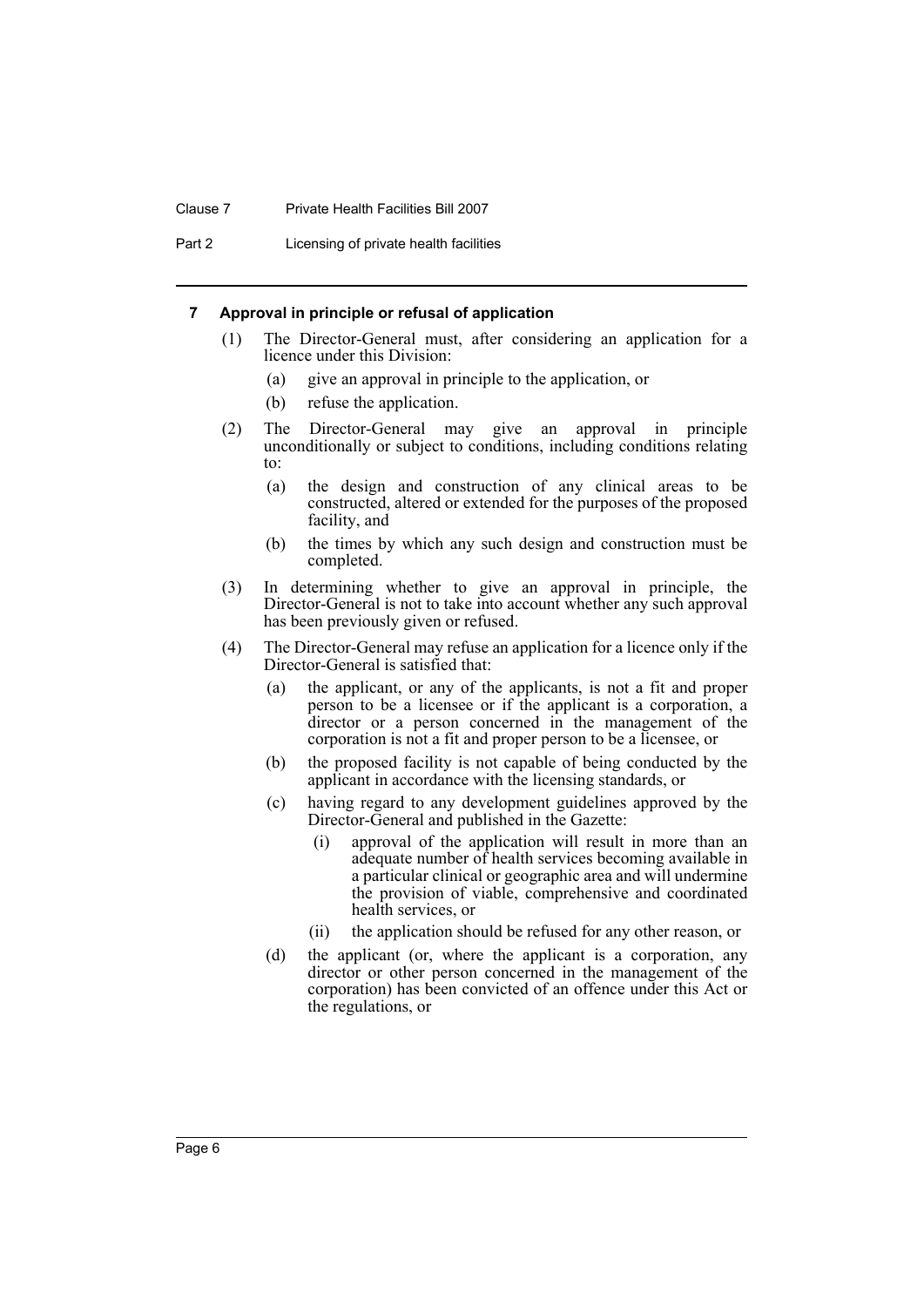| Private Health Facilities Bill 2007    | Clause 8 |
|----------------------------------------|----------|
| Licensing of private health facilities | Part 2   |

- (e) the applicant (or, where the applicant is a corporation, any director or other person concerned in the management of the corporation) has been convicted in New South Wales of an offence punishable by imprisonment for a period of 12 months or more, or is convicted elsewhere than in New South Wales of an offence which, if committed in New South Wales, would be an offence so punishable, or
- (f) the applicant (being a natural person) has been bankrupt, or has applied to take the benefit of any law for the relief of bankrupt or insolvent debtors, has compounded with his or her creditors or has made an assignment of his or her remuneration for their benefit, or
- (g) where the applicant is a corporation—a receiver or manager has been appointed in respect of the property of the applicant or the applicant has been commenced to be wound up or is under official management.
- (5) The Director-General must, if he or she gives an approval in principle, notify the applicant in writing of that approval and any conditions to which the approval is subject.

# <span id="page-10-0"></span>**8 Period for which approval in principle remains effective**

- (1) An approval in principle is effective for a period of one year from the date on which the applicant is given notice of that approval under section 7 (5), subject to any extension of that period by the Director-General under this section.
- (2) The Director-General may, at the request of the applicant and in accordance with this section, extend the period for which an approval in principle remains effective (an *extension*).
- (3) An applicant may make more than one request for an extension, but any such request must be made while the approval in principle is effective.
- (4) A request for an extension is to be in the form approved by the Director-General and is to be accompanied by any fee, document or information that may be prescribed by the regulations in relation to the relevant class of private health facility.
- (5) The Director-General may grant an extension only if:
	- (a) the particular extension is for a period of no more than one year, and
	- (b) the total period for which the approval in principle will be effective is no more than 7 years, and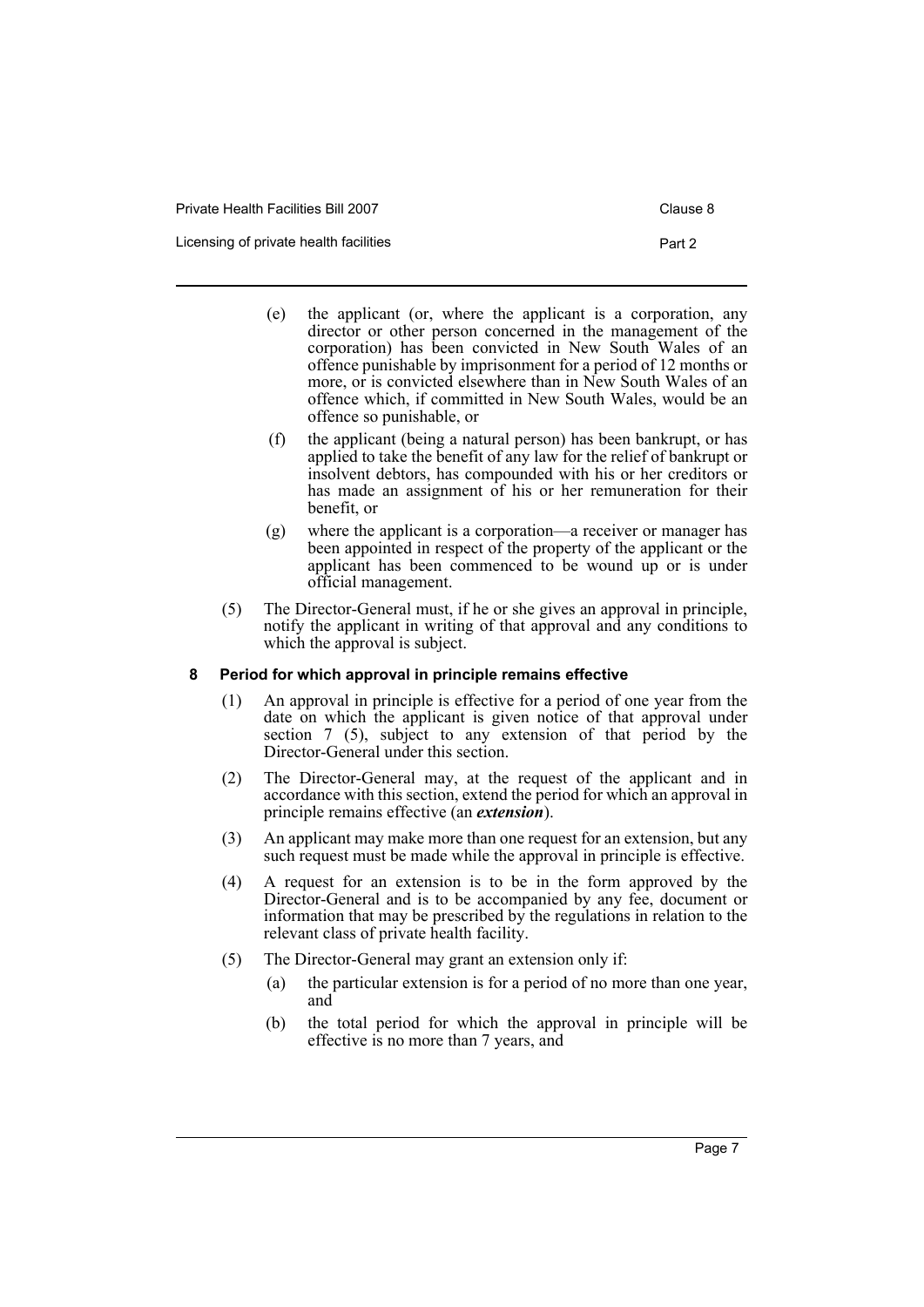#### Clause 9 Private Health Facilities Bill 2007

Part 2 Licensing of private health facilities

- (c) the Director-General is satisfied that each applicant:
	- (i) has made a reasonable attempt to comply with any conditions to which the approval in principle is subject, and
	- (ii) is a fit and proper person to be a licensee or if the applicant is a corporation, each director and each person concerned in the management of the corporation is a fit and proper person to be a licensee.

#### <span id="page-11-0"></span>**9 Issue of licence approved in principle**

- (1) The Director-General must grant an application and issue a licence to an applicant if the Director-General has approved the application in principle and all conditions to which the approval in principle was subject have been complied with, unless:
	- (a) the approval in principle has expired, or
	- (b) the Director-General is satisfied that the proposed facility is not capable of being conducted by the applicant in accordance with the licensing standards, or
	- (c) the Director-General is satisfied that the applicant, or any of the applicants, is not a fit and proper person to be a licensee or if the applicant is a corporation, a director or a person concerned in the management of the corporation is not a fit and proper person to be a licensee.
- (2) The Director-General is to notify the applicant in writing if the Director-General grants an application and issues a licence.

# <span id="page-11-1"></span>**Division 3 Provisions relating to licences**

#### <span id="page-11-2"></span>**10 Classes of private health facilities**

- (1) For the purposes of this Act, the classes of private health facilities are the classes (if any) prescribed by the regulations.
- (2) A private health facility may fall into more than one class, and in such a case, a provision requiring a fee to be paid under the Act in respect of a class of facility, means the highest fee that would be payable if the facility were to fall into only one of those classes.

#### <span id="page-11-3"></span>**11 Form of licence**

Without limiting the particulars that may be included in a licence, a licence is to specify:

- (a) the person to whom it is issued, and
- (b) the address of the private health facility for which it is issued, and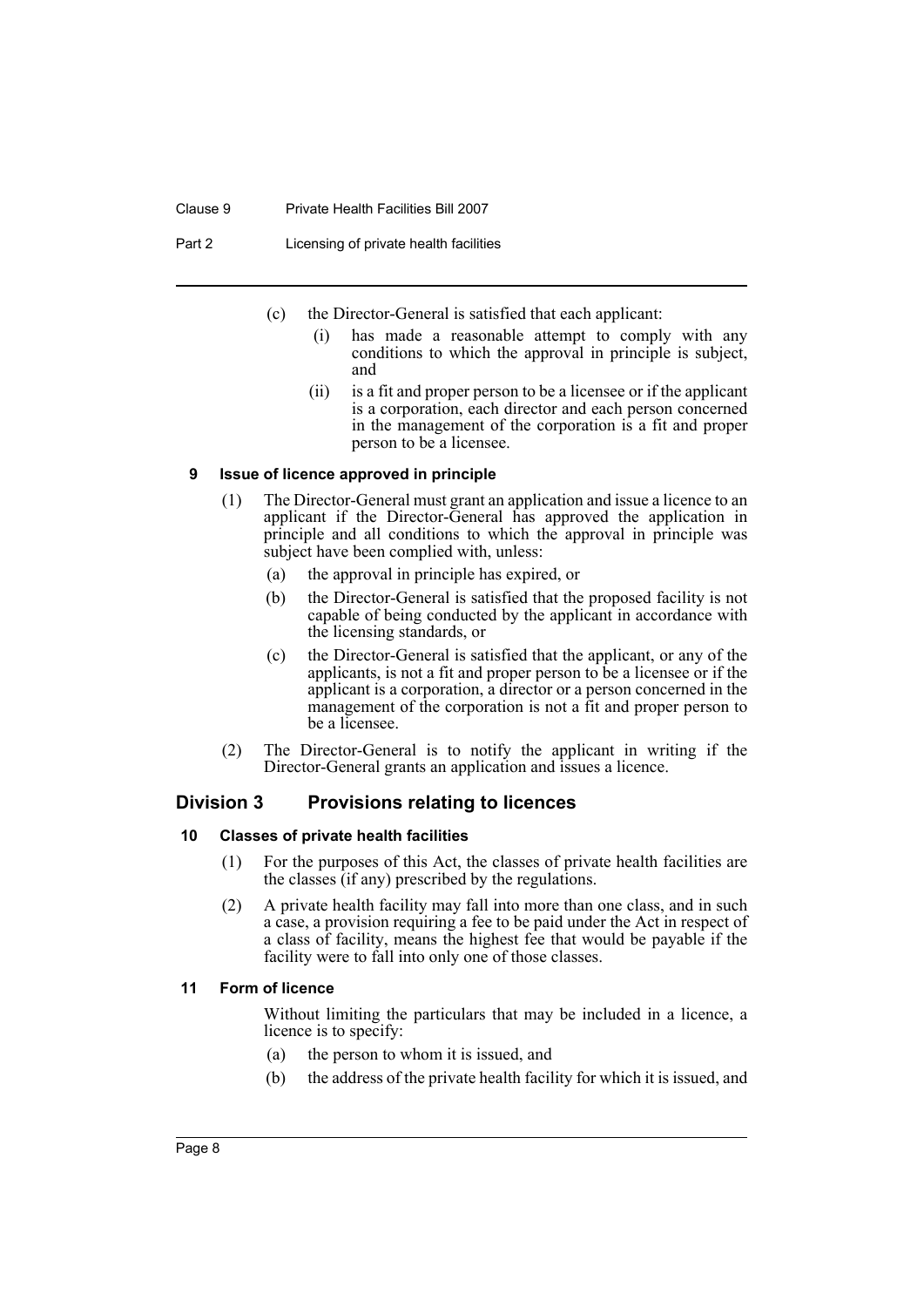| Private Health Facilities Bill 2007    | Clause 12 |
|----------------------------------------|-----------|
| Licensing of private health facilities | Part 2    |

- (c) the class of facility in respect of which it is issued, and
- (d) the maximum number of patients who can be accommodated at any one time in each ward of the facility, and
- (e) any conditions to which the licence is subject (other than the conditions referred to in section 12 (2)).

#### <span id="page-12-0"></span>**12 Conditions of licence**

- (1) The Director-General may issue a licence subject to such conditions as may be specified in the licence. **Note.** Conditions, other than those referred to in subsection (2), may be amended by the Director-General under section 17 (3) (c).
- (2) A licence is subject to the conditions that the licensee, in respect of the facility concerned, must:
	- (a) hold or otherwise be covered by insurance, or other liability cover, as may be prescribed by the regulations in relation to that class of facility, and
	- (b) ensure that, at all times, a medical advisory committee is appointed in accordance with this Act and the regulations in respect of the facility, and
	- (c) comply with all other provisions of this Act and the regulations, and
	- (d) ensure that the facility is conducted in accordance with the licensing standards applicable to it, and
	- (e) ensure that reasonable standards of patient care and safety are maintained at the facility, and
	- (f) provide to the Director-General in the time and manner specified by the Director-General, such information as may be prescribed.

#### <span id="page-12-1"></span>**13 Duration of licence**

A licence comes into force from the date on which the applicant is notified by the Director-General under section 9 (2) or 15 (5) or when a new licence is issued under section 17 (4) (b) and remains in force (except when suspended) until cancelled under this Act.

#### <span id="page-12-2"></span>**14 Annual licence fees**

(1) The licensee of a private health facility must, on or before 31 December in each year, or such other date as may be notified to the licensee in writing by the Director-General, pay to the Director-General the annual licence fee (if any) prescribed by the regulations in relation to that class of facility.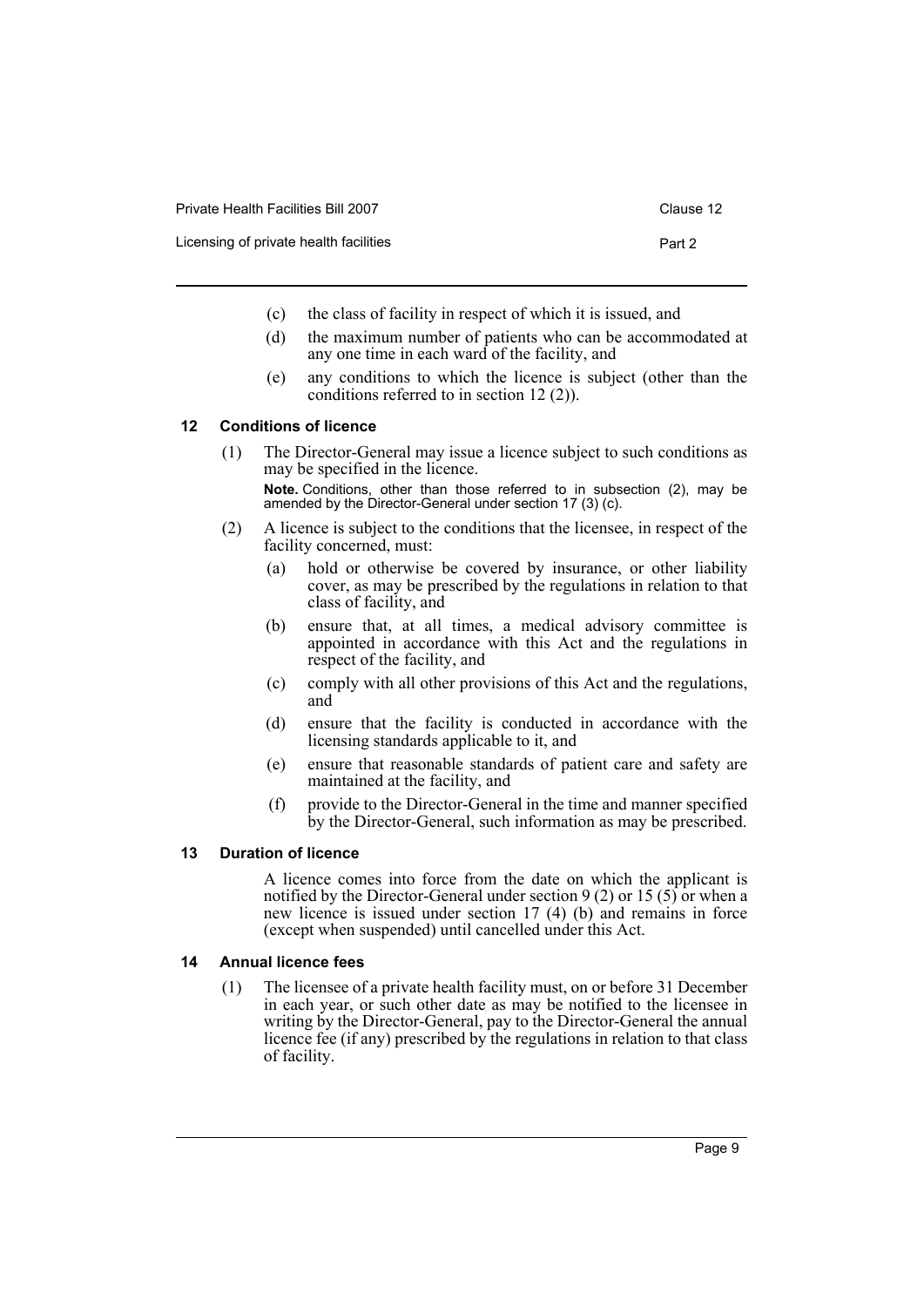#### Clause 15 Private Health Facilities Bill 2007

- Part 2 Licensing of private health facilities
	- (2) The Director-General may accept a late payment of an annual licence fee, but only if an additional late fee of 50% of the annual licence fee is paid at the same time as the licence fee.

#### <span id="page-13-0"></span>**15 Transfer of licence to another licensee**

- (1) A person who intends to take over the conduct of a private health facility may, with the consent of the licensee of the facility, apply to the Director-General to transfer the relevant licence from the licensee to the applicant.
- (2) Except as provided by subsection (4), the Director-General must, if the application is made in accordance with this section, transfer the licence to the applicant:
	- (a) by an appropriate endorsement on the licence, or
	- (b) by cancelling the licence and issuing a new licence in respect of the facility to the applicant.
- (3) An application under this section must:
	- (a) be in a form approved by the Director-General, and
	- (b) be accompanied by any fee and any particulars and documents prescribed by the regulations in relation to an application under this section in respect of that class of facility.
- (4) The Director-General may refuse an application under this section only if the Director-General is satisfied:
	- (a) that the applicant, or any of the applicants, is not a fit and proper person to be a licensee or if the applicant is a corporation, a director or a person concerned in the management of the corporation is not a fit and proper person to be a licensee, or
	- (b) that the proposed facility is not capable of being conducted by the applicant in accordance with the licensing standards.
- (5) The Director-General is to notify the applicant in writing if the Director-General approves an application.

#### <span id="page-13-1"></span>**16 Alterations or extensions to licensed facilities**

- (1) The licensee of a private health facility must not cause or permit any clinical areas of the facility to be altered or extended (whether by construction of new buildings or otherwise) unless:
	- (a) the approval of the Director-General to the alteration or extension is first obtained, and
	- (b) the facility is altered or extended in accordance with plans and specifications approved by the Director-General.

Maximum penalty: 1,000 penalty units.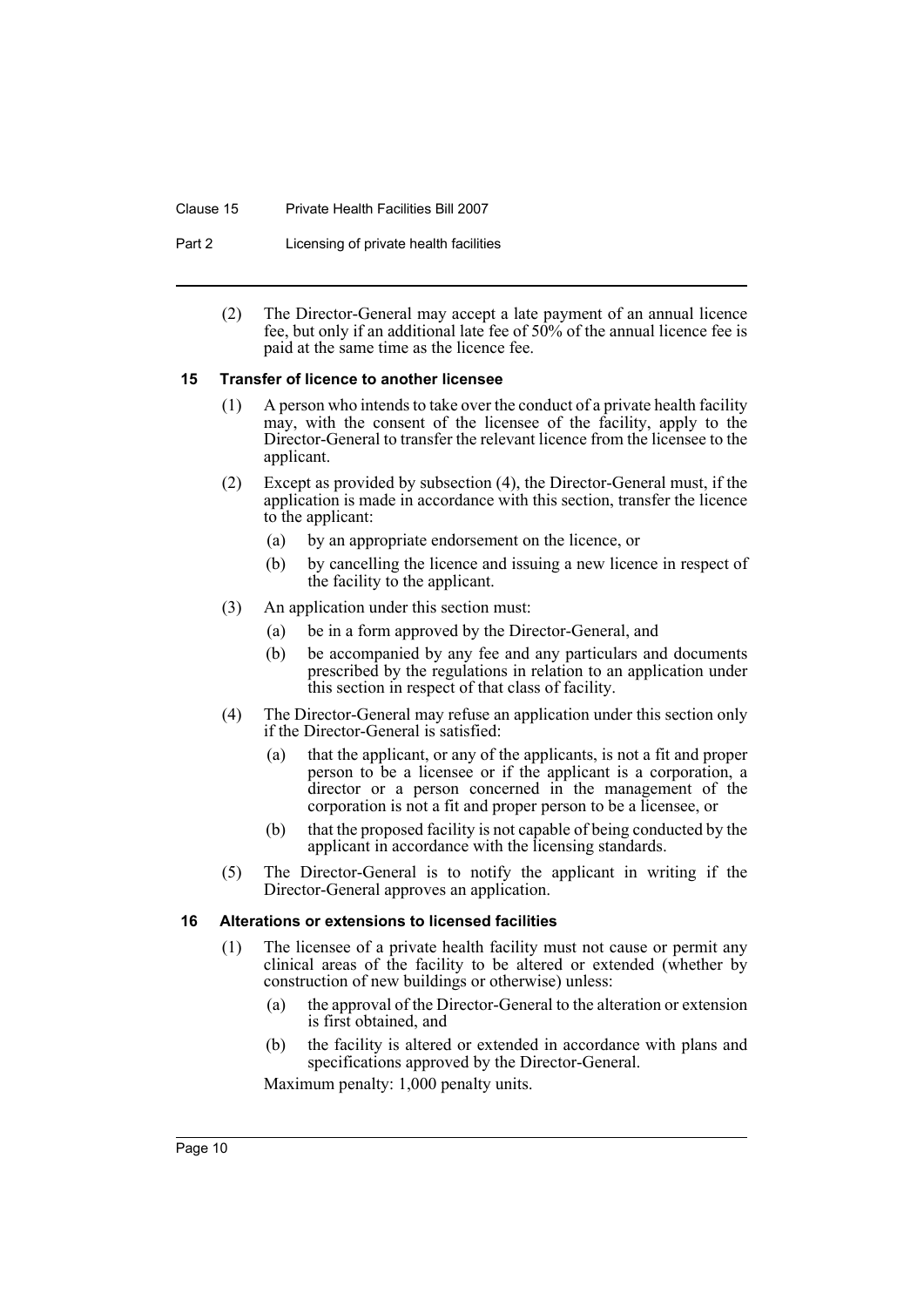| Private Health Facilities Bill 2007    | Clause 17 |
|----------------------------------------|-----------|
| Licensing of private health facilities | Part 2    |

- (2) An application for approval under this section must:
	- (a) be in a form approved by the Director-General, and
	- (b) be accompanied by any fee and any particulars and documents prescribed by the regulations in relation to an application under this section in respect of that class of facility.
- (3) The Director-General may refuse an application under this section for any reason the Director-General might refuse under Division 2 an application for a licence for the facility as altered or extended.
- (4) The approval of the Director-General is not required under this section for any alteration or extension required to be carried out under an improvement notice given under Part 5.

#### <span id="page-14-0"></span>**17 Amendment of licences**

- (1) An application to amend a licence for a private health facility is to be made to the Director-General by the licensee of the facility.
- (2) An application must:
	- (a) be in a form approved by the Director-General, and
	- (b) specify the facility to which the licence relates, and
	- (c) specify the amendment that is sought, and
	- (d) demonstrate that the facility can, if the amendment is granted, be conducted in accordance with the licensing standards, and
	- (e) be accompanied by any fee and any particulars and documents prescribed by the regulations in relation to an application under this section in respect of that class of facility.
- (3) The Director-General may on the application of the licensee, or if the Director-General otherwise considers it necessary, amend a licence in any one or more of the following ways:
	- (a) by amending the class of private health facility to which the licence relates,
	- (b) by amending the number of patients who may be accommodated at any one time in each ward of the private health facility,
	- (c) by amending or revoking any condition of the licence (other than a condition referred to in section 12 (2)) or attaching further conditions to the licence.
- (4) A licence may be amended under this section:
	- (a) by endorsing the licence with the amendment, or
	- (b) by cancelling the licence and issuing a new licence incorporating the amendment, or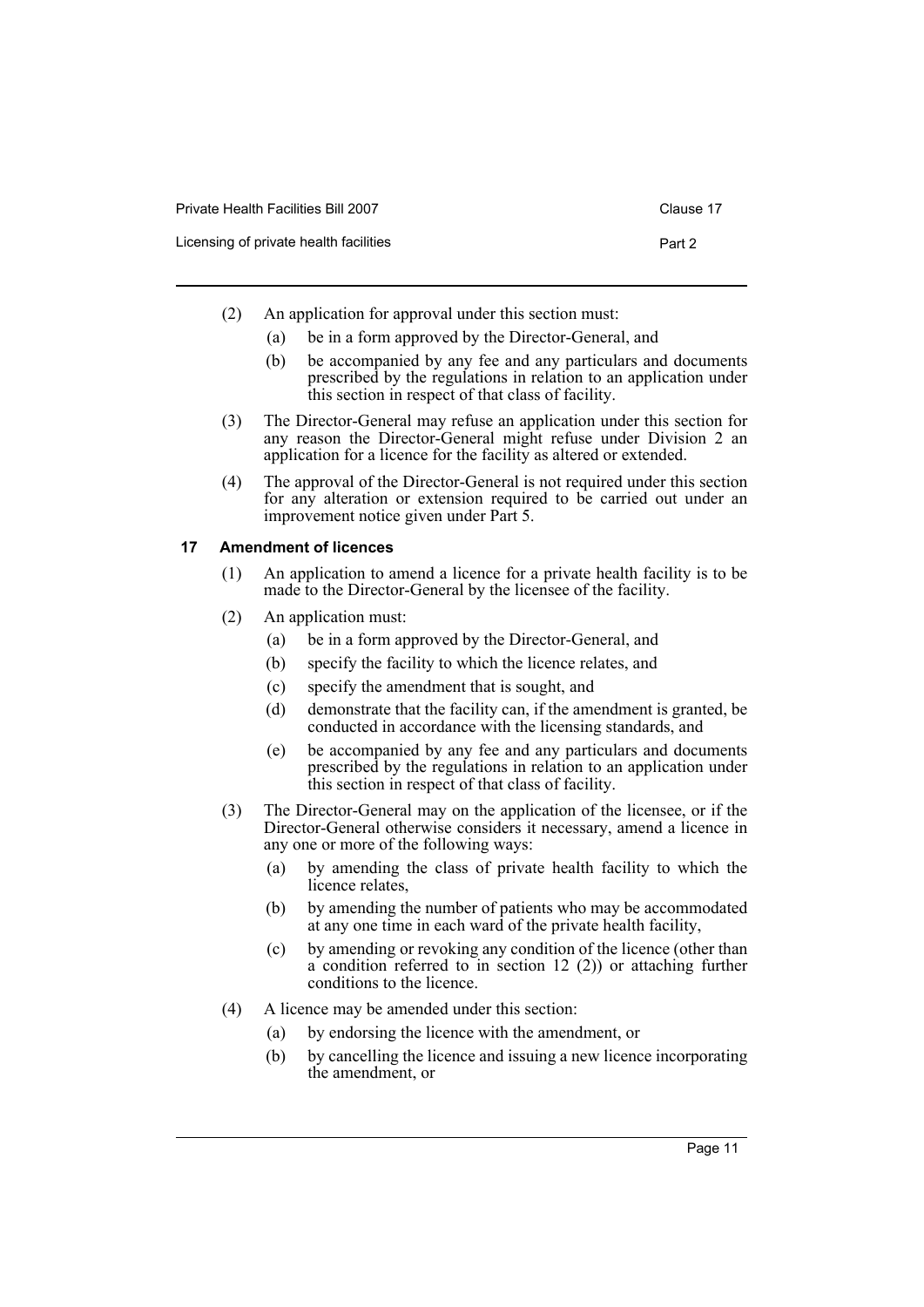#### Clause 18 Private Health Facilities Bill 2007

Part 2 Licensing of private health facilities

- (c) by notice in writing served on the licensee.
- (5) If a notice is served under subsection (4) (c), the licence to which it relates is immediately taken to be amended in accordance with the notice.
- (6) The Director-General may, by notice in writing served on a licensee, require the licensee to forward his or her licence to the Director-General for the purposes of this section.
- (7) A licensee must comply with a notice served on the licensee under subsection (4).

Maximum penalty: 50 penalty units.

(8) The Director-General may refuse an application under this section if the Director-General is satisfied on any of the grounds set out in section 7 (4).

# <span id="page-15-0"></span>**Division 4 General provisions relating to applications**

#### <span id="page-15-1"></span>**18 Additional information**

- (1) The Director-General may, by notice in writing served on an applicant, direct the applicant to provide to the Director-General any information the Director-General may reasonably require for the purpose of determining the application.
- (2) Despite any other provision of this Act, the Director-General may refuse an application on the ground that the applicant has failed to comply with a direction under this section.

#### <span id="page-15-2"></span>**19 Notice of reasons for refusal of application**

- (1) If the Director-General refuses an application, he or she is to notify the applicant in writing of the following:
	- (a) that the application has been refused,
	- (b) the grounds on which it has been refused,
	- (c) if the application has been refused on the ground that an applicant (or if the applicant is a corporation, a director or a person concerned in the management of the corporation) is not a fit and proper person to be a licensee—the reasons why the person is not a fit and proper person to be a licensee,
	- (d) that the applicant can apply under Division 5 for a review of the decision to refuse the application.
- (2) A person whose application has been refused for any reason is not entitled to a refund of any fee paid in relation to that application.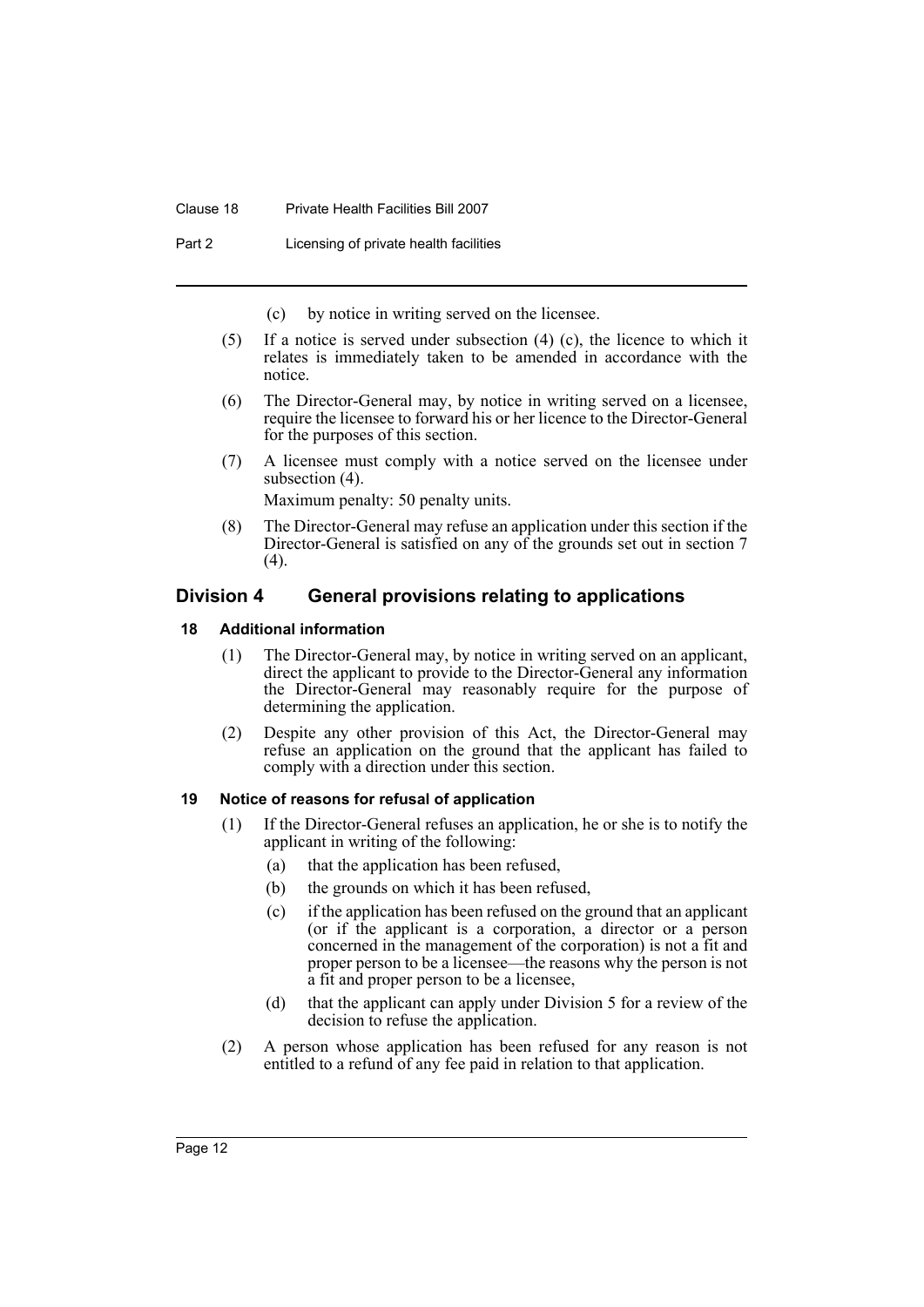| Private Health Facilities Bill 2007    | Clause 20 |
|----------------------------------------|-----------|
| Licensing of private health facilities | Part 2    |

#### <span id="page-16-0"></span>**20 Advertising of applications**

- (1) Before:
	- (a) approving in principle an application for a licence, or refusing any such application, or
	- (b) determining an application to transfer a licence,

the Director-General is to publicly advertise the application in the manner the Director-General thinks fit.

(2) The Director-General is to take into consideration any representations made in relation to an application within the time specified in the advertisement.

#### <span id="page-16-1"></span>**21 Amendment of applications**

An applicant may, with the approval of the Director-General, amend his or her application.

# <span id="page-16-2"></span>**Division 5 Review of decisions of Director-General**

#### <span id="page-16-3"></span>**22 Definition**

In this Division, *decision of the Director-General* means:

- (a) a decision of the Director-General to refuse an application, or
- (b) a determination by the Director-General, when issuing a licence, of the class of facility for which the licence is issued, or
- (c) a determination by the Director-General, when issuing a licence, of the maximum number of patients who may be accommodated at any one time in each ward of the private health facility for which the licence is issued, or
- (d) a determination by the Director-General of the conditions subject to which a licence is issued, or
- (e) a decision of the Director-General to amend a licence (otherwise than on the application of the licensee).

# <span id="page-16-4"></span>**23 Chairperson of Committees of Review**

- (1) The Minister may appoint a person to be Chairperson of Committees of Review.
- (2) Schedule 1 has effect with respect to the Chairperson of Committees of Review.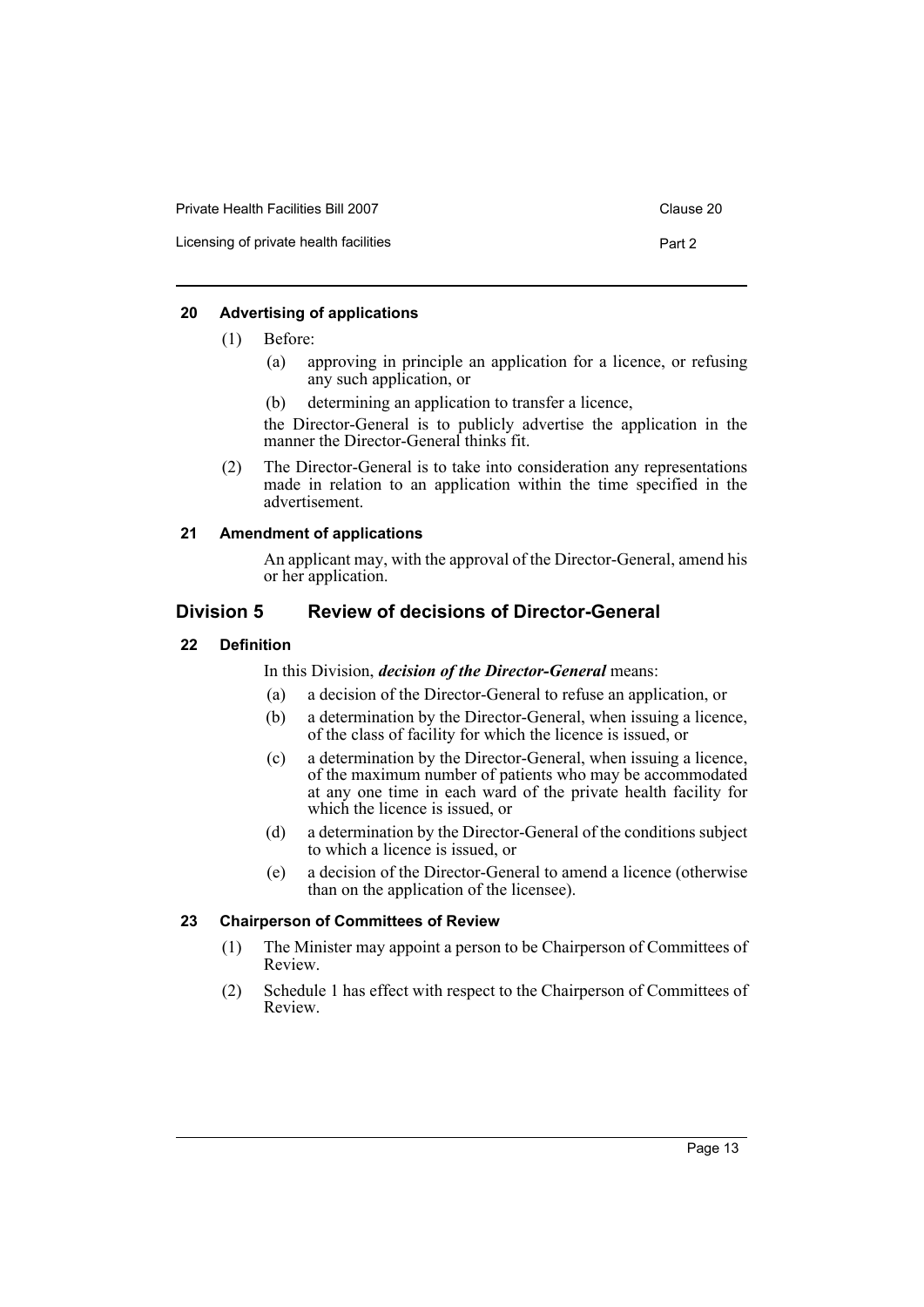#### Clause 24 Private Health Facilities Bill 2007

Part 2 Licensing of private health facilities

#### <span id="page-17-0"></span>**24 Application for review of Director-General's decision**

- (1) A person aggrieved by a decision of the Director-General in relation to a private health facility may apply to the Minister to review the decision.
- (2) An application under this section must:
	- (a) be in a form approved by the Minister, and
	- (b) be accompanied by any fee and any particulars and documents prescribed by the regulations in relation to an application under this section in respect of that class of facility, and
	- (c) must be made within 30 days after the day on which the person is notified of the decision.
- (3) On receipt of an application for review, the Minister is to forward the application to the Chairperson of Committees of Review, who is to establish a Committee of Review to advise the Minister on the application.

#### <span id="page-17-1"></span>**25 Constitution of Committee of Review**

- (1) A Committee of Review is to comprise the Chairperson of Committees of Review and 3 other persons appointed by the Chairperson, being:
	- (a) a person with knowledge of the private health facility industry, and
	- (b) a person with experience as a health care practitioner in a private health facility, and
	- (c) a person who can represent the views of consumers of services provided by private health facilities.
- (2) The Chairperson may not appoint a person if the Chairperson knows, or has reason to believe, that the person has a pecuniary interest in the subject-matter of the application for review.
- (3) Schedule 2 has effect with respect to Committees of Review.

#### <span id="page-17-2"></span>**26 Committee of Review to make recommendation to Minister**

- (1) A Committee of Review may investigate the subject-matter of an application for review to the extent it considers necessary.
- (2) A Committee of Review must, after its investigation, give a written report to the Minister recommending that the decision of the Director-General be confirmed, or that the decision be revoked and:
	- (a) in the case of a decision to refuse an application, recommend that the application concerned be granted, or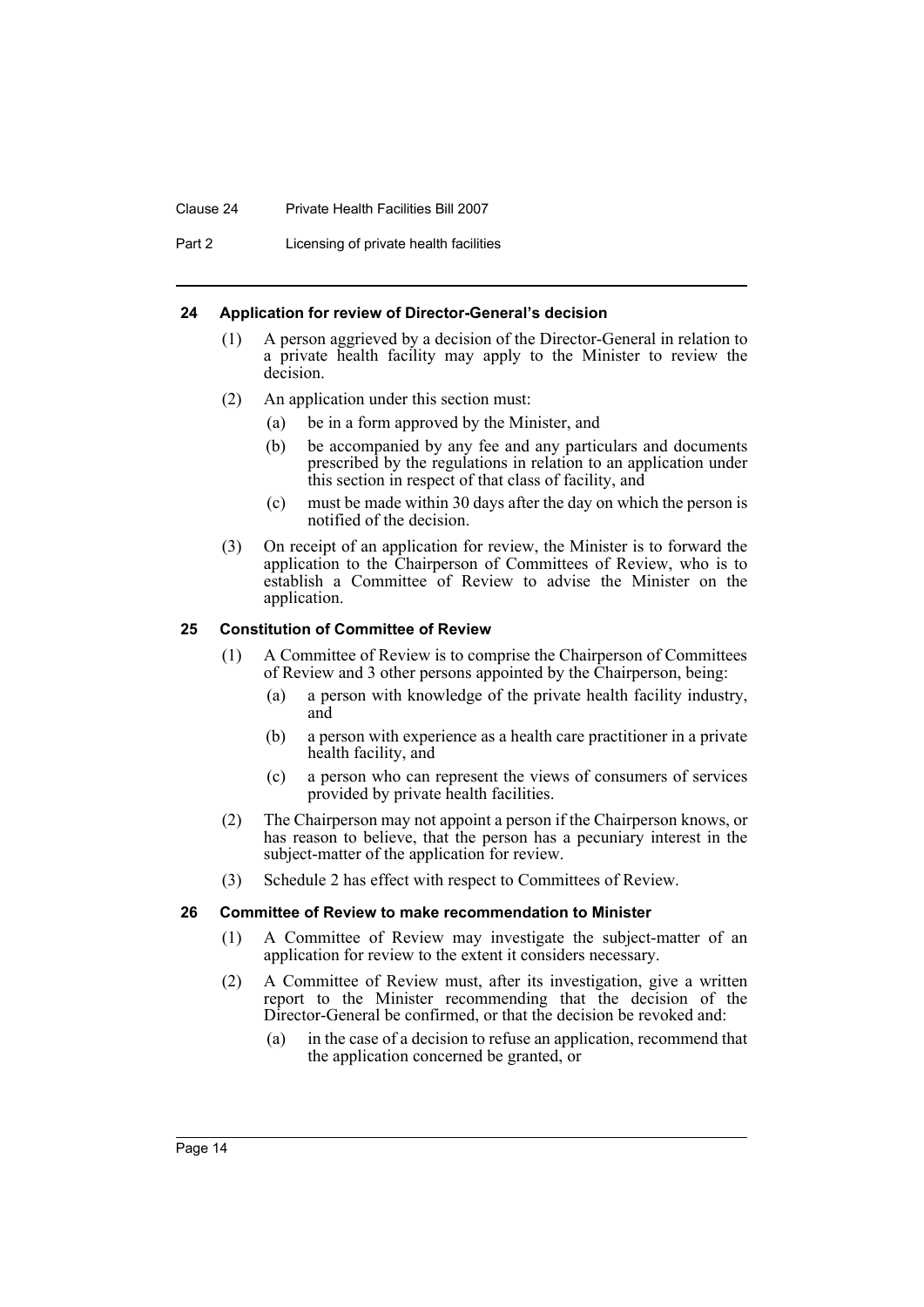| Private Health Facilities Bill 2007    | Clause 27 |
|----------------------------------------|-----------|
| Licensing of private health facilities | Part 2    |

- (b) in any other case, recommend that the Director-General be directed to take such other action under this Act as the Committee considers appropriate.
- (3) A Committee of Review is, in its report, to give reasons for its recommendation.
- (4) If the members of a Committee of Review are unable to agree on the recommendation that the Committee should make to the Minister, the Committee's report is to include the recommendation, and the reasons for the recommendation, of each member.

#### <span id="page-18-0"></span>**27 Determination of application for review by Minister**

- (1) The Minister may, in relation to an application for review, after such investigation as the Minister considers necessary and after having regard to the report of the Committee of Review, either:
	- (a) confirm the decision of the Director-General, or
	- (b) revoke that decision and:
		- (i) in the case of a decision to refuse an application, direct the Director-General to grant the application concerned, or
		- (ii) in any other case, direct the Director-General to take such other action under this Act as the Minister considers appropriate.
- (2) The Director-General is to give effect to a direction of the Minister under this section.
- (3) The Minister is not required, before determining an application for review under this section, to have regard to a report of the Committee of Review to which the application has been referred if that Committee has failed to submit a report to the Minister within such time as the Minister may have communicated to the Chairperson of Committees of Review.

#### <span id="page-18-1"></span>**28 Applicant to provide information**

The Minister or a Committee of Review to which an application for review is referred may (as a condition of dealing with the application) require the applicant:

- (a) to provide the Minister or the Committee (as the case may require) with such additional information as the Minister or the Committee may reasonably require to determine the application, and
- (b) to allow the Minister or members of the Committee (or a person nominated by the Minister or the Committee) to enter and inspect any premises to which the application for review relates.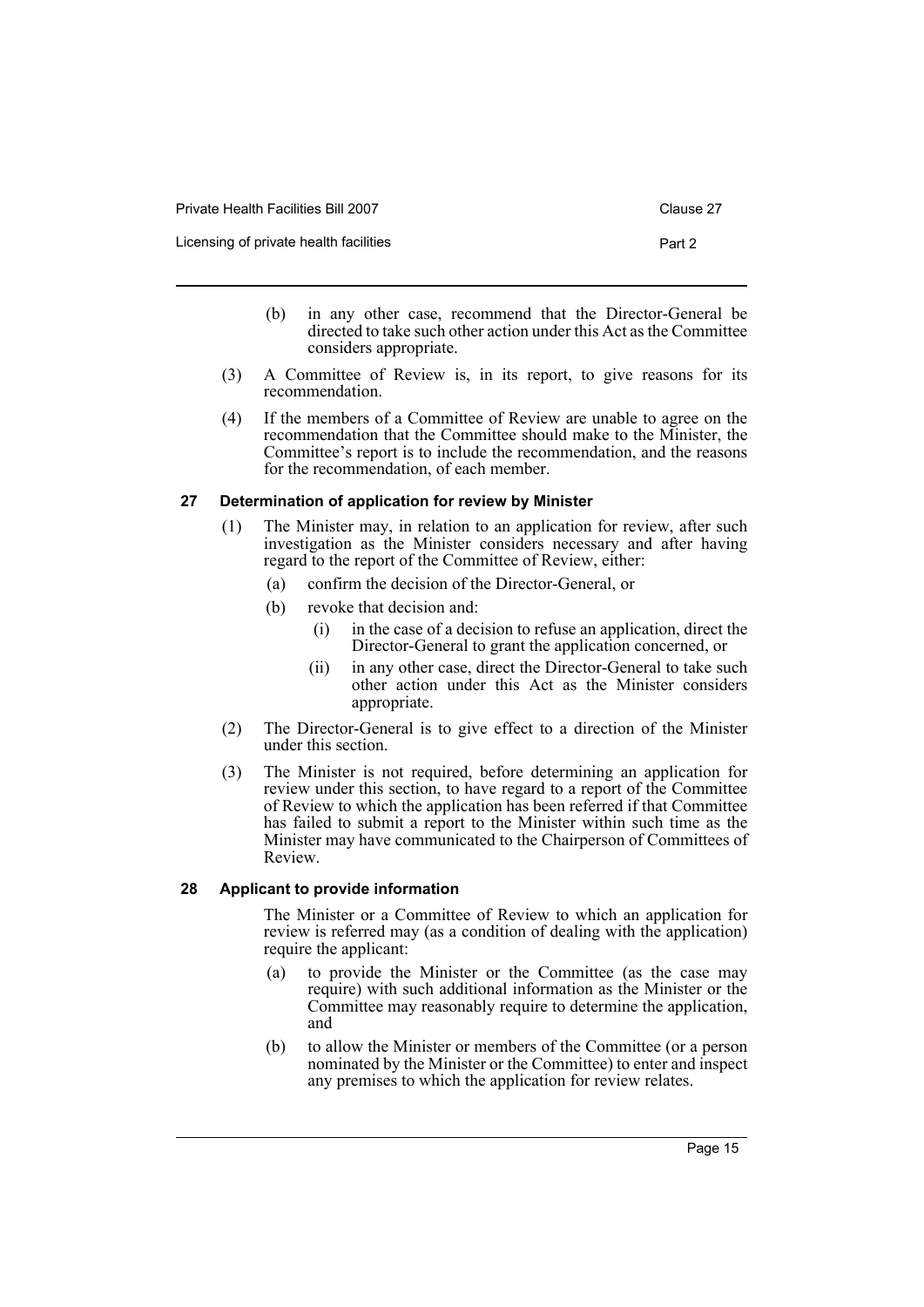#### Clause 29 Private Health Facilities Bill 2007

Part 2 Licensing of private health facilities

# <span id="page-19-0"></span>**Division 6 Suspension and cancellation of licences**

#### <span id="page-19-1"></span>**29 Suspension of licence**

- (1) The Director-General may suspend a licence in respect of a private health facility if:
	- (a) the licensee is in breach of a licensing standard and that breach is likely to cause a serious and substantial risk to the health or safety of patients at the facility, or
	- (b) the licensee does not have a medical advisory committee appointed in accordance with this Act in respect of the facility.
- (2) A licence is suspended:
	- (a) from the date notice of the suspension is given in writing by the Director-General to the licensee, and
	- (b) until the date specified in the notice as the date when the period of suspension ends, or if no such date is specified, until the Director-General gives a further written notice to the licensee ending the period of suspension.
- (3) A licence ceases to be in force during any period that it is suspended.
- (4) The Director-General may, as he or she thinks fit, notify any person of a decision to suspend a licence under this section.

#### <span id="page-19-2"></span>**30 Cancellation of licence without notice**

- (1) The Director-General may cancel the licence for a private health facility (including a licence that is suspended) without holding an inquiry or giving any notice to the licensee:
	- (a) if the licensee requests the Director-General in writing to cancel the licence, or
	- (b) if the premises to which the licence relates have ceased to be a facility of a class in respect of which the licence was issued.
- (2) The Director-General may, as he or she thinks fit, notify any person of a decision to cancel a licence under this section.

#### <span id="page-19-3"></span>**31 Cancellation of licence with notice**

- (1) The Director-General may cancel the licence for a private health facility (including a licence that is suspended):
	- (a) if the annual licence fee (and any late fee) payable under this Act in respect of the facility has not been paid within 3 months after the due date, or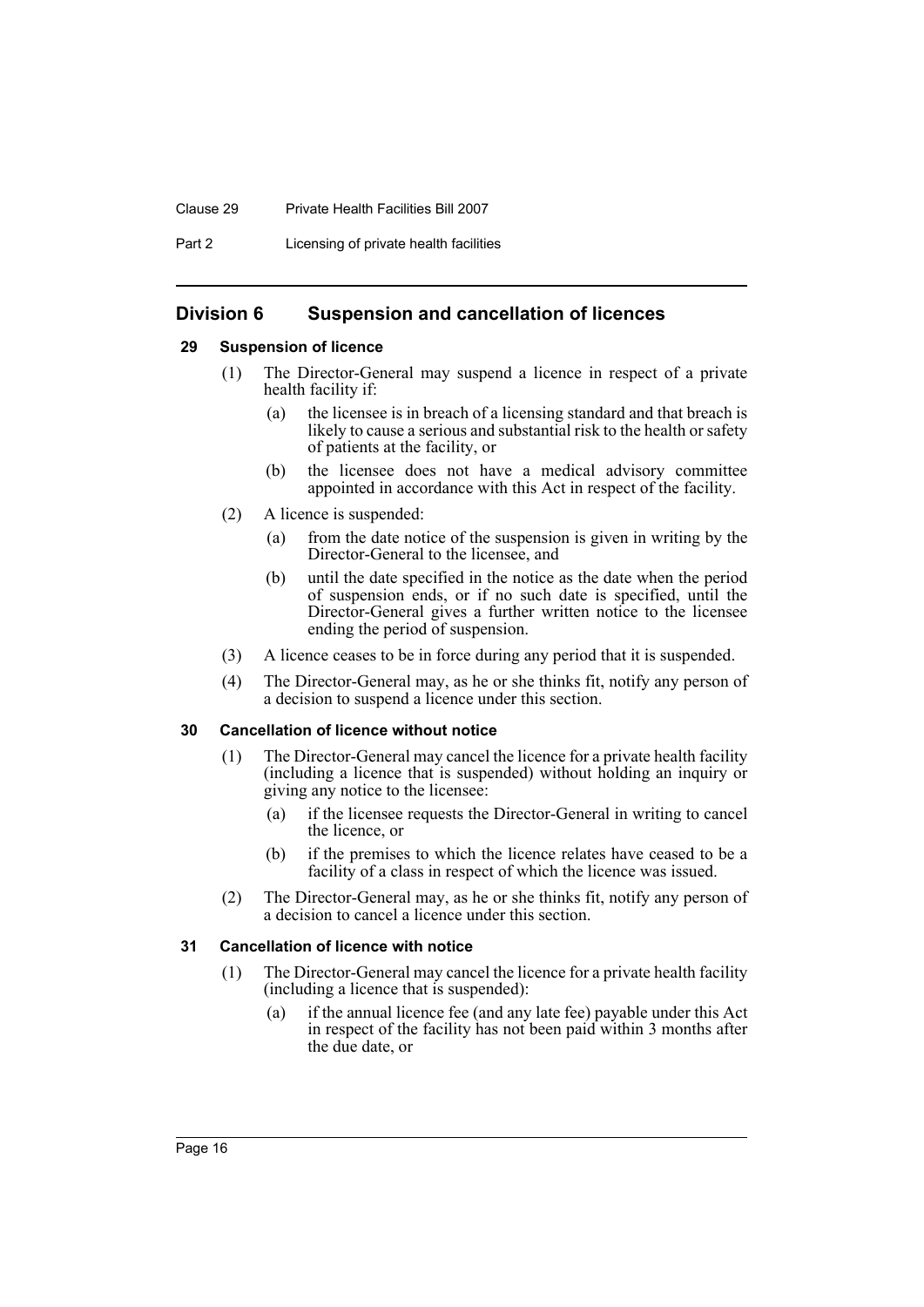- (b) if the Director-General is satisfied that the licensee, or any of the licensees, is not a fit and proper person to be a licensee or if the licensee is a corporation, a director or a person concerned in the management of the corporation is not a fit and proper person to be a licensee, or
- (c) if the licensee breaches any condition to which the licence is subject, or
- (d) if the licensee (or, where the licensee is a corporation, any director or other person concerned in the management of the corporation) is convicted of an offence under this Act or the regulations, or
- (e) if the licensee (or, where the licensee is a corporation, any director or other person concerned in the management of the corporation) is convicted in New South Wales of an offence punishable by imprisonment for a period of 12 months or more, or is convicted elsewhere than in New South Wales of an offence which, if committed in New South Wales, would be an offence so punishable, or
- (f) if the licensee (being a natural person) becomes bankrupt, applies to take the benefit of any law for the relief of bankrupt or insolvent debtors, compounds with his or her creditors or makes an assignment of his or her remuneration for their benefit, or
- (g) where the licensee is a corporation, if a receiver or manager has been appointed in respect of the property of the licensee or if the licensee is commenced to be wound up or is under official management, or
- (h) if the facility is conducted in such a manner that the cancellation of the licence is otherwise in the public interest.
- (2) The Director-General may, for the purpose of exercising any of the Director-General's powers under subsection (1), cause an inquiry to be made by a person appointed by the Director-General for that purpose.
- (3) The Director-General is not to cancel a licence under this section unless, before cancelling the licence, the Director-General:
	- (a) has given notice to the licensee that the Director-General intends to cancel the licence, and
	- (b) has specified in that notice the reasons for the Director-General's intention to cancel the licence, and
	- (c) has given the licensee (whether in the course of an inquiry under subsection (2) or otherwise) a reasonable opportunity to make submissions to the Director-General in relation to the proposed cancellation, and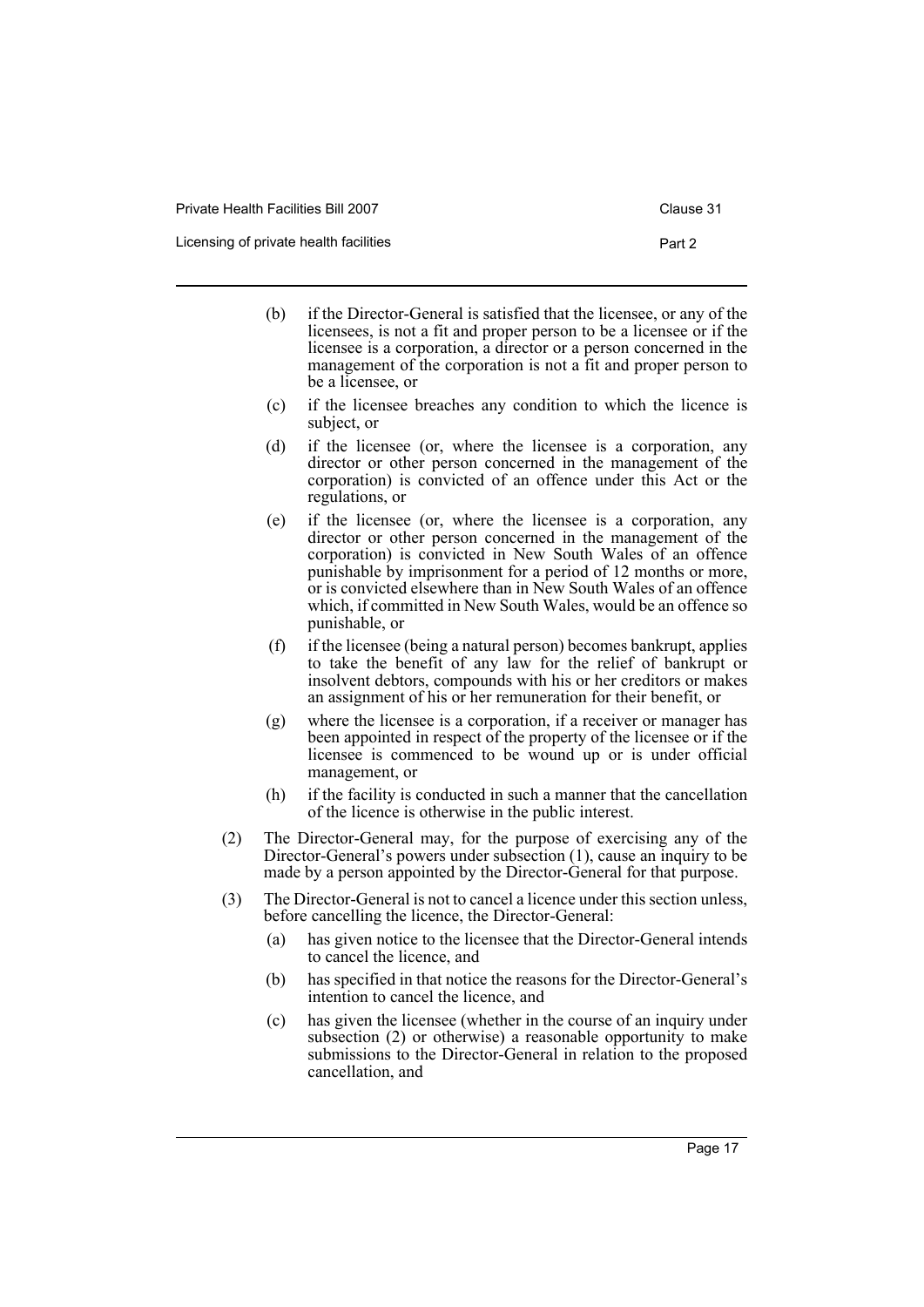#### Clause 32 Private Health Facilities Bill 2007

Part 2 **Licensing of private health facilities** 

- (d) has taken into consideration any such submissions by the licensee.
- (4) The cancellation of a licence under this section does not take effect until the expiration of 14 days after notice of the Director-General's decision is served on the licensee, subject to any order made by the Administrative Decisions Tribunal under Division 2 of Part 3 of Chapter 5 of the *Administrative Decisions Tribunal Act 1997*.
- (5) The Director-General may, as he or she thinks fit, notify any person of a decision to cancel a licence under this section.

#### <span id="page-21-0"></span>**32 Right to apply to Administrative Decisions Tribunal for review**

- (1) The licensee of a private health facility may apply to the Administrative Decisions Tribunal for a review of a decision of the Director-General to suspend or cancel the licence for the facility (except where the cancellation occurs in accordance with section 30).
- (2) An application under subsection (1) must be made within 30 days after the notice of the decision is served on the licensee.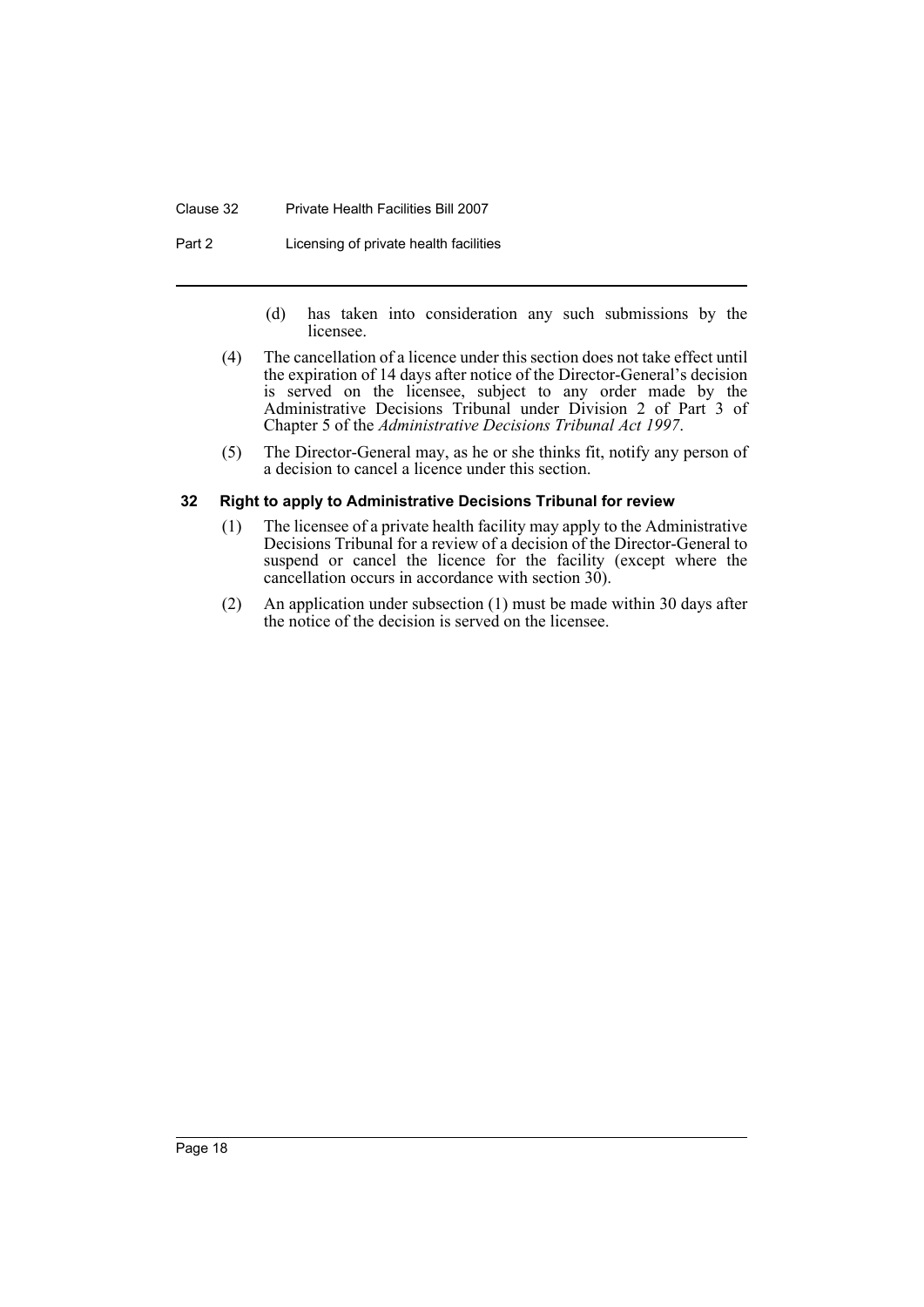Conduct of private health facilities **Part 3** Part 3

# <span id="page-22-0"></span>**Part 3 Conduct of private health facilities**

#### <span id="page-22-1"></span>**33 Unlicensed private health facility**

- A person must not conduct a private health facility unless:
	- (a) the private health facility is licensed, and
- (b) the person is the licensee.

Maximum penalty: 5,000 penalty units.

#### <span id="page-22-2"></span>**34 Executor or administrator regarded as licensee**

If the only licensee of a private health facility dies, the executor of the will or administrator of the estate of the licensee is taken to be the licensee for a period not exceeding 2 months or such longer period following the death as the Director-General may, in any particular case, approve.

#### <span id="page-22-3"></span>**35 Purposes for which facilities may be used**

The licensee of a private health facility must not cause or permit the licensed premises to be used for any purpose other than the following purposes:

- (a) a private health facility of the class specified in the licence,
- (b) a pharmacist's shop or dispensary,
- (c) a purpose permitted by the licence,
- (d) a purpose permitted by the regulations.

Maximum penalty: 1,000 penalty units.

#### <span id="page-22-4"></span>**36 Overcrowding**

(1) The licensee of a private health facility must not cause or permit the number of patients accommodated at any one time in a ward of the facility to exceed the number of patients specified in the licence in relation to that ward of the facility.

Maximum penalty: 1,000 penalty units.

(2) The licensee is not guilty of an offence under this section in respect of anything done in an emergency.

#### <span id="page-22-5"></span>**37 Nursing requirements for private health facilities**

- (1) The licensee of a private health facility must:
	- (a) ensure that a registered nurse is on duty at the facility at all times during which there is a patient at the facility, and
	- (b) ensure that a registered nurse is appointed as a director of nursing of the facility, and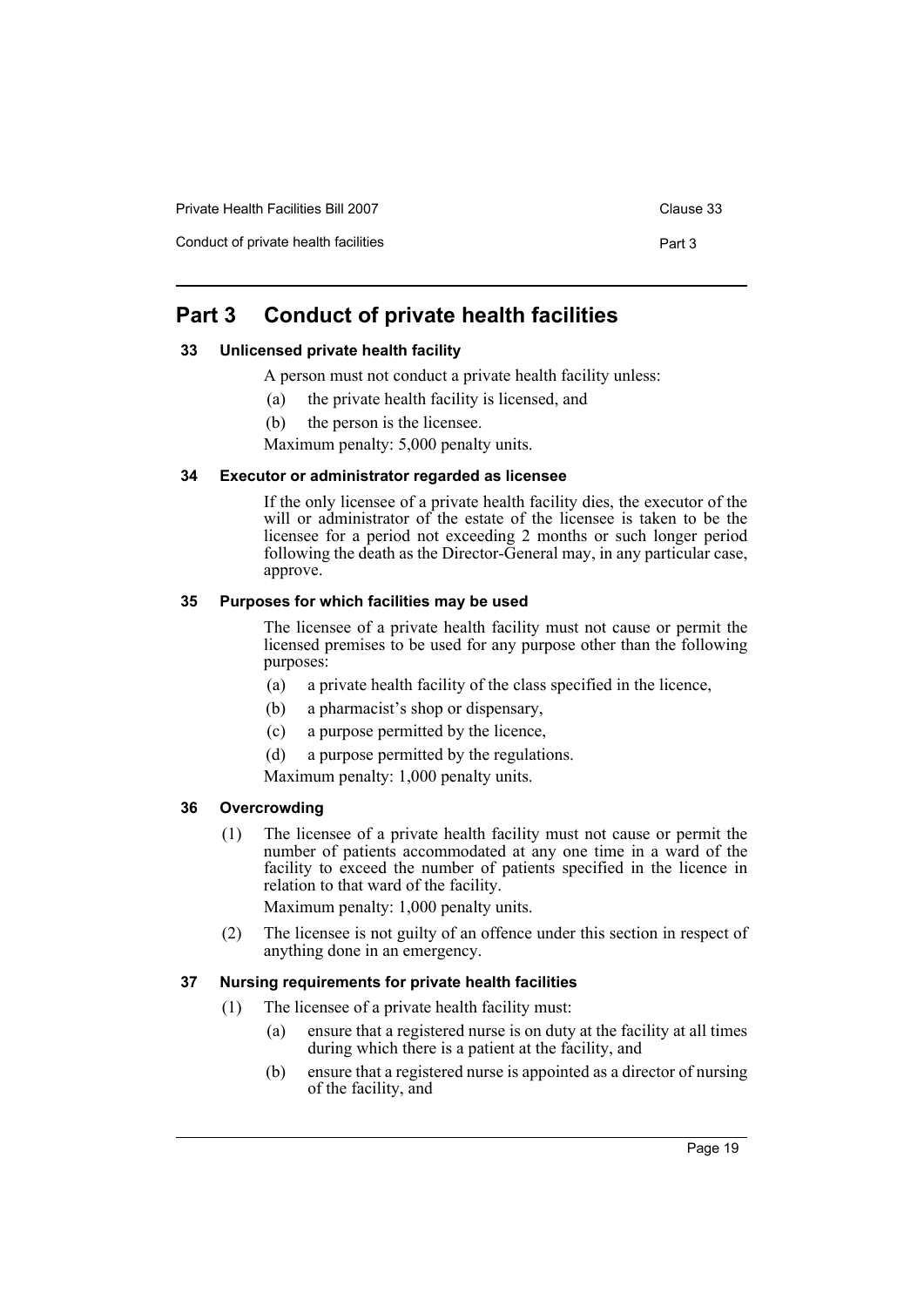#### Clause 38 Private Health Facilities Bill 2007

Part 3 Conduct of private health facilities

(c) ensure that any vacancy in the position of director of nursing of the facility is filled within 7 days (or such other period as may be prescribed) after the vacancy occurs.

Maximum penalty: 1,000 penalty units.

- (2) The regulations may prescribe the minimum necessary qualifications for a registered nurse to be appointed as a director of nursing at a facility.
- (3) The licensee of a private health facility must, except as may be provided by the regulations, notify the Director-General in accordance with this section of the name and qualifications of the person appointed as director of nursing of the facility.

Maximum penalty: 50 penalty units.

- (4) A notification under subsection (3) must:
	- (a) be in writing, and
	- (b) be given before the person is appointed as director of nursing or, if that is not practicable, immediately after that time, and
	- (c) be accompanied by any particulars that may be prescribed.
- (5) Nothing in this Act prevents a licensee, if qualified, from carrying out the duties of director of nursing.
- (6) It is a defence to a prosecution for an offence arising under this section if the defendant proves that the defendant took all reasonable steps to avoid being guilty of the offence.
- (7) In this section:

*director of nursing* of a private health facility means the registered nurse responsible for the care of patients at the facility.

#### <span id="page-23-0"></span>**38 Register of patients**

- (1) The licensee of a private health facility must cause a register of patients to be kept at the facility.
- (2) The register of patients is to be kept in a form approved by the Director-General subject to any requirements that may be prescribed by the regulations.
- (3) The following particulars must be entered in the register of patients:
	- (a) the name, age and residential address of each patient at the facility,
	- (b) the date when the patient was received at the facility,
	- (c) the date when the patient left the facility or, in the event of the patient's death, the date of death,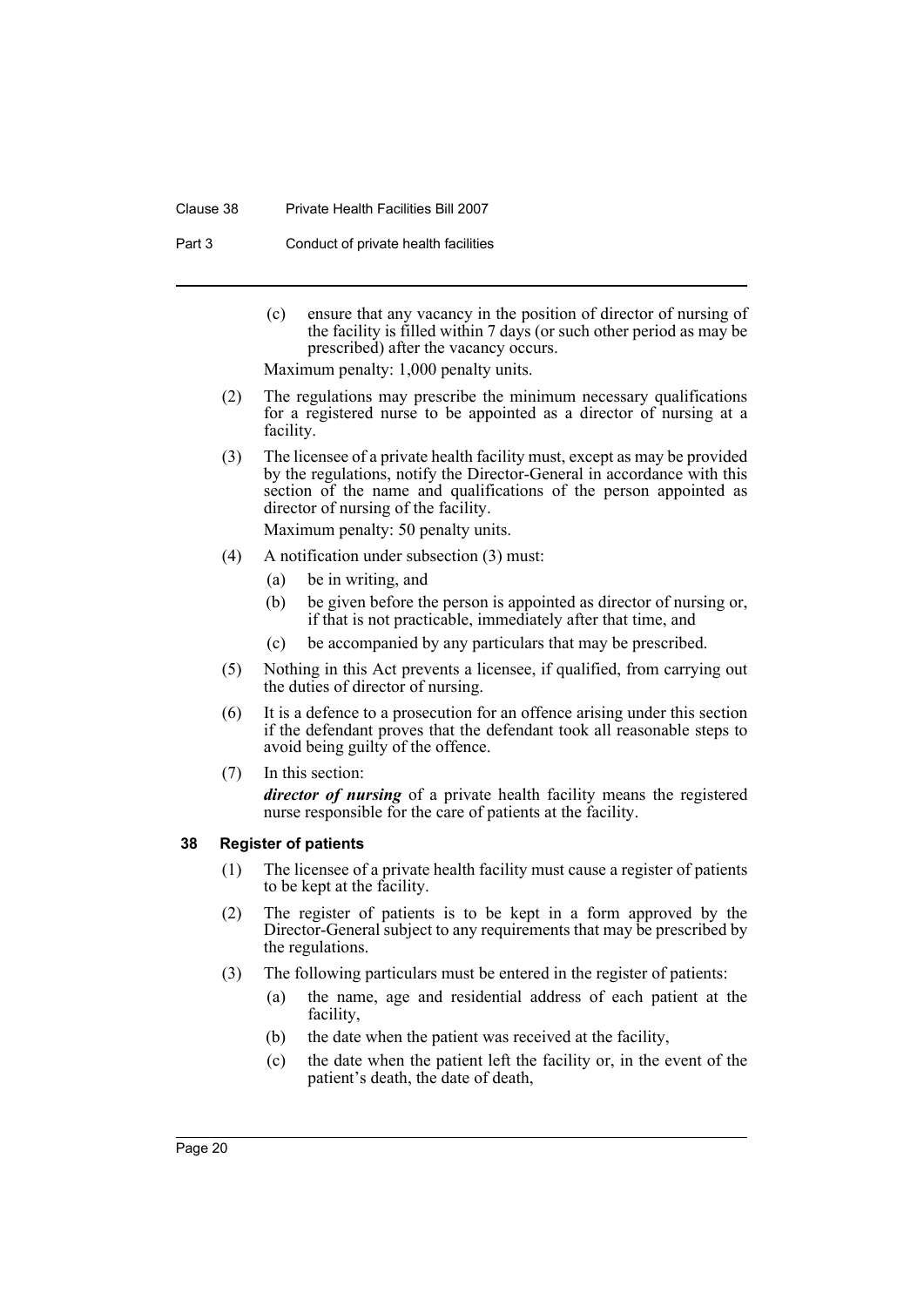- Conduct of private health facilities **Part 3** Part 3
	- (d) the name of the practitioner attending the patient,
	- (e) any other particulars that may be prescribed.
	- (4) The particulars must be entered in the register of patients by the persons, at the time, and in the manner, prescribed for the purposes of this subsection.
	- (5) A person must not:
		- (a) enter in the register of patients any particular that the person knows or has reason to believe to be false or misleading in a material particular, or
		- (b) wilfully fail to enter in the register of patients any particular that the person is required to enter.

Maximum penalty: 1,000 penalty units.

#### <span id="page-24-0"></span>**39 Medical advisory committee**

(1) The licensee of a private health facility must appoint, in accordance with any requirements prescribed by the regulations, a medical advisory committee for the facility consisting of at least 5 medical practitioners (each of whom is registered under section 4 or 7 (1) E of the *Medical Practice Act 1992*) and such other health practitioners as the licensee considers appropriate.

Maximum penalty: 1,000 penalty units.

- (2) The medical advisory committee is to be responsible for:
	- (a) advising the licensee on the accreditation of practitioners to provide services at the facility and the delineation of their clinical responsibilities, and
	- (b) advising the licensee on matters concerning clinical practice at the facility, and
	- (c) advising the licensee on matters concerning patient care and safety at the facility, and
	- (d) any other matter that may be prescribed by the regulations.
- (3) The medical advisory committee may include nominees or representatives of other health care providers, learned colleges or other relevant professional organisations.
- (4) It is a duty of a medical advisory committee of a private health facility to report to the Director-General any repeated failure by the licensee of the facility to act on the committee's advice on matters specified in subsection (2) where that failure is likely to adversely impact on the health or safety of patients.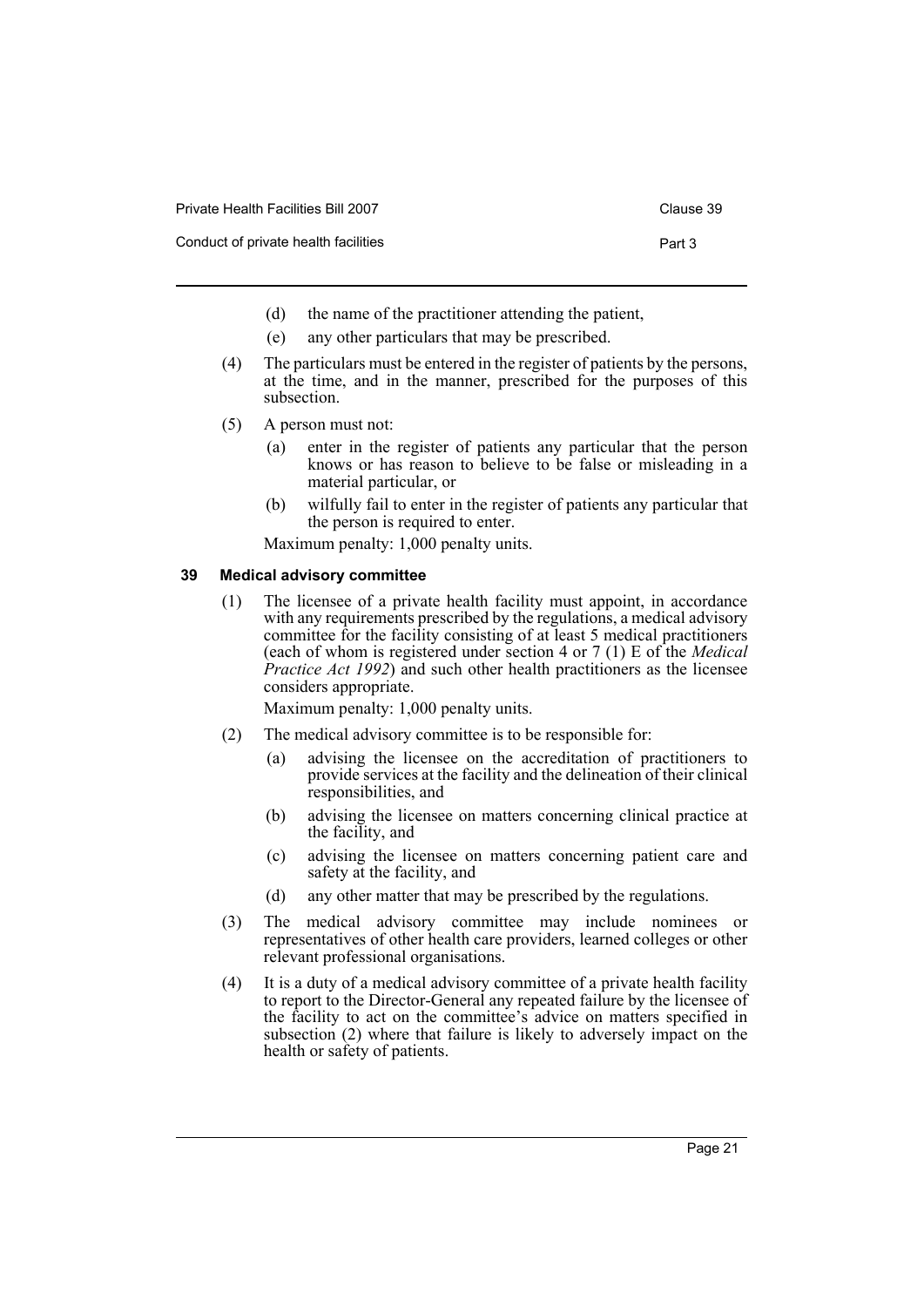#### Clause 40 Private Health Facilities Bill 2007

Part 3 Conduct of private health facilities

- (5) A licensee of a private health facility may be a member of the medical advisory committee for the facility, but must not chair the committee and must not, with other licensees of the facility, comprise a majority of the committee.
- (6) The licensee of a private health facility must, as soon as is reasonably practicable, notify the Director-General in writing:
	- (a) of the name, contact details and qualifications of each person who becomes a member of a medical advisory committee for the facility, and
	- (b) of the date on which each such person ceases to be a member of the committee.
- (7) Despite any other provision of this section, the licensee of a private health facility is responsible for the safety of patients at the facility and for clinical governance of the facility.

#### <span id="page-25-0"></span>**40 Act and regulations to be readily available**

The licensee of a private health facility must, at all times while the facility is being conducted, ensure that the director of nursing of the facility has ready access to a copy of this Act and the regulations. Maximum penalty: 50 penalty units.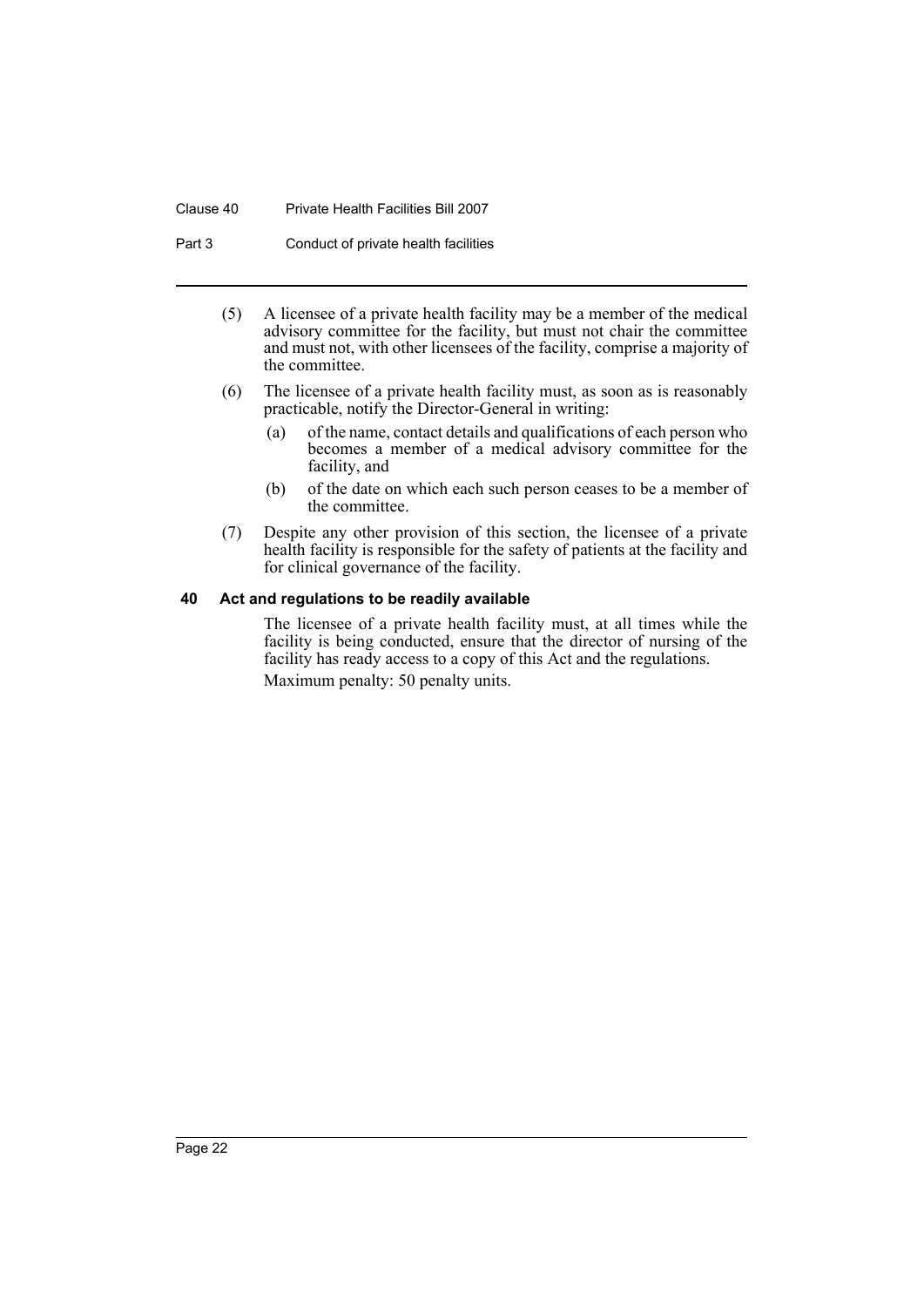Private Health Facilities Bill 2007 Clause 41

Root cause analysis teams **Part 4** 

# <span id="page-26-0"></span>**Part 4 Root cause analysis teams**

#### <span id="page-26-1"></span>**41 Definitions**

In this Part:

*health service* includes any administrative or other service related to a health service.

*reportable incident* means an incident relating to the provision of health services by a private health facility, being an incident of a type prescribed by the regulations or set out in a document adopted by the regulations.

*team* means a root cause analysis team appointed under section 42.

#### <span id="page-26-2"></span>**42 Appointment of root cause analysis teams to deal with reportable incidents**

- (1) When a reportable incident involving a private health facility is reported to the licensee of the facility, the licensee is to appoint a root cause analysis team in relation to the reportable incident within 30 days after that incident.
- (2) The licensee is, subject to the regulations, to appoint such members to the team as the licensee considers appropriate to undertake the functions of the team in relation to the reportable incident.
- (3) The licensee must cause a written record to be kept of the persons appointed under this section as members of the team in relation to a particular reportable incident.

Maximum penalty: 100 penalty units.

#### <span id="page-26-3"></span>**43 Restrictions on root cause analysis teams**

- (1) A root cause analysis team does not have authority to conduct an investigation relating to the competence of an individual in providing health services.
- (2) A report furnished or information made available by a team must not disclose:
	- (a) the name or address of an individual who is a provider or recipient of health services unless the individual has consented in writing to that disclosure, or
	- (b) as far as is practicable, any other material that identifies, or may lead to the identification of, such an individual.
- (3) A team is to have regard to the rules of natural justice in so far as they are relevant to the functions of the team.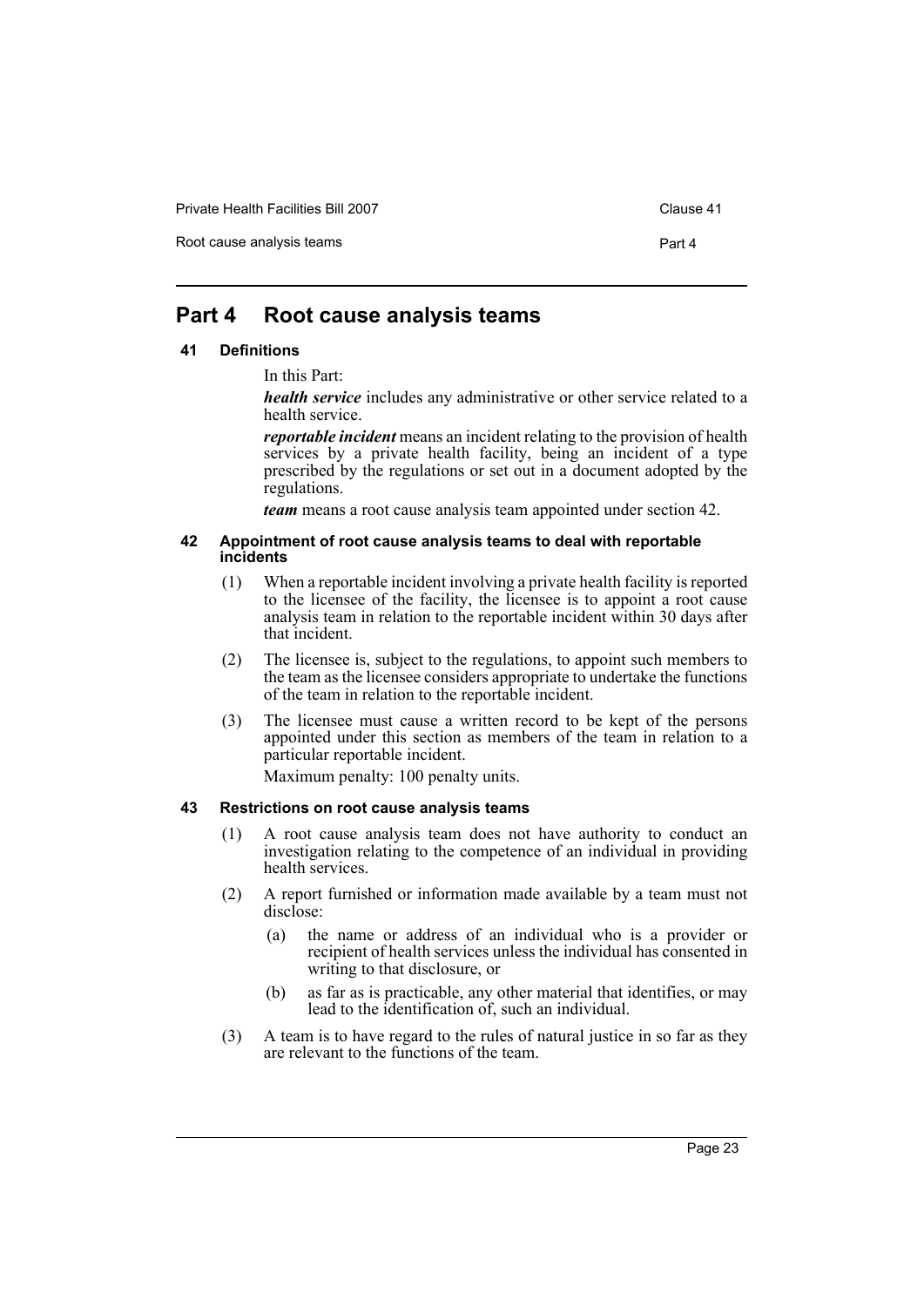#### Clause 44 Private Health Facilities Bill 2007

Part 4 Root cause analysis teams

#### <span id="page-27-0"></span>**44 Responsibilities of root cause analysis team in relation to reportable incident**

- (1) A root cause analysis team is to notify in writing the licensee and the chair of the medical advisory committee for the relevant facility if the team is of the opinion that the reportable incident that it is considering raises matters that may involve professional misconduct or unsatisfactory professional conduct by a person who is accredited to provide health services at the facility or a staff member of the facility or may indicate that such a person is suffering from an impairment.
- (2) A team may notify in writing the licensee and the chair of the medical advisory committee for the relevant facility if the team is of the opinion that the reportable incident that it is considering raises matters that may involve unsatisfactory professional performance by a person who is accredited to provide health services at the facility or a staff member of the facility, but not to the extent that would constitute professional misconduct or unsatisfactory professional conduct.
- (3) On completion of its consideration of a reportable incident, a team must prepare a report in writing (an *incident report*) that contains the following:
	- (a) a description of the reportable incident,
	- (b) a causation statement, being a statement that indicates the reasons why the team considers the reportable incident concerned occurred,
	- (c) any recommendations by the team as to the need for changes or improvements in relation to a procedure or practice arising out of the incident.
- (4) The team is to provide the licensee and the chair of the medical advisory committee for the relevant facility with a copy of the incident report.
- (5) The licensee must, within 30 days after being provided with an incident report under subsection (4), forward a copy of the report to the Director-General.

Maximum penalty (subsection (5)): 50 penalty units.

#### <span id="page-27-1"></span>**45 Disclosure of information**

A person who is or was a member of a root cause analysis team must not make a record of, or divulge or communicate to any person, any information acquired by the person as such a member, except:

- (a) for the purpose of exercising the functions of a member, or
- (b) for the purposes of any recommendation of a team, or
- (c) for the purposes of any report prepared by a team under section 44 (3), or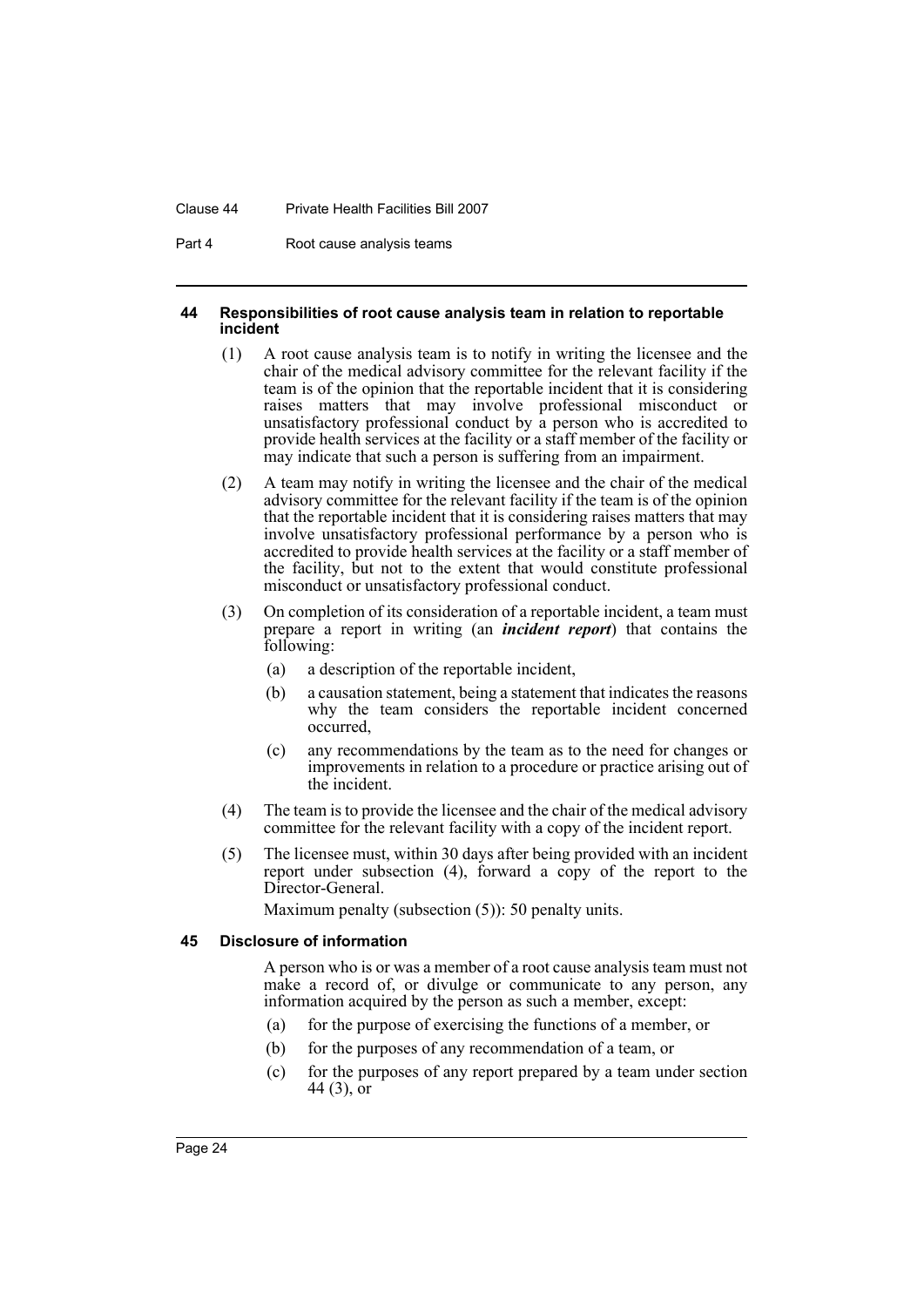Private Health Facilities Bill 2007 Clause 46

Root cause analysis teams **Part 4** 

(d) in accordance with the regulations.

Maximum penalty: 50 penalty units.

#### <span id="page-28-0"></span>**46 Information not to be given in evidence**

- (1) A person who is or was a member of a root cause analysis team and the licensee and chair of the medical advisory committee of the facility for which the team was appointed are neither competent nor compellable:
	- (a) to produce before any court, tribunal, board or person any document in his, her or its possession or under his, her or its control that was created by, at the request of or solely for the purpose of the team, or
	- (b) to divulge or communicate to any court, tribunal, board or person any matter or thing that came to the notice of a member of the team as such a member.
- (2) Subsection (1) does not apply to a requirement made in proceedings in respect of any act or omission by a team or by a member of a team as a member.

#### <span id="page-28-1"></span>**47 Findings of root cause analysis team not evidence of certain matters**

A notification or report of a root cause analysis team under section 44 is not admissible as evidence in any proceedings that a procedure or practice is or was careless or inadequate.

#### <span id="page-28-2"></span>**48 Personal liability of members of root cause analysis team**

- (1) Anything done or omitted to be done by a root cause analysis team, a member of a team or any person acting under the direction of a team, in good faith for the purposes of the exercise of the team's functions, does not subject such a member or person personally to any action, liability, claim or demand.
- (2) Without limiting subsection (1), a member of a team has qualified privilege in proceedings for defamation in respect of:
	- (a) any statement made orally or in writing in the exercise of the functions of a member, or
	- (b) the contents of any report or other information published by the team.
- (3) The members of a team are, and are entitled to be, indemnified by the licensee of the facility for which the team is appointed in respect of any costs incurred in defending proceedings in respect of a liability against which they are protected by this section.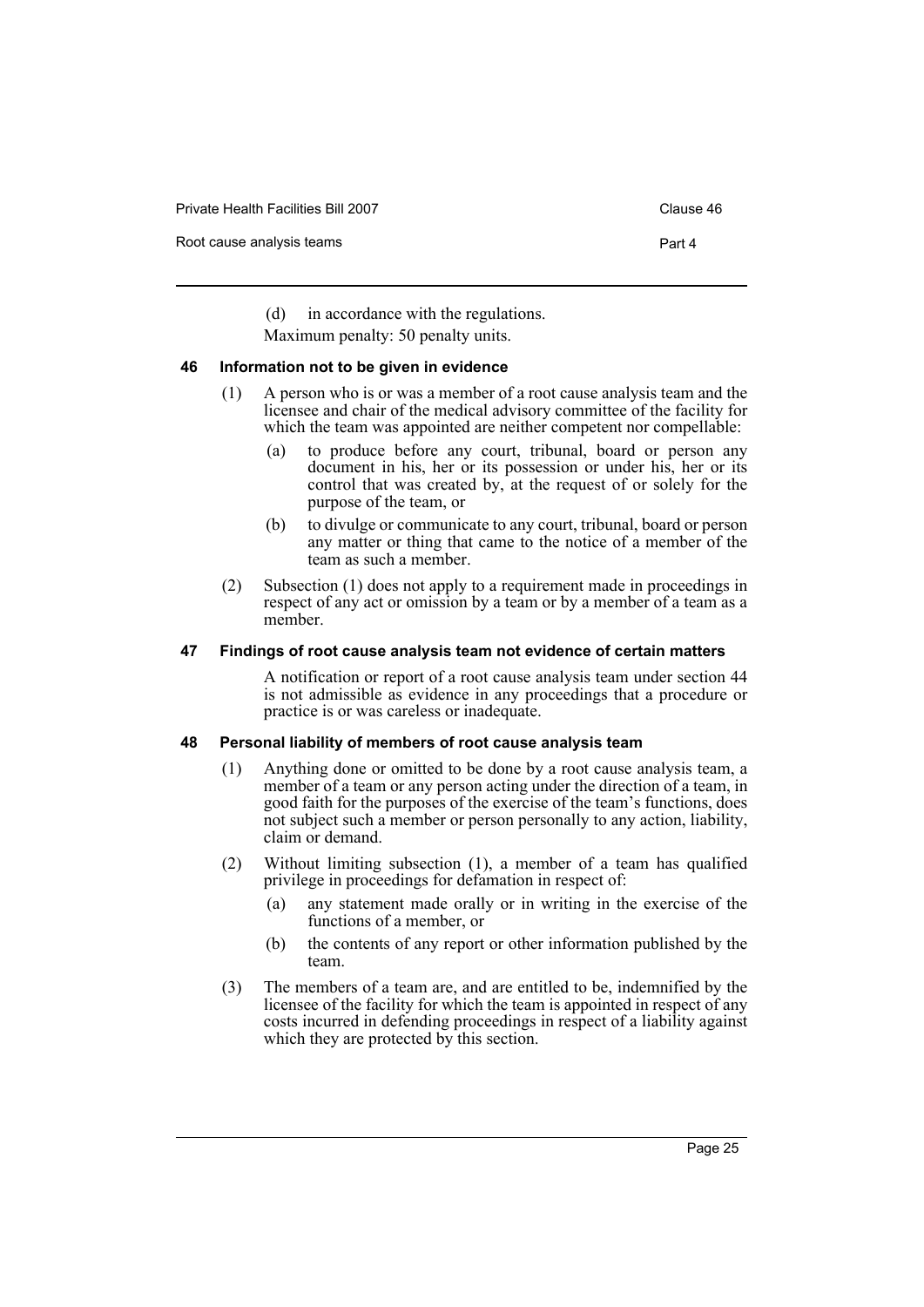#### Clause 49 Private Health Facilities Bill 2007

Part 4 Root cause analysis teams

#### <span id="page-29-0"></span>**49 Regulations relating to root cause analysis teams**

The regulations may make provision for or with respect to the following:

- (a) the constitution and membership of teams,
- (b) the functions of teams,
- (c) the procedure of teams and the manner in which they are to exercise their functions,
- (d) permitting or requiring teams to make specified information available to the public,
- (e) permitting or requiring teams to furnish reports concerning their activities to the Minister and to the Director-General.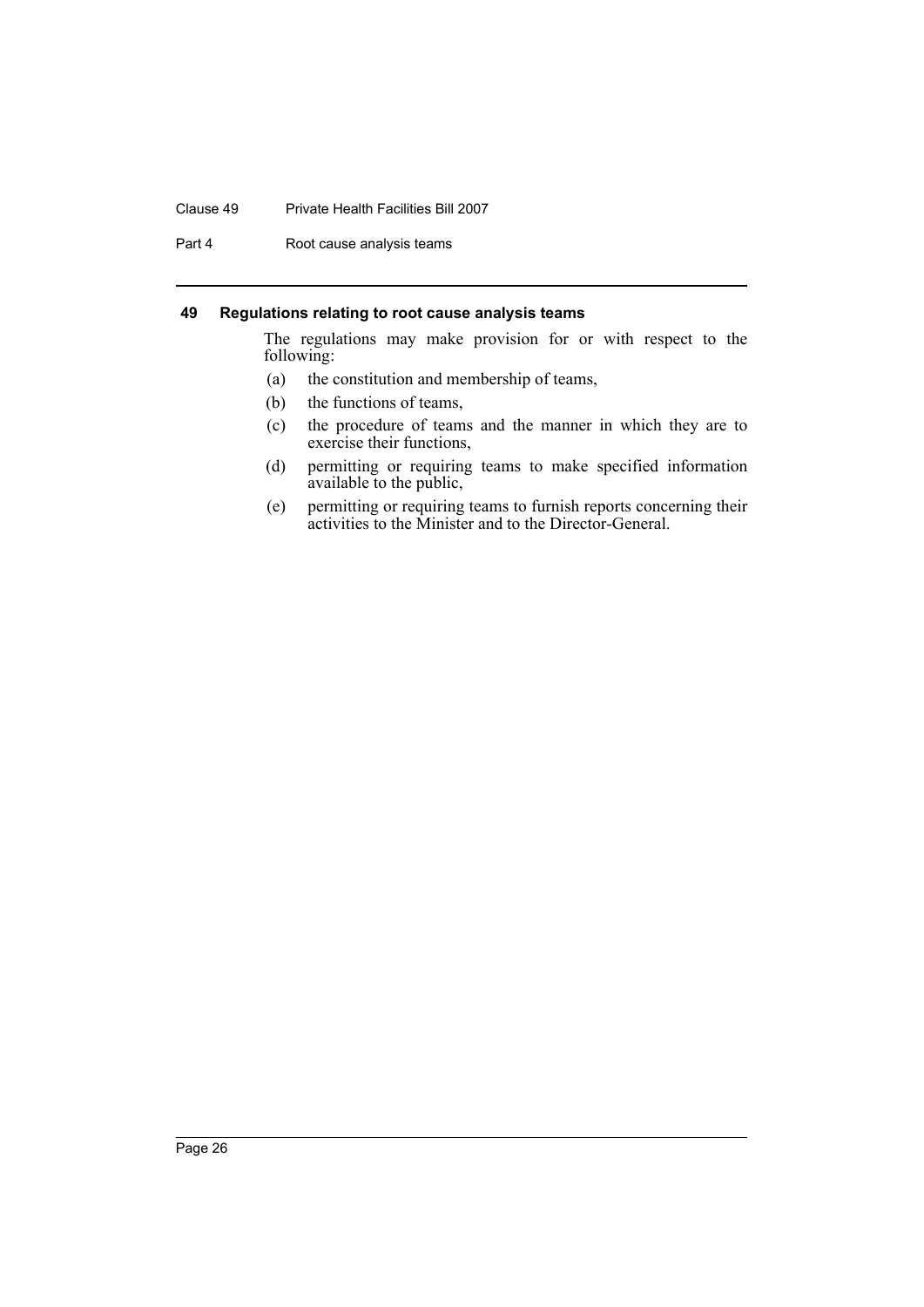Private Health Facilities Bill 2007 Clause 50

Enforcement Part 5

# <span id="page-30-0"></span>**Part 5 Enforcement**

## <span id="page-30-1"></span>**50 Authorised officers**

- (1) The Director-General may appoint a member of staff of the Department, or a person of a class prescribed by the regulations, to be an authorised officer for the purposes of this Act.
- (2) An authorised officer may exercise such functions as are conferred on an authorised officer by this Act or the regulations.
- (3) The Director-General is to provide each authorised officer with an identification card that:
	- (a) states that it is issued under this Act, and
	- (b) gives the name of the person to whom it is issued, and
	- (c) describes the nature of the powers conferred, and
	- (d) states the date (if any) on which it expires, and
	- (e) is signed by the Director-General.
- (4) In the course of exercising the functions of an authorised officer under this Act, the authorised officer must, if requested to do so by a person affected by the exercise of any such function, produce the authorised officer's identification card to the person.

#### <span id="page-30-2"></span>**51 Power to enter and inspect**

- (1) An authorised officer may, at any time, enter and inspect any premises for the purposes of determining whether there has been a contravention of this Act, the regulations or a licence condition.
- (2) The powers of entry conferred by this section are not exercisable in relation to any part of premises used only for residential purposes except with the permission of the occupier of the premises.
- (3) An authorised officer may do any one or more of the following:
	- (a) require the production of any document, record or other thing,
	- (b) inspect and copy all or part of any document, record or other thing,
	- (c) take and retain possession of any prescribed document, record or other thing for the period necessary to inspect and copy all or part of it,
	- (d) take photographs or video recordings,
	- (e) make such investigations and inquiries as may be necessary to ascertain whether an offence under this Act is being or has been committed.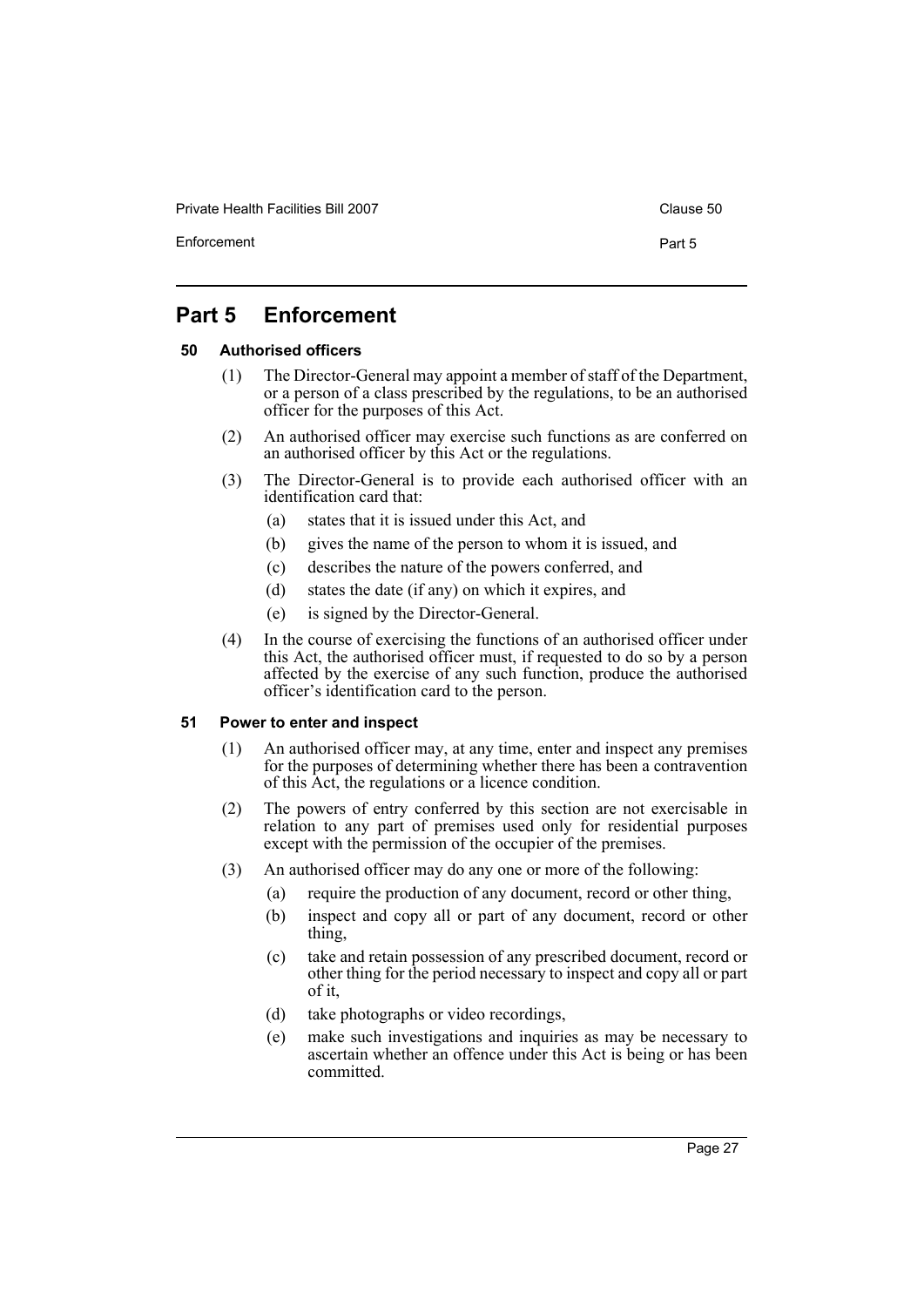#### Clause 52 Private Health Facilities Bill 2007

Part 5 Enforcement

- (4) If an authorised officer has possession of any document, record or other thing pursuant to subsection  $(3)$  (c), the authorised officer must at any reasonable time:
	- (a) permit the inspection of it by a person who is entitled to inspect it, and
	- (b) permit a person to make an entry in it if the person is required to do so under this or any other Act or law.
- (5) Subsection (3) (c) does not authorise an authorised officer to remove any document, record or other thing if:
	- (a) it relates to a person who is then a patient of the facility, and
	- (b) it may be required to be referred to for the purposes of providing the patient with nursing care or medical, surgical or other treatment.

#### <span id="page-31-0"></span>**52 Improvement notices**

- (1) An authorised officer may give an improvement notice to a licensee of a private health facility requiring the licensee to take the action specified in the notice within the period (if any) specified in the notice for the purpose of ensuring that the licensee complies with this Act, the regulations or a licence condition.
- (2) An authorised officer may amend or revoke an improvement notice in the same manner that the authorised officer may give the notice.
- (3) A licensee given an improvement notice is liable for any reasonable costs incurred in complying with the notice.
- (4) An improvement notice is to be given in writing either personally or by post.
- (5) The licensee of a private health facility may apply to the Administrative Decisions Tribunal for a review of a decision of an authorised officer to give, amend or revoke an improvement notice in respect of the facility.
- (6) The lodging of an application for review does not, except to the extent that the Administrative Decisions Tribunal otherwise directs, operate to stay action on the decision that is the subject of the decision.
- (7) A person who is given an improvement notice under this section must not, without reasonable excuse, fail to comply with the notice. Maximum penalty (subsection (7)): 200 penalty units.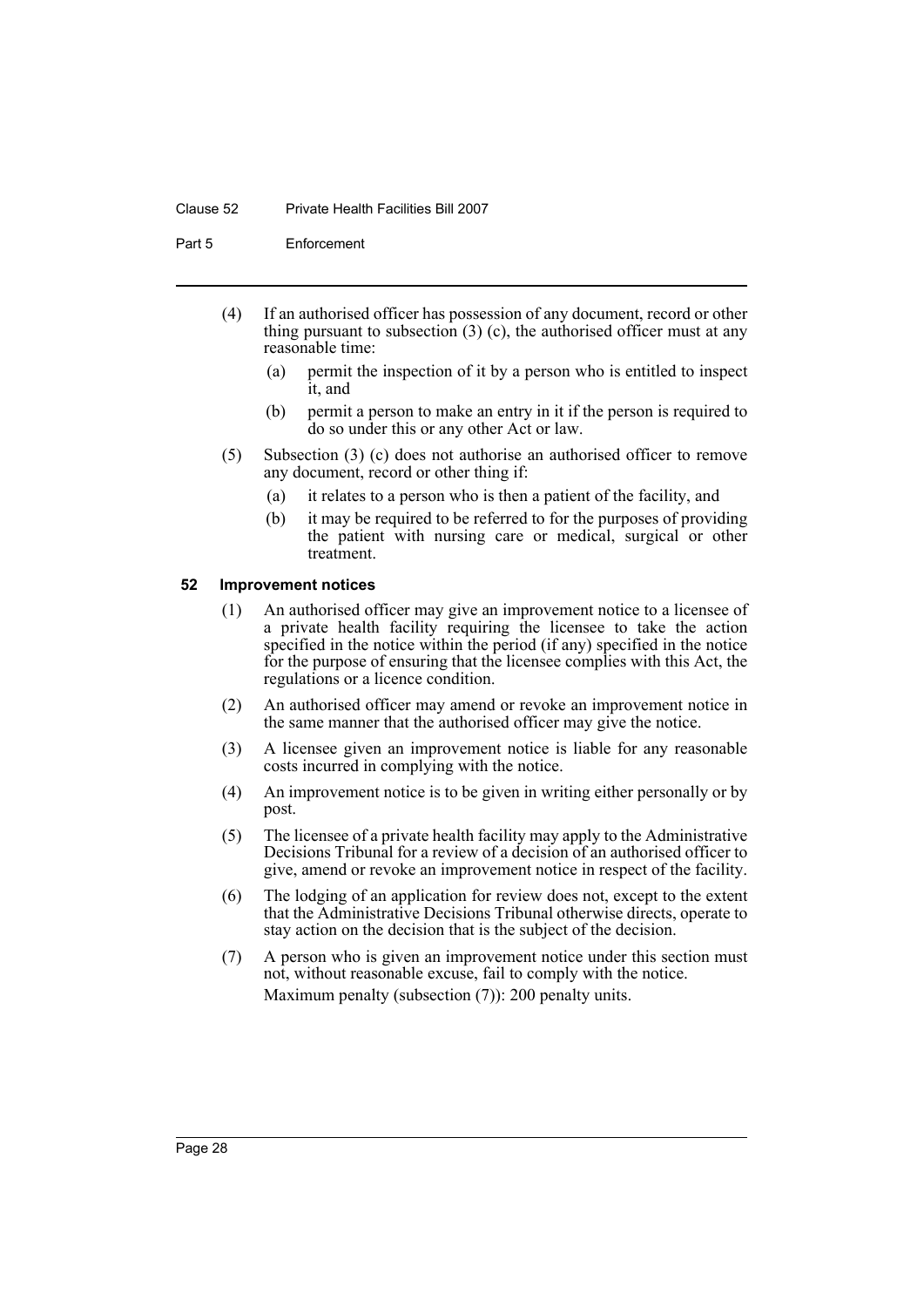| <b>Private Health Facilities Bill 2007</b> | Clause 53 |
|--------------------------------------------|-----------|
| Enforcement                                | Part 5    |

#### <span id="page-32-0"></span>**53 Obstruction of officers**

A person must not:

- (a) wilfully delay or obstruct an authorised officer in the exercise of the authorised officer's functions under this Act, or
- (b) fail to comply with a requirement under this Part to produce a document, record or other thing in the person's possession, custody, or control.

Maximum penalty: 200 penalty units.

**Note.** Section 307B of the *Crimes Act 1900* makes it an offence to provide false or misleading information to an authorised officer.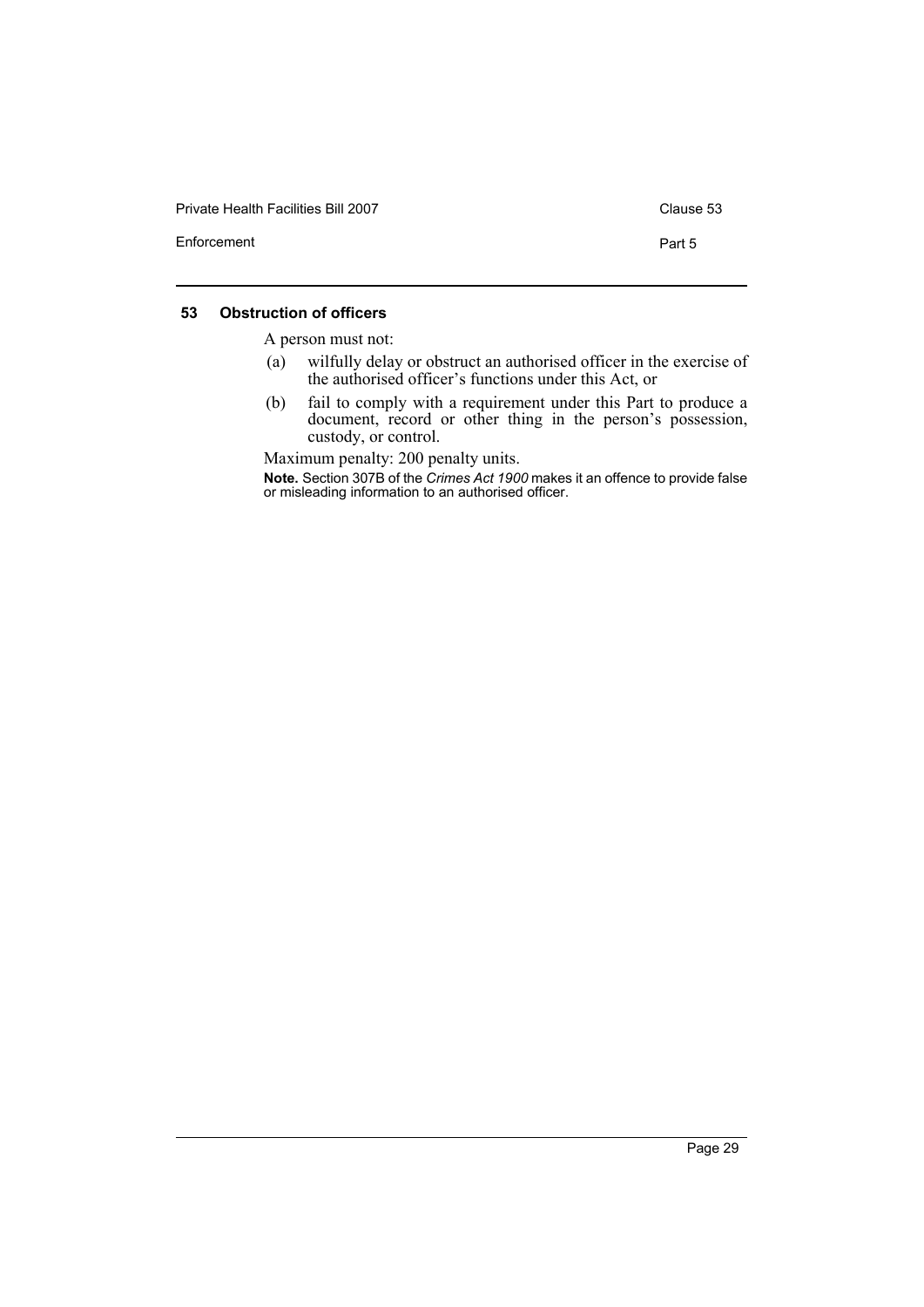#### Clause 54 Private Health Facilities Bill 2007

# <span id="page-33-0"></span>**Part 6 Private Health Facilities Advisory Committee**

# <span id="page-33-1"></span>**54 Constitution of Advisory Committee**

- (1) There is established by this Act a Private Health Facilities Advisory Committee.
- (2) The Advisory Committee is to consist of not less than 9 members appointed by the Director-General.
- (3) The members are to include the following:
	- (a) a member of staff of the Department who is to be the Chairperson of the Advisory Committee,
	- (b) one or more health professionals who practise in private health facilities,
	- (c) one or more persons with expertise in the management of private health facilities,
	- (d) one or more persons with expertise in health insurance,
	- (e) one or more persons representing consumers of services provided by private health facilities.
- (4) The Director-General is, as far as practicable, to seek the views of relevant industry and professional organisations on the composition of the Advisory Committee.
- (5) Schedule 3 has effect with respect to the members and procedure of the Advisory Committee.

#### <span id="page-33-2"></span>**55 Functions of Advisory Committee**

The principal function of the Advisory Committee is to provide advice to the Minister and the Director-General on the following matters:

- (a) the effective operation of this Act,
- (b) proposed regulations,
- (c) any other matters in respect of private health facilities that may be referred to the Advisory Committee by the Minister or the Director-General.

#### <span id="page-33-3"></span>**56 Sub-committees of Advisory Committee**

- (1) The Advisory Committee may establish sub-committees to assist it in connection with the exercise of any of its functions.
- (2) It does not matter that any or all of the members of a sub-committee are not members of the Advisory Committee.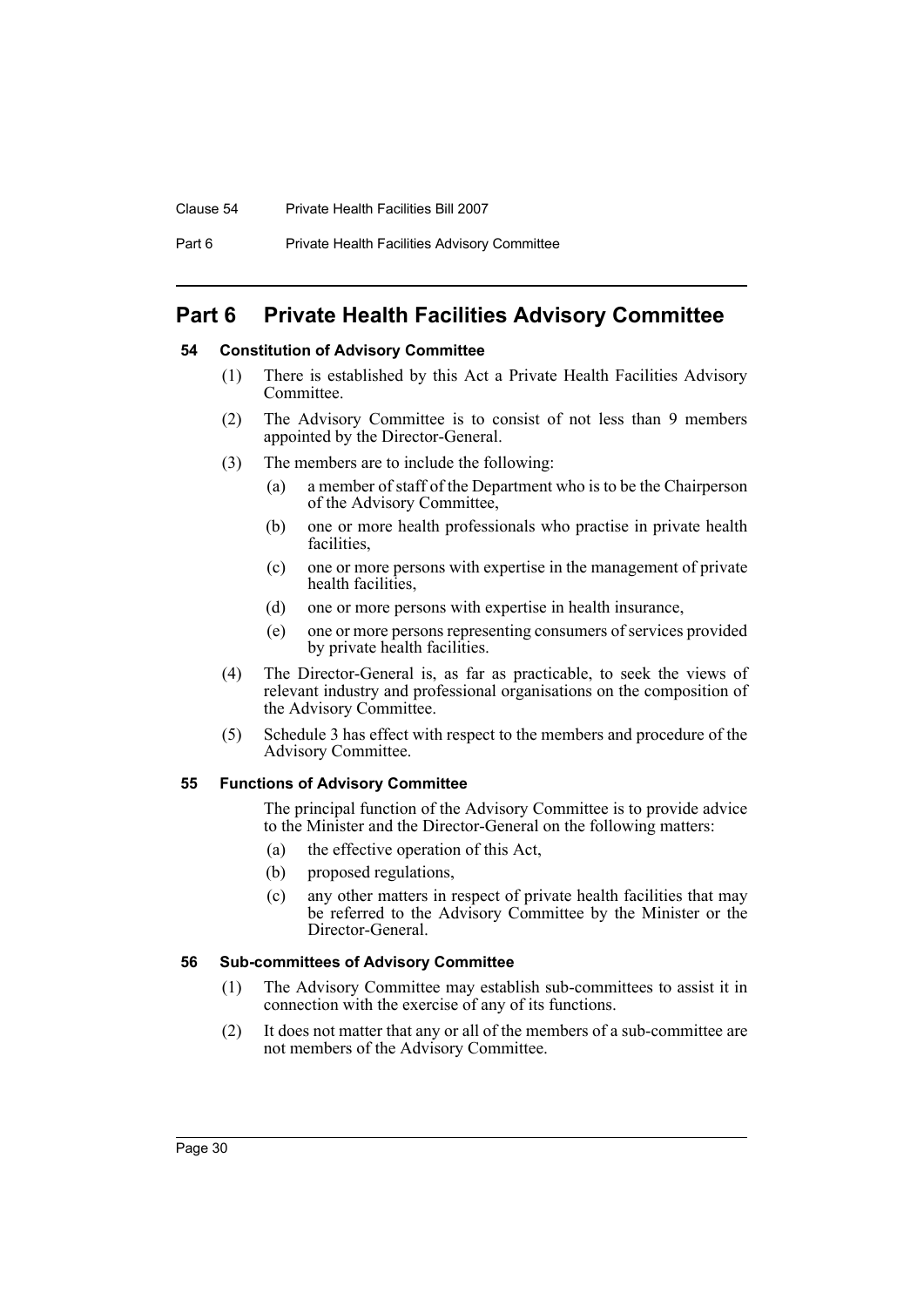| Private Health Facilities Bill 2007          | Clause 56 |
|----------------------------------------------|-----------|
| Private Health Facilities Advisory Committee | Part 6    |
|                                              |           |

(3) The procedures for the calling of meetings of a sub-committee and for the conduct of business at those meetings are to be determined by the Advisory Committee or (subject to any determination of the Advisory Committee) by the sub-committee.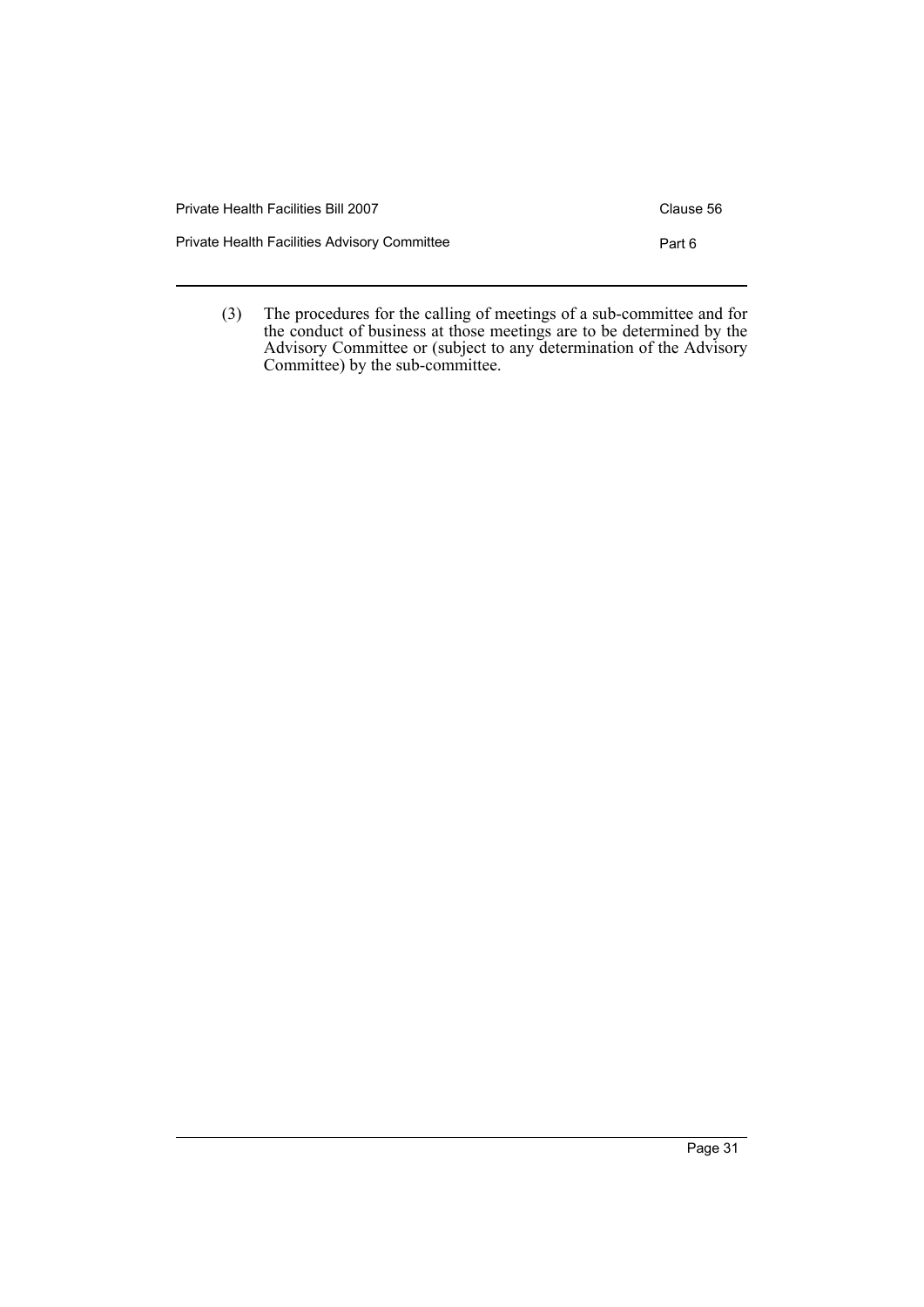#### Clause 57 Private Health Facilities Bill 2007

Part 7 Miscellaneous

# <span id="page-35-0"></span>**Part 7 Miscellaneous**

#### <span id="page-35-1"></span>**57 Director-General may direct licensee to engage external expert**

- (1) The Director-General may give a direction in writing to the licensee of a private health facility requiring the licensee to engage an external person or body to provide expert advice to the licensee on specified matters that relate to the conduct of the facility.
- (2) The Director-General may, in such a direction, specify that the licensee must engage a person or body having specified expertise or knowledge.
- (3) A direction may only be given under this section if the Director-General has reason to believe that the licensee is not conducting the facility in accordance with this Act, the regulations or a licence condition.
- (4) A person who is given a direction under this section is liable for any costs incurred in complying with the direction.
- (5) A person who is given a direction under this section must not, without reasonable excuse, fail to comply with the direction. Maximum penalty: 200 penalty units.

#### <span id="page-35-2"></span>**58 Disclosure of pecuniary interests to patients**

- (1) If a practitioner has a pecuniary interest in a private health facility, the practitioner must not:
	- (a) advise a person to be admitted to the facility, or
	- (b) arrange the admission of a person to the facility, or
	- (c) provide medical, surgical or other treatment to, or arrange the provision of any such treatment to, any person at the facility,

unless, before so doing, the practitioner has notified the person, in the prescribed manner, that the practitioner has a pecuniary interest in the facility.

Maximum penalty: 200 penalty units.

- (2) The regulations may prescribe, for the purposes of subsection (1), that the manner of notification is to be any one or more of the following:
	- (a) a statement made by the practitioner,
	- (b) a written notification given by the practitioner and, if required by the regulations, signed by the person to whom it is given,
	- (c) a notice displayed at the facility,
	- (d) a notice displayed in any office or other premises of the practitioner.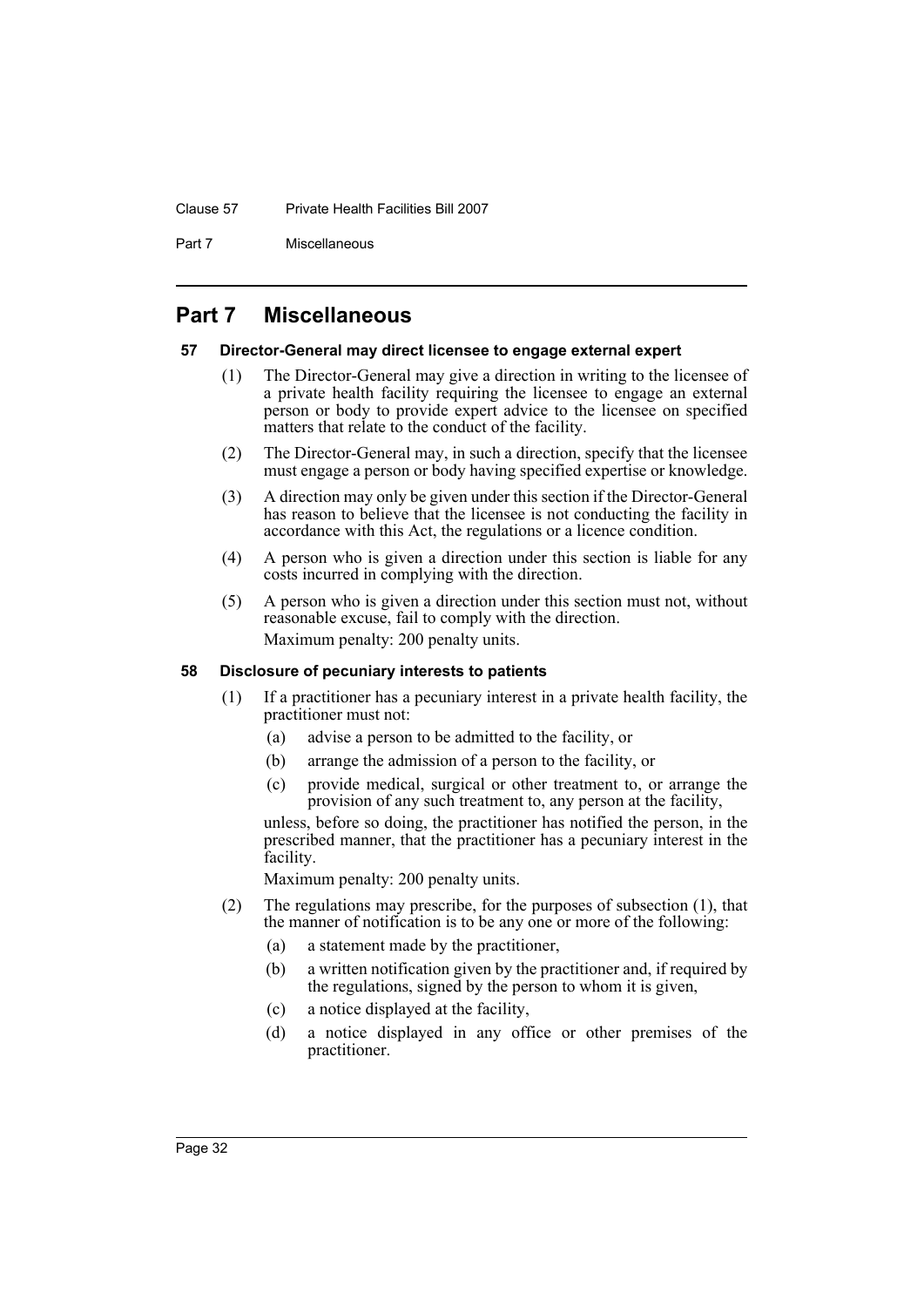Private Health Facilities Bill 2007 Clause 59

- (3) A practitioner is not guilty of an offence under subsection (1) if the practitioner proves that he or she:
	- (a) contravened that subsection in the course of providing emergency medical, surgical or other treatment to a person, or
	- (b) was not, at the time the contravention occurred, aware that he or she had a pecuniary interest in the facility concerned.
- (4) For the purposes of this section, a practitioner has a pecuniary interest in a facility only if the practitioner has an interest in the facility which is prescribed by the regulations as a pecuniary interest in the facility.
- (5) The regulations may prescribe an interest of a relative or associate of a practitioner as a pecuniary interest of the practitioner.

#### <span id="page-36-0"></span>**59 Onus of proof regarding reasonable excuse**

In any proceedings for an offence against a provision of this Act or the regulations, the onus of proving that a person had a reasonable excuse (as referred to in the provision) lies with the defendant.

#### <span id="page-36-1"></span>**60 Evidentiary certificates**

A certificate which purports to be signed by the Director-General and which states that, on a date specified in the certificate:

- (a) a person so specified was or was not the licensee of a private health facility so specified, or
- (b) any premises so specified were or were not licensed, or
- (c) the licence for a private health facility so specified was cancelled or suspended, or
- (d) any particulars so specified were the particulars specified in the licence for a private health facility so specified, or
- (e) the licence for a private health facility so specified was subject to any condition so specified, or
- (f) an improvement notice was given under section 52 in respect of a private health facility requiring the licensee of the facility to take the action specified,

is, without proof of signature, admissible in evidence in any legal proceedings (whether proceedings under this Act or otherwise) and is evidence of the matters stated in the certificate.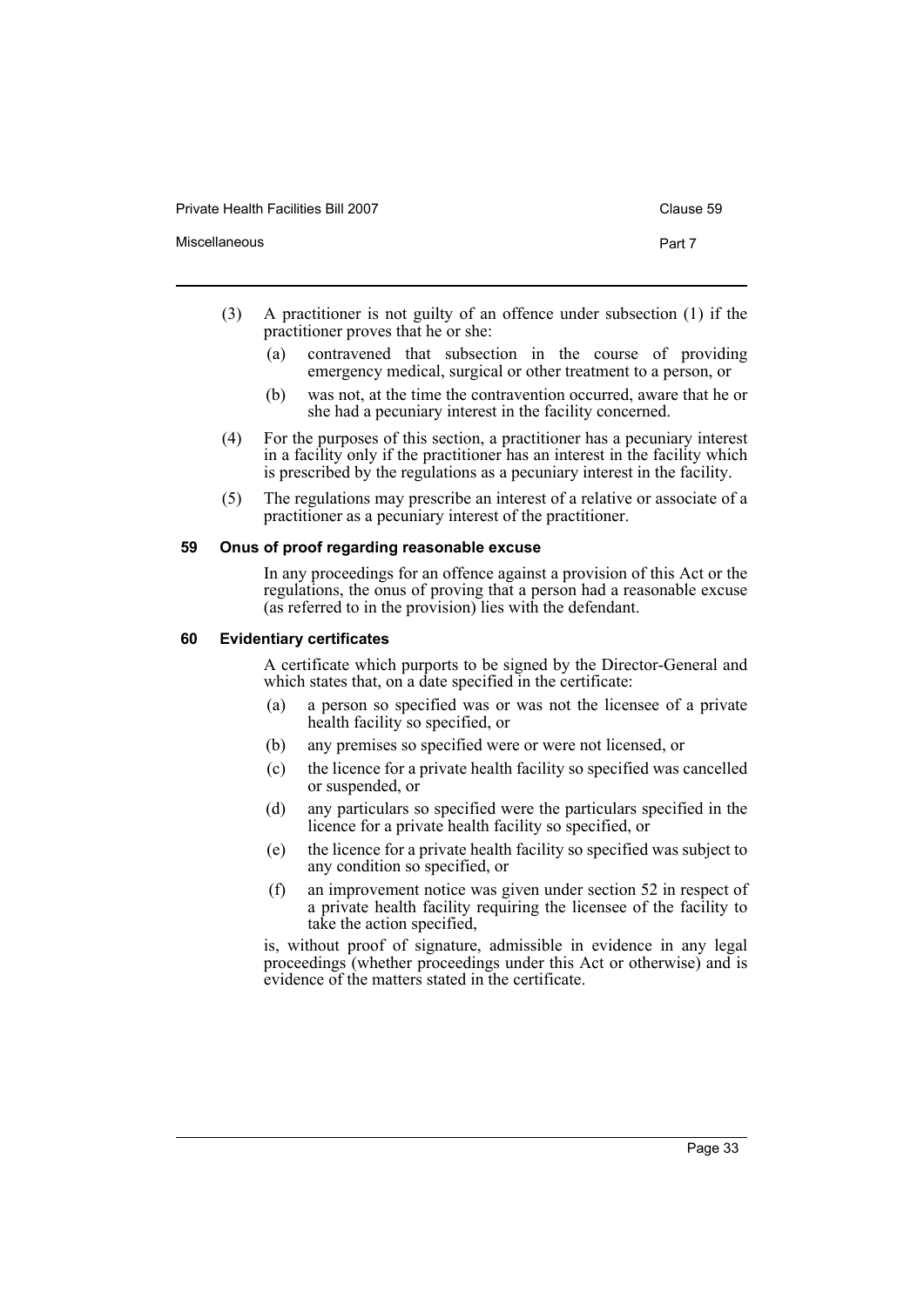#### Clause 61 Private Health Facilities Bill 2007

Part 7 Miscellaneous

#### <span id="page-37-0"></span>**61 Service of documents**

- (1) A document that is authorised or required by this Act or the regulations to be given to, or served on, any person may be given or served by:
	- (a) in the case of a natural person:
		- (i) delivering it to the person personally, or
		- (ii) sending it by post to the address specified by the person for the giving or service of documents or, if no such address is specified, the residential or business address of the person last known to the person giving or serving the document, or
		- (iii) sending it by facsimile transmission to the facsimile number of the person, or
	- (b) in the case of a body corporate:
		- (i) leaving it with a person apparently of or above the age of 16 years at, or by sending it by post to, the head office, a registered office or a principal office of the body corporate or to an address specified by the body corporate for the giving or service of documents, or
		- (ii) sending it by facsimile transmission to the facsimile number of the body corporate.
- (2) Nothing in this section affects the operation of any provision of a law or of the rules of a court authorising a document to be given to, or served on, a person in any other manner.

#### <span id="page-37-1"></span>**62 Offences by corporations**

- (1) If a corporation contravenes, whether by act or omission, any provision of this Act or the regulations, each person who is a director of the corporation or who is concerned in the management of the corporation is taken to have contravened the same provision if the person knowingly authorised or permitted the contravention.
- (2) A person may be proceeded against and convicted under a provision pursuant to subsection (1) whether or not the corporation has been proceeded against or has been convicted under the provision.
- (3) Nothing in this section affects any liability imposed on a corporation for an offence committed by the corporation under this Act or the regulations.

#### <span id="page-37-2"></span>**63 Proceedings for offences**

(1) Proceedings for an offence under this Act or the regulations may be dealt with summarily before a Local Court.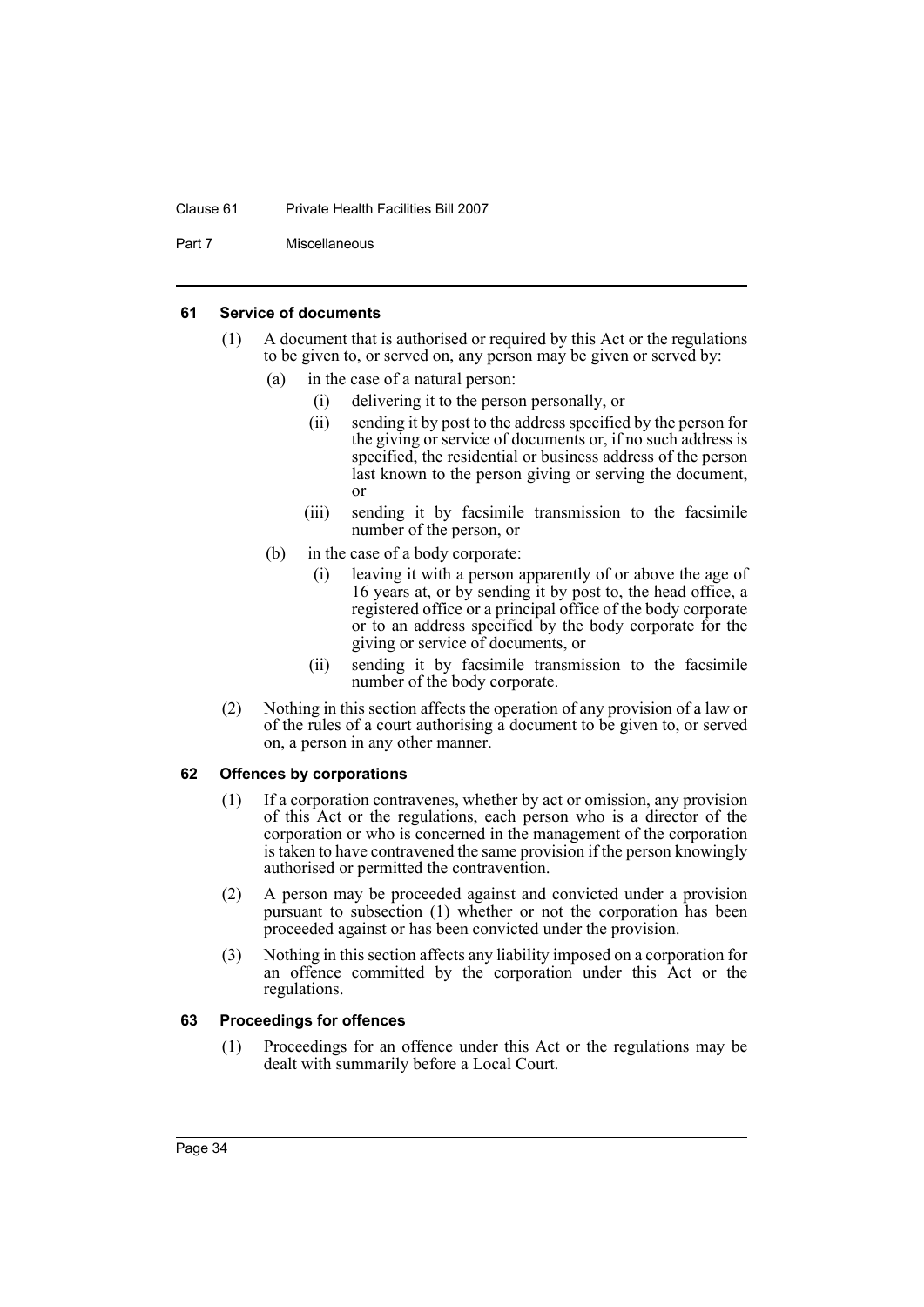Private Health Facilities Bill 2007 Clause 64

Miscellaneous **Part 7** 

- 
- (2) Proceedings for an offence are to be commenced not later than 2 years from when the offence was alleged to have been committed.

#### <span id="page-38-0"></span>**64 Delegation**

The Director-General may delegate the exercise of any function of the Director-General under this Act (other than this power of delegation) to:

- (a) any member of staff of the Department, or
- (b) any person, or any class of persons, authorised for the purposes of this section by the regulations.

#### <span id="page-38-1"></span>**65 Regulations**

- (1) The Governor may make regulations, not inconsistent with this Act, for or with respect to any matter that by this Act is required or permitted to be prescribed or that is necessary or convenient to be prescribed for carrying out or giving effect to this Act.
- (2) In particular, the regulations may make provision for or with respect to the following:
	- (a) the display of licences at facilities,
	- (b) the keeping of records by licensees and inspections of those records,
	- (c) the functions and procedures of medical advisory committees,
	- (d) the provision of information to the Director-General by applicants and licensees (including the provision of a copy of the register of patients).
- (3) A regulation (including a regulation prescribing a licensing standard) may create an offence punishable by a penalty not exceeding 200 penalty units.

#### <span id="page-38-2"></span>**66 Savings, transitional and other provisions**

Schedule 4 has effect.

#### <span id="page-38-3"></span>**67 Amendment of other Acts and instruments**

Each Act and instrument set out in Schedule 5 is amended as set out in that Schedule.

#### <span id="page-38-4"></span>**68 Review of section 7 (4) (c) (i)**

(1) The Minister is to review section 7 (4) (c) (i) of this Act to determine whether the policy objectives of that provision remain valid and whether the terms of that provision remain appropriate for securing those objectives.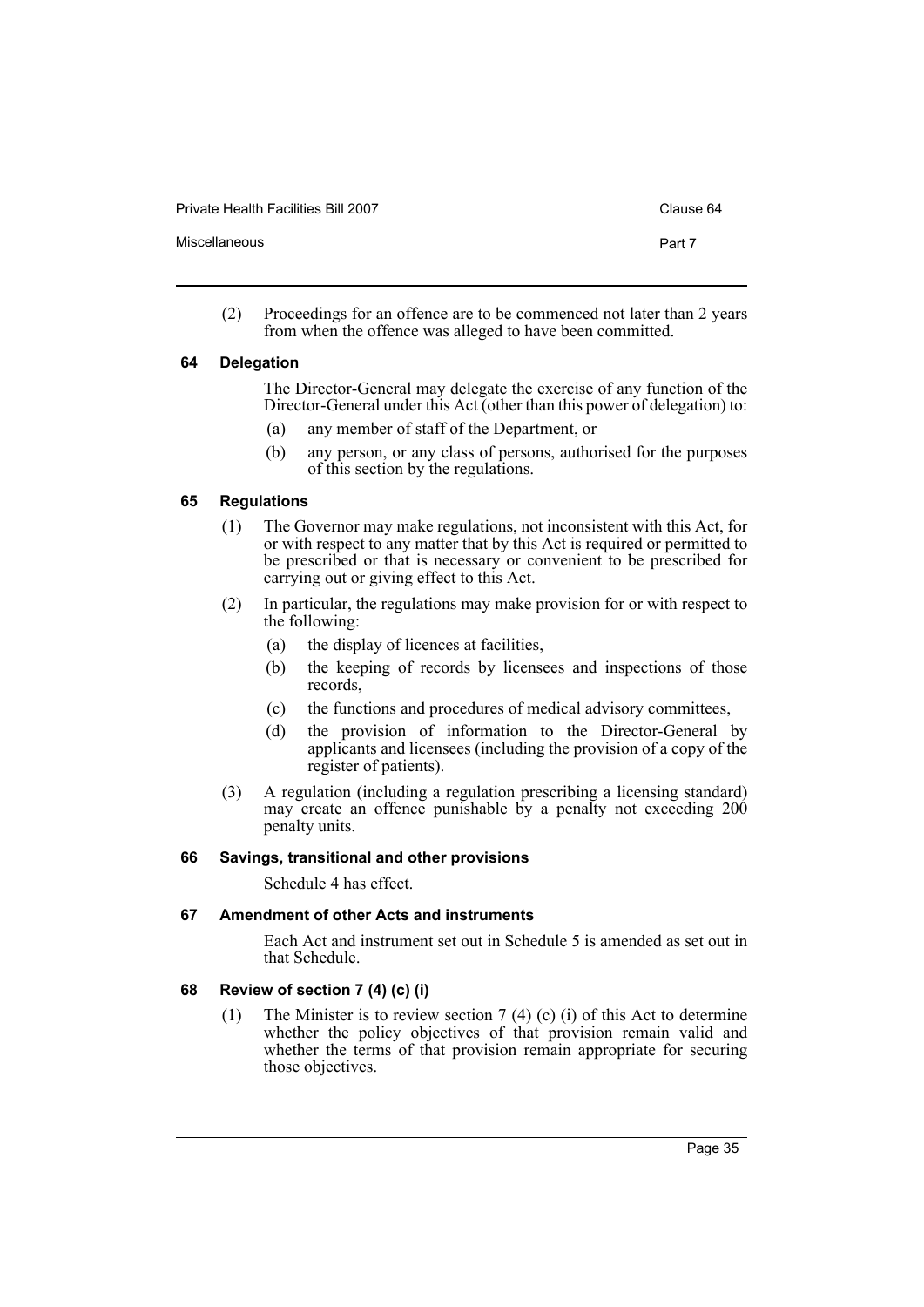#### Clause 69 Private Health Facilities Bill 2007

Part 7 Miscellaneous

- (2) The review is to be undertaken as soon as possible after the period of 5 years from the date of assent to this Act.
- (3) A report on the outcome of the review is to be tabled in each House of Parliament within 12 months after the end of the period of 5 years.
- <span id="page-39-0"></span>**69 Repeal of Private Hospitals and Day Procedure Centres Act 1988 No 123** The *Private Hospitals and Day Procedure Centres Act 1988* is repealed.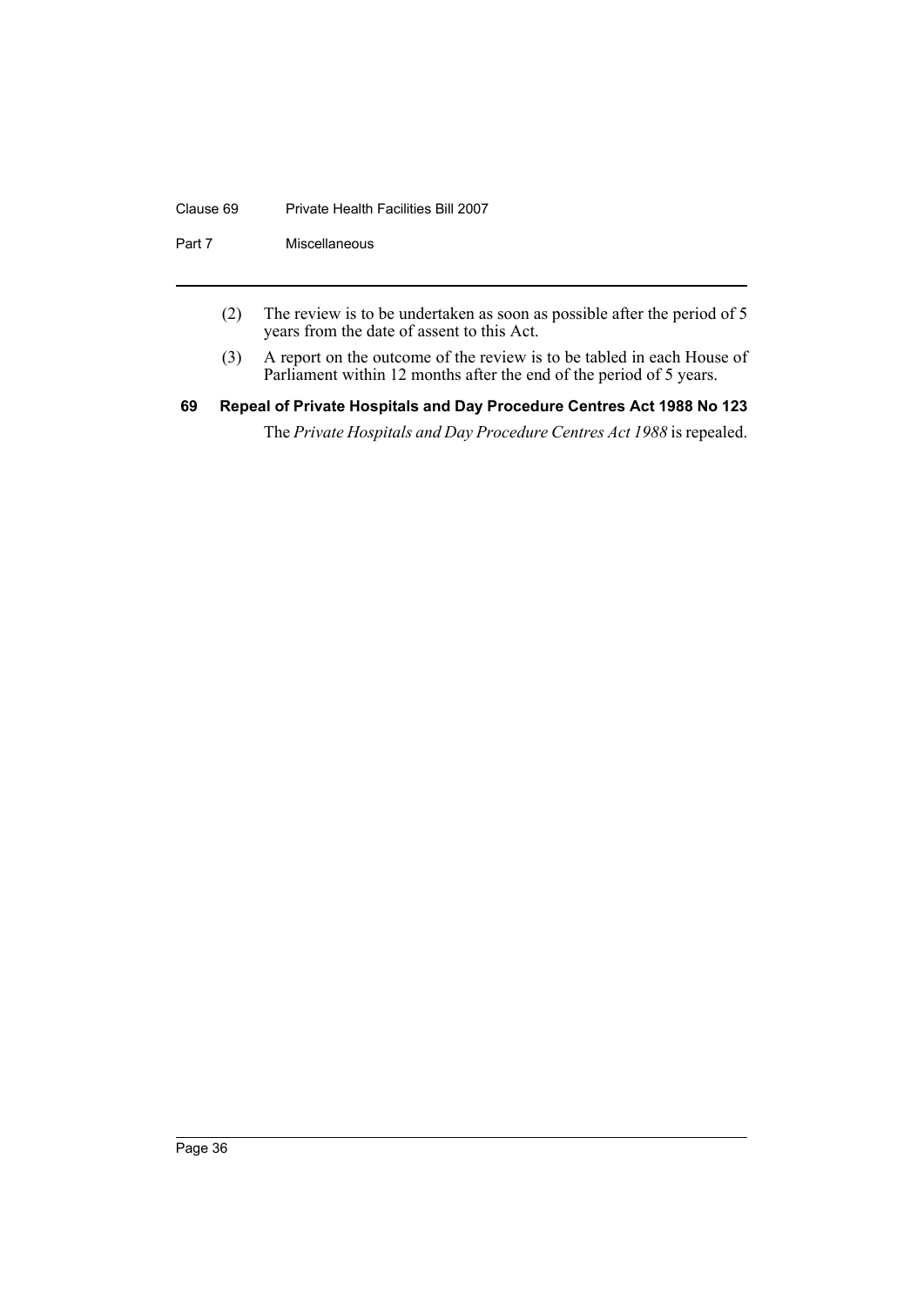Provisions relating to Chairperson of Committees of Review Schedule 1

# <span id="page-40-0"></span>**Schedule 1 Provisions relating to Chairperson of Committees of Review**

(Section 23 (2))

#### **1 Deputy Chairperson**

- (1) The Minister may, from time to time, appoint a person to be the deputy of the Chairperson, and may revoke any such appointment.
- (2) In the absence of a Chairperson, the Chairperson's deputy may, if available, act in the place of the Chairperson.
- (3) While acting in the place of the Chairperson, a person has all the functions of the Chairperson and is taken to be the Chairperson.
- (4) For the purposes of this clause, a vacancy in the office of the Chairperson is taken to be an absence of the Chairperson.

#### **2 Term of office**

Subject to this Schedule and the regulations, the Chairperson holds office for such period (not exceeding 3 years) as is specified in the Chairperson's instrument of appointment, but is eligible (if otherwise qualified) for re-appointment.

#### **3 Remuneration**

The Chairperson is entitled to be paid such remuneration (including travelling and subsistence allowances) as the Minister may from time to time determine in respect of the Chairperson.

#### **4 Vacancy in office**

- (1) The office of the Chairperson becomes vacant if the Chairperson:
	- (a) dies, or
	- (b) completes a term of office and is not re-appointed, or
	- (c) resigns the office by instrument in writing addressed to the Minister, or
	- (d) is removed from office by the Minister under this clause, or
	- (e) becomes bankrupt, applies to take the benefit of any law for the relief of bankrupt or insolvent debtors, compounds with his or her creditors or makes an assignment of his or her remuneration for their benefit, or
	- (f) becomes a mentally incapacitated person, or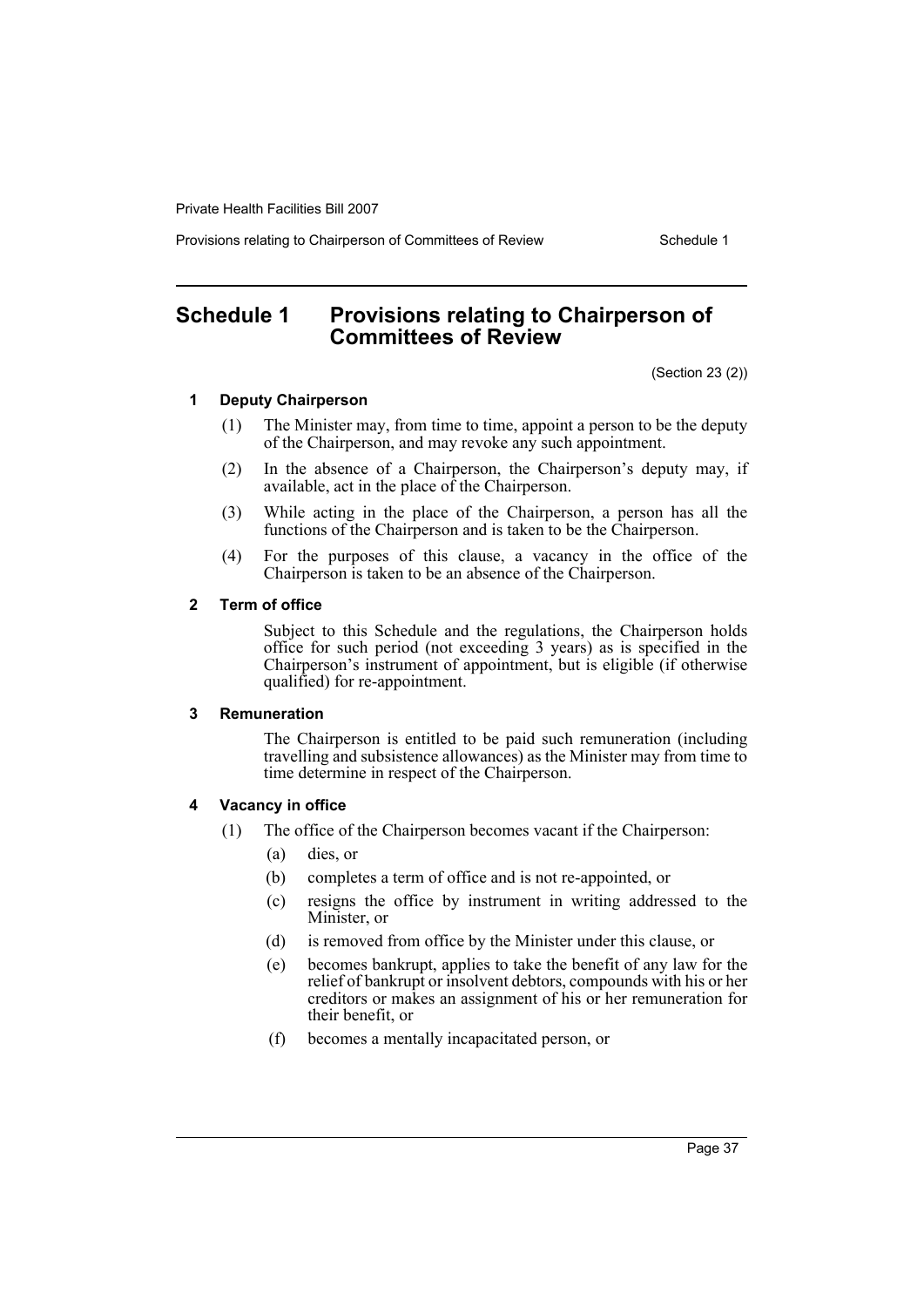Schedule 1 Provisions relating to Chairperson of Committees of Review

- (g) is convicted in New South Wales of an offence that is punishable by imprisonment for 12 months or more or is convicted elsewhere than in New South Wales of an offence that, if committed in New South Wales, would be an offence so punishable.
- (2) The Minister may remove the Chairperson from office at any time for any or no reason and without notice.
- (3) A person is not entitled to any compensation by reason of ceasing to hold office as Chairperson.
- (4) A person:
	- (a) who ceases to hold office as Chairperson because he or she resigns or completes a term of office and is not re-appointed, and
	- (b) who was part of a Committee of Review that had partially investigated an application for review immediately before the person ceased to hold office,

may, unless the Minister directs otherwise, continue to investigate that application and report to the Minister as if the person had not ceased to hold office as Chairperson.

(5) A person referred to in subclause (4) is entitled to be paid such remuneration (including travelling and subsistence allowances) as the Minister may from time to time determine in respect of the person.

#### **5 Filling of vacancy in office of Chairperson**

If the office of the Chairperson becomes vacant, a person is, subject to this Act and the regulations, to be appointed to fill the vacancy.

#### **6 Effect of certain other Acts**

- (1) Chapter 2 of the *Public Sector Employment and Management Act 2002* does not apply to or in respect of the appointment of the Chairperson and a person is not, as Chairperson, subject to that Act (except Chapter 5).
- (2) If by or under any Act provision is made:
	- (a) requiring a person who is the holder of a specified office to devote the whole of his or her time to the duties of that office, or
	- (b) prohibiting the person from engaging in employment outside the duties of that office,

the provision does not operate to disqualify the person from holding that office and also the office of Chairperson or from accepting and retaining any remuneration payable to the person under this Act as Chairperson.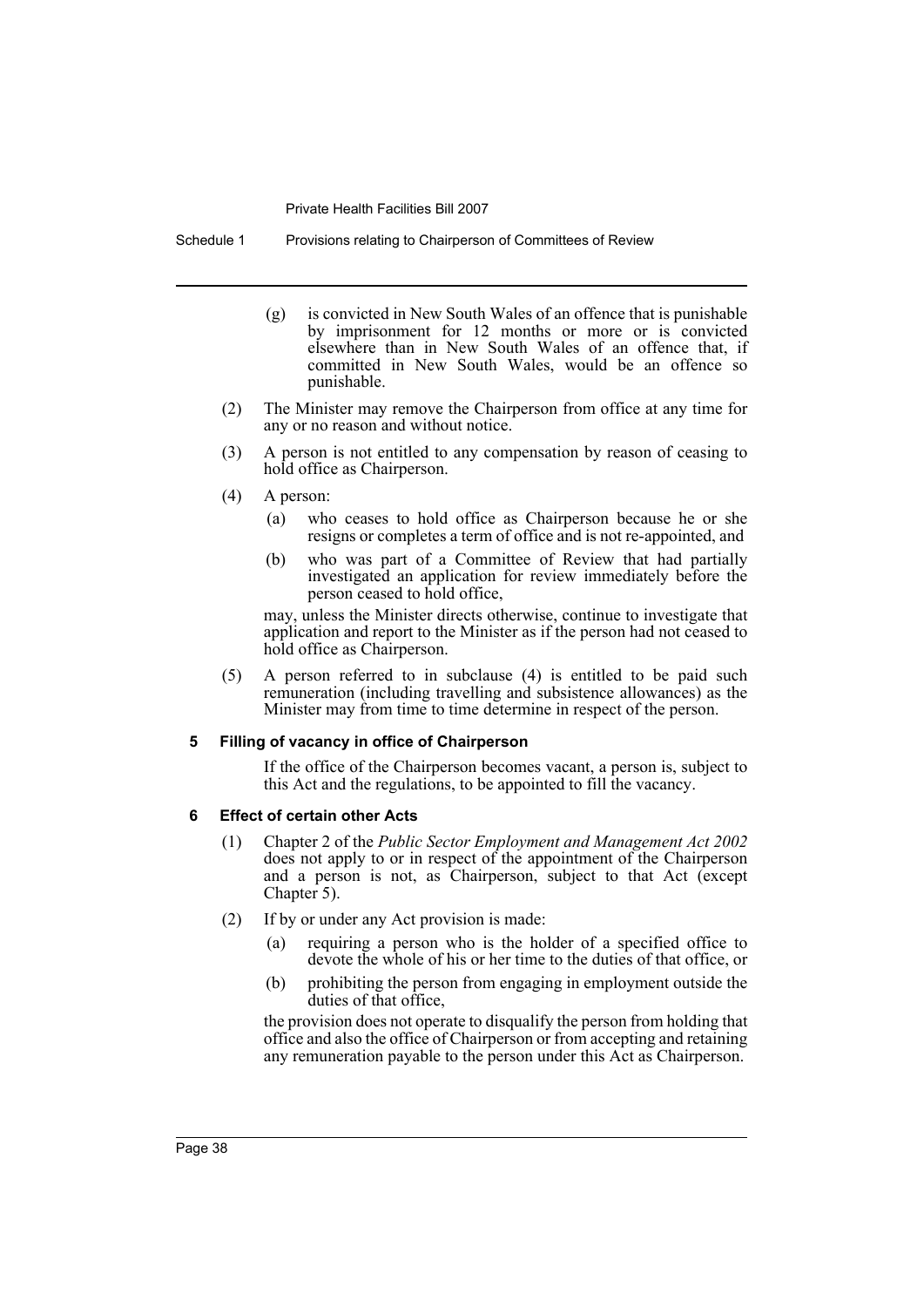Provisions relating to Committees of Review Schedule 2 Schedule 2

# <span id="page-42-0"></span>**Schedule 2 Provisions relating to Committees of Review**

(Section 25 (3))

#### **1 Disclosure of pecuniary interests**

- (1) If the Chairperson or any other member of a Committee of Review has a direct or indirect pecuniary interest in the subject-matter of an application for review, the Chairperson or other member must, as soon as possible after the relevant facts have come to his or her knowledge, disclose the nature of the interest to the Minister.
- (2) After the Chairperson has disclosed the nature of an interest in the subject-matter of an application for review:
	- (a) the Chairperson must not, unless the Minister otherwise determines, act as Chairperson of the Committee of Review to which that application is referred, and
	- (b) the deputy of the Chairperson is to act as Chairperson of that Committee.
- (3) The deputy of the Chairperson, while acting as Chairperson under subclause (2), has all the functions of the Chairperson and is taken to be the Chairperson.
- (4) After a member of a Committee of Review (other than the Chairperson) has disclosed the nature of an interest in the subject-matter of an application for review:
	- (a) the member must not, unless the Minister otherwise determines, act as a member of the Committee of Review, and
	- (b) the Chairperson is to appoint another person to be a member of that Committee.
- (5) A contravention of this clause does not invalidate any recommendation of the Committee of Review or any recommendation of the Chairperson or the member (as the case may require).

#### **2 Personal liability**

A matter or thing done or omitted to be done by a Committee of Review, the Chairperson or any member, or any person acting under the direction, of a Committee of Review does not, if the matter or thing was done or omitted to be done in good faith for the purpose of executing this or any other Act, subject the Chairperson, a member or a person so acting personally to any action, liability, claim or demand.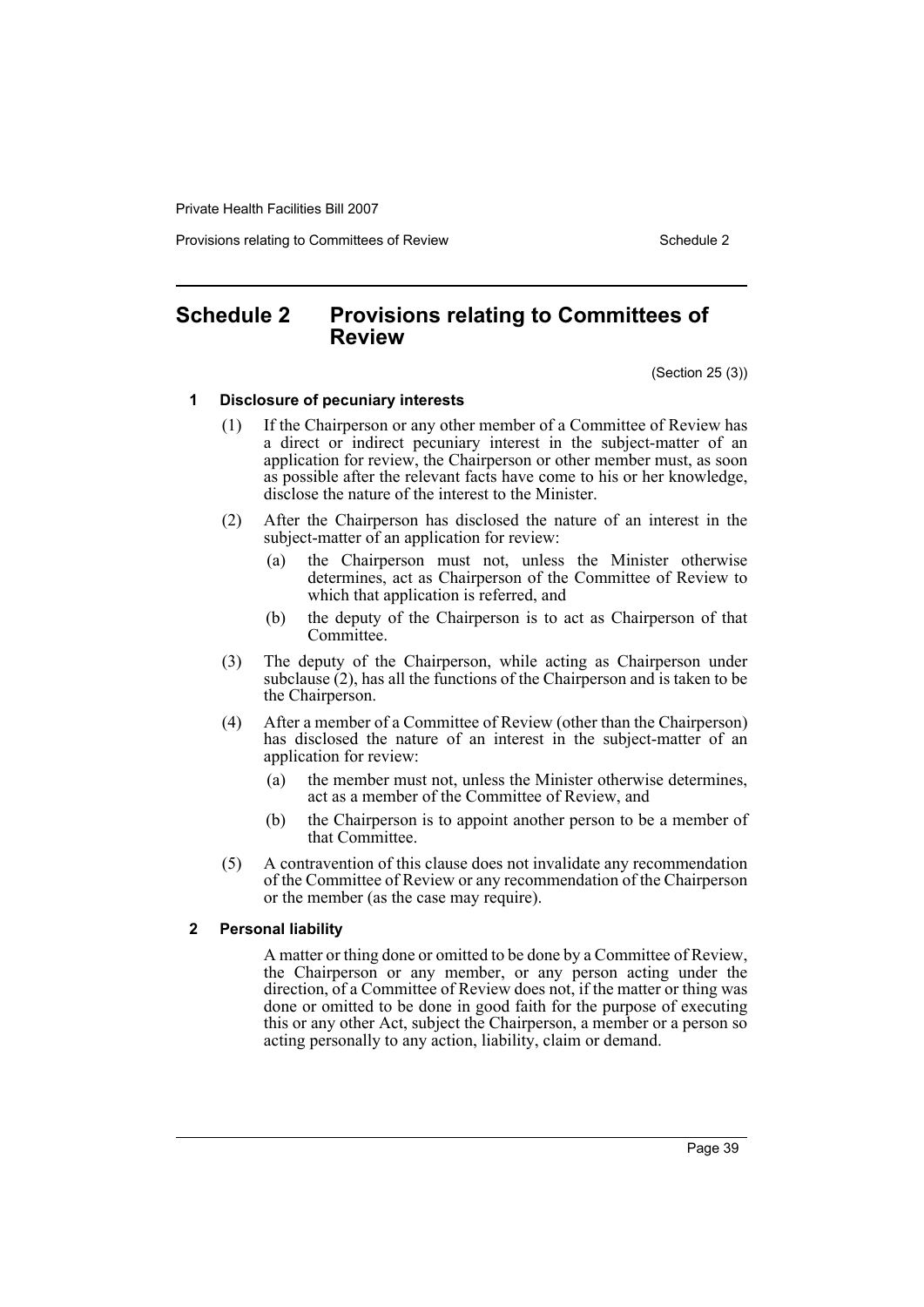Schedule 2 Provisions relating to Committees of Review

#### **3 General procedure**

The procedure for the calling of meetings of a Committee of Review and for the conduct of business at those meetings is, subject to this Act, to be as determined by the Chairperson of the Committee.

#### **4 Presiding member**

The Chairperson is to preside at a meeting of the Committee.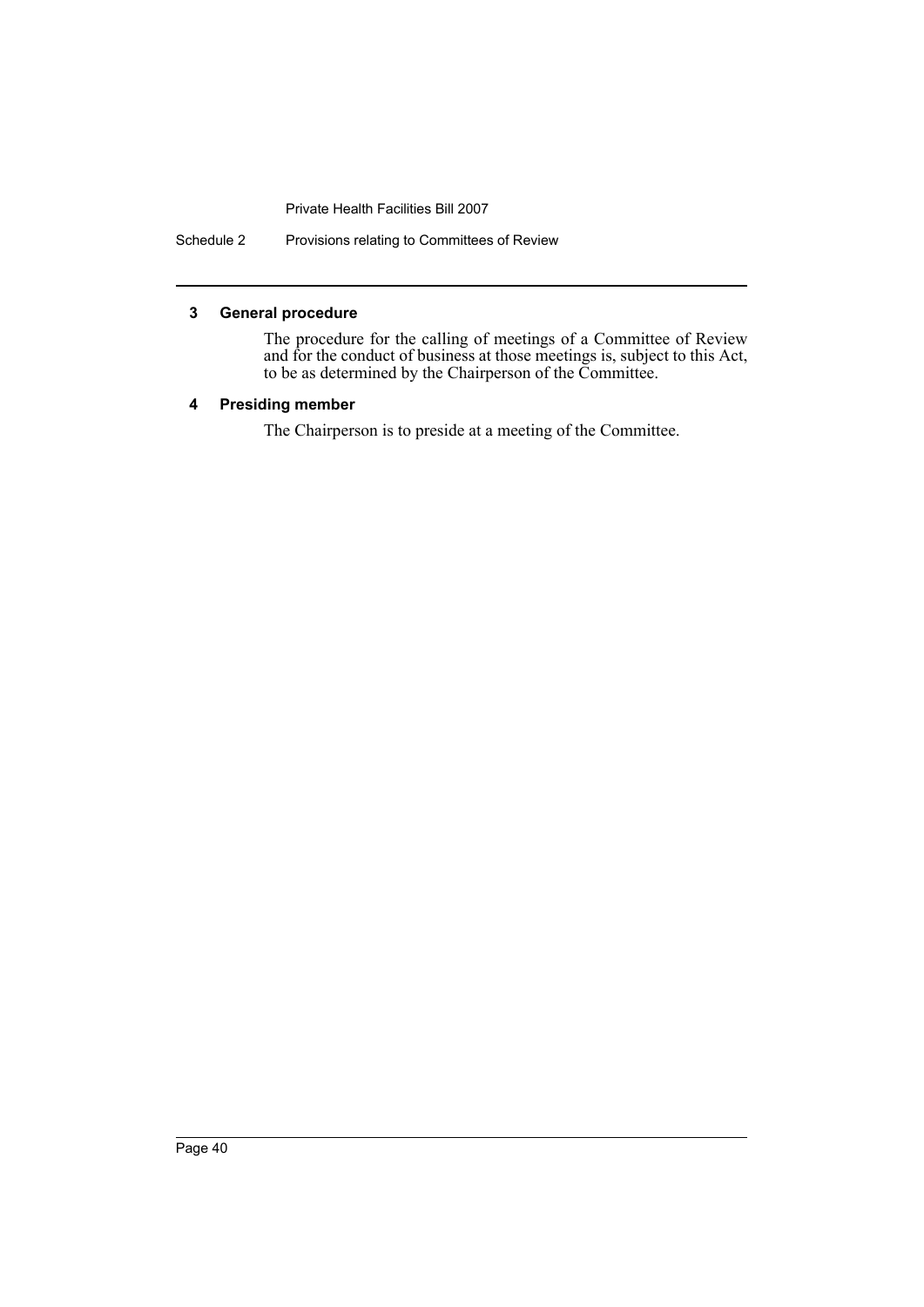Constitution and procedure of Private Health Facilities Advisory Committee Schedule 3

# <span id="page-44-0"></span>**Schedule 3 Constitution and procedure of Private Health Facilities Advisory Committee**

(Section 54 (5))

# **Part 1 General**

#### **1 Definitions**

In this Schedule:

*Chairperson* means the Chairperson of the Committee. *Committee* means the Private Health Facilities Advisory Committee. *Deputy Chairperson* means the Deputy Chairperson of the Committee. *member* means a member of the Committee.

# **Part 2 Constitution**

#### **2 Terms of office of members**

Subject to this Schedule and the regulations, a member holds office for such period (not exceeding 3 years) as is specified in the member's instrument of appointment, but is eligible (if otherwise qualified) for re-appointment.

#### **3 Part-time appointments**

A member holds office as a part-time member.

#### **4 Remuneration**

A member is entitled to be paid such remuneration (including travelling and subsistence allowances) as the Director-General may from time to time determine in respect of the member.

#### **5 Deputies**

- (1) The Director-General may, from time to time, appoint a person to be the deputy of the member, and may revoke any such appointment.
- (2) In the absence of a member, the member's deputy may, if available, act in the place of the member.
- (3) While acting in the place of a member, a person has all the functions of the member and is taken to be a member.
- (4) For the purposes of this clause, a vacancy in the office of a member is taken to be an absence of the member.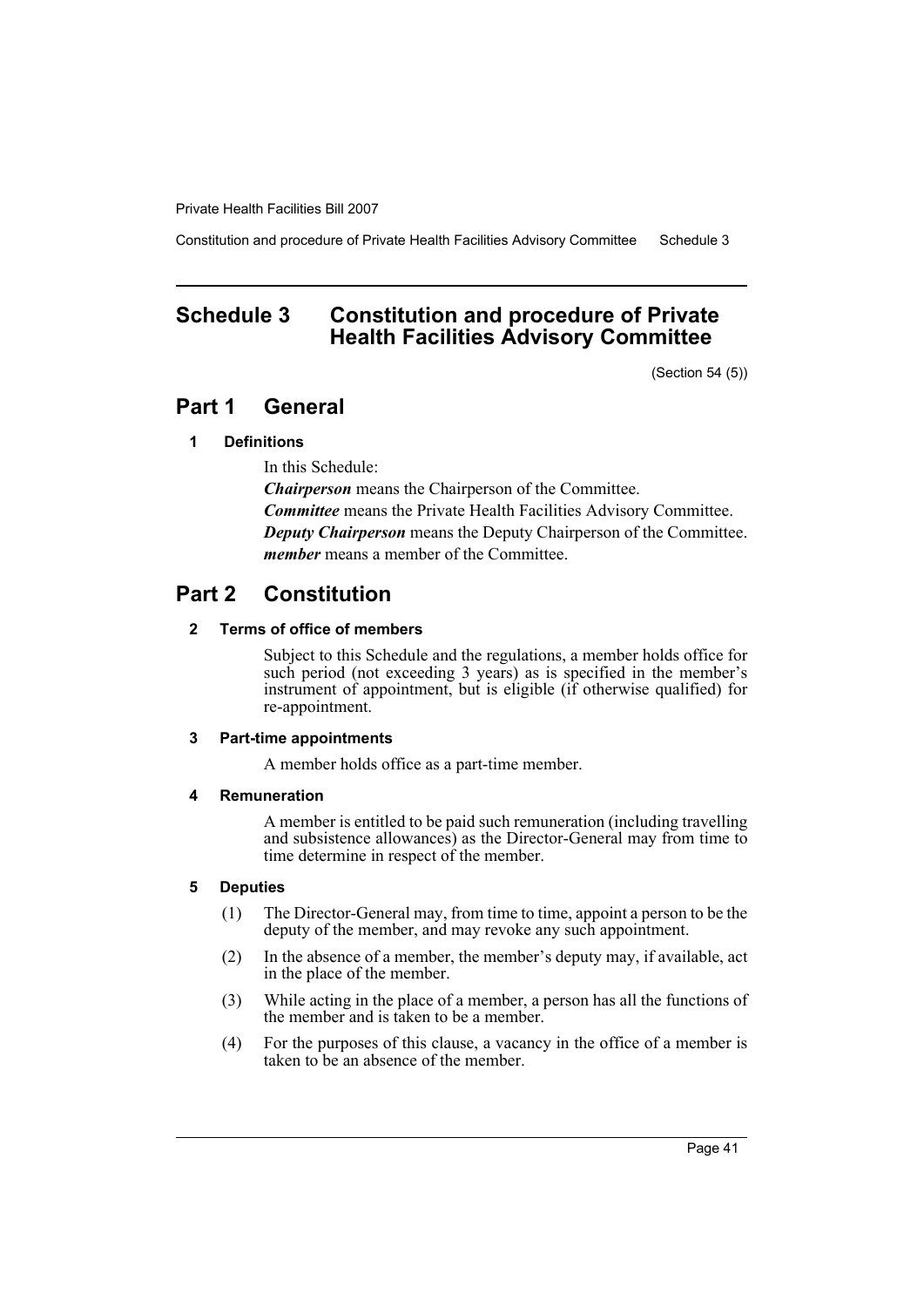Schedule 3 Constitution and procedure of Private Health Facilities Advisory Committee

(5) This clause does not operate to confer on the deputy of a member who is the Chairperson or Deputy Chairperson the member's functions as Chairperson or Deputy Chairperson.

#### **6 Vacancy in office of member**

- (1) The office of a member becomes vacant if the member:
	- (a) dies, or
	- (b) completes a term of office and is not re-appointed, or
	- (c) resigns the office by instrument in writing addressed to the Director-General, or
	- (d) is removed from office by the Director-General under this clause, or
	- (e) is absent from 3 consecutive meetings of the Committee of which reasonable notice has been given to the member personally or by post, except on leave granted by the Director-General or unless the member is excused by the Director-General for having been absent from those meetings, or
	- (f) becomes bankrupt, applies to take the benefit of any law for the relief of bankrupt or insolvent debtors, compounds with his or her creditors or makes an assignment of his or her remuneration for their benefit, or
	- (g) becomes a mentally incapacitated person, or
	- (h) is convicted in New South Wales of an offence that is punishable by imprisonment for 12 months or more or is convicted elsewhere than in New South Wales of an offence that, if committed in New South Wales, would be an offence so punishable.
- (2) The Director-General may remove a member from office at any time for any or no reason and without notice.
- (3) A person is not entitled to any compensation by reason of ceasing to hold office as a member.

#### **7 Filling of vacancy in office of member**

If the office of any member becomes vacant, a person is, subject to this Act and the regulations, to be appointed to fill the vacancy.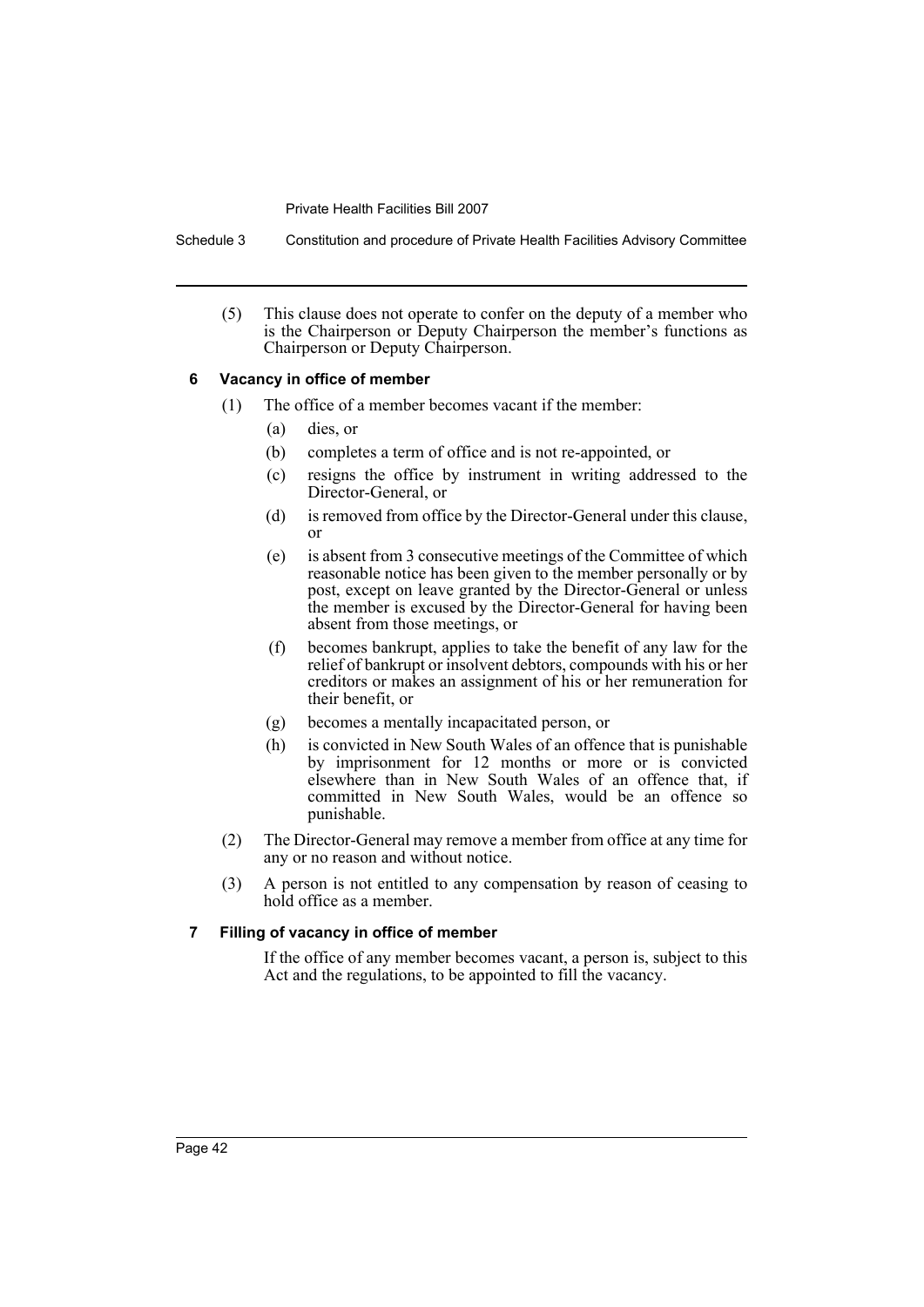Constitution and procedure of Private Health Facilities Advisory Committee Schedule 3

#### **8 Chairperson and Deputy Chairperson**

- (1) The Chairperson or Deputy Chairperson vacates office as Chairperson or Deputy Chairperson if he or she:
	- (a) is removed from that office by the Director-General under this clause, or
	- (b) resigns that office by instrument in writing addressed to the Director-General, or
	- (c) ceases to be a member of the Committee.
- (2) The Director-General may remove the Chairperson or Deputy Chairperson from office as Chairperson or Deputy Chairperson at any time for any or no reason and without notice.
- (3) A person is not entitled to any compensation by reason of ceasing to hold office as Chairperson or Deputy Chairperson.

## **9 Disclosure of pecuniary interests**

- (1) If:
	- (a) a member has a direct or indirect pecuniary interest in a matter being considered or about to be considered at a meeting of the Committee, and
	- (b) the interest appears to raise a conflict with the proper performance of the member's duties in relation to the consideration of the matter,

the member must, as soon as possible after the relevant facts have come to the member's knowledge, disclose the nature of the interest at a meeting of the Committee.

- (2) A disclosure by a member at a meeting of the Committee that the member:
	- (a) is a member, or is in the employment, of a specified company or other body, or
	- (b) is a partner, or is in the employment, of a specified person, or
	- (c) has some other specified interest relating to a specified company or other body or to a specified person,

is a sufficient disclosure of the nature of the interest in any matter relating to that company or other body or to that person which may arise after the date of the disclosure and which is required to be disclosed under subclause (1).

(3) Particulars of any disclosure made under this clause must be recorded by the Committee in a book kept for the purpose and that book must be open at all reasonable hours for inspection by any person.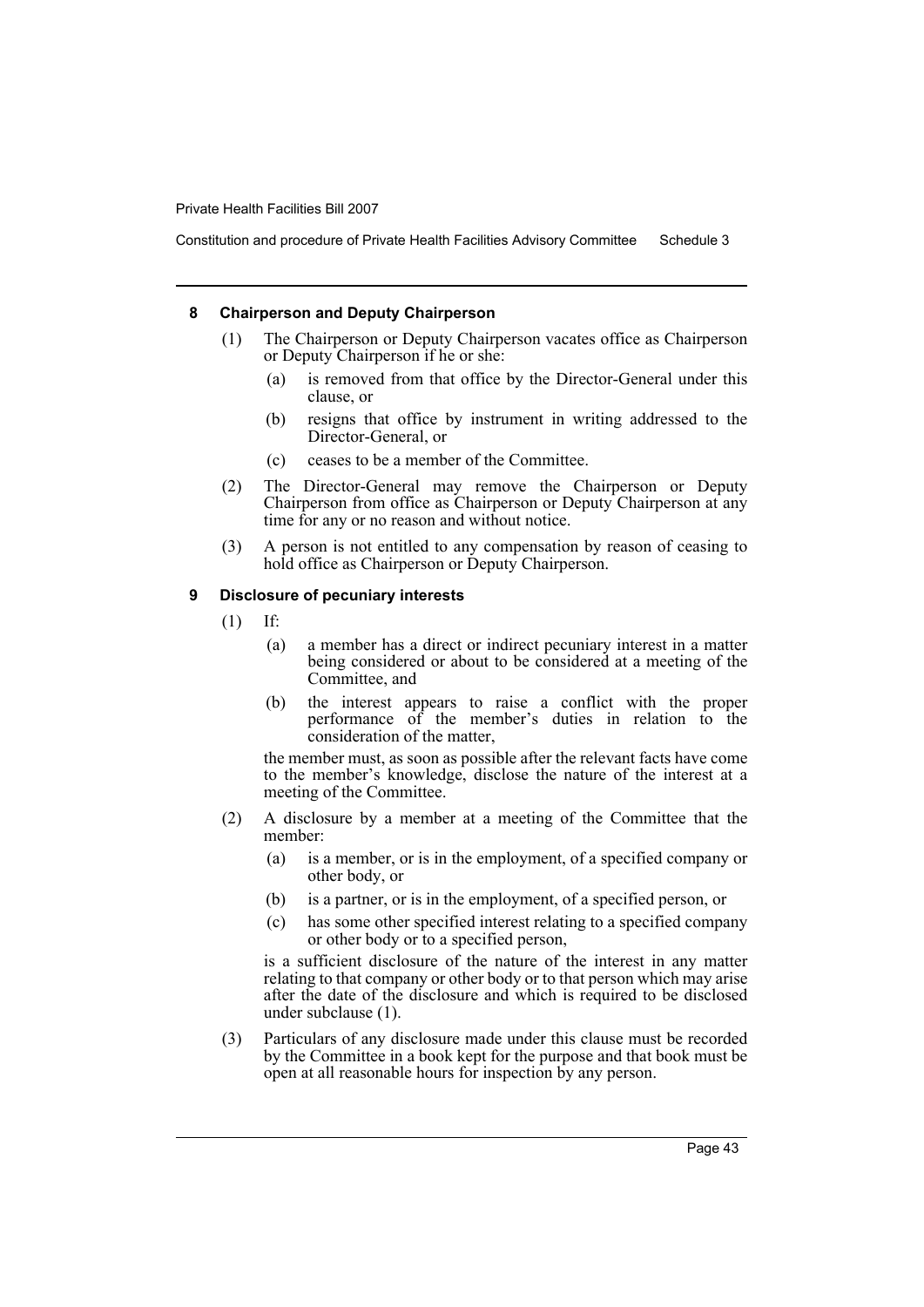Schedule 3 Constitution and procedure of Private Health Facilities Advisory Committee

- (4) After a member has disclosed the nature of an interest in any matter, the member must not, unless the Director-General or the Committee otherwise determines:
	- (a) be present during any deliberation of the Committee with respect to the matter, or
	- (b) take part in any decision of the Committee with respect to the matter.
- (5) For the purposes of the making of a determination by the Committee under subclause (4), a member who has a direct or indirect pecuniary interest in a matter to which the disclosure relates must not:
	- (a) be present during any deliberation of the Committee for the purpose of making the determination, or
	- (b) take part in the making by the Committee of the determination.
- (6) A contravention of this clause does not invalidate any decision of the Committee.
- (7) This clause applies to a member of a sub-committee and a sub-committee in the same way as it applies to a member of the Committee and the Committee.

#### **10 Effect of certain other Acts**

- (1) Chapter 2 of the *Public Sector Employment and Management Act 2002* does not apply to or in respect of the appointment of a member.
- (2) If by or under any Act provision is made:
	- (a) requiring a person who is the holder of a specified office to devote the whole of his or her time to the duties of that office, or
	- (b) prohibiting the person from engaging in employment outside the duties of that office,

the provision does not operate to disqualify the person from holding that office and also the office of a member or from accepting and retaining any remuneration payable to the person under this Act as a member.

#### **11 Personal liability**

A matter or thing done or omitted to be done by the Committee, a member of the Committee or a person acting under the direction of the Committee does not, if the matter or thing was done or omitted to be done in good faith for the purpose of executing this or any other Act, subject a member or a person so acting personally to any action, liability, claim or demand.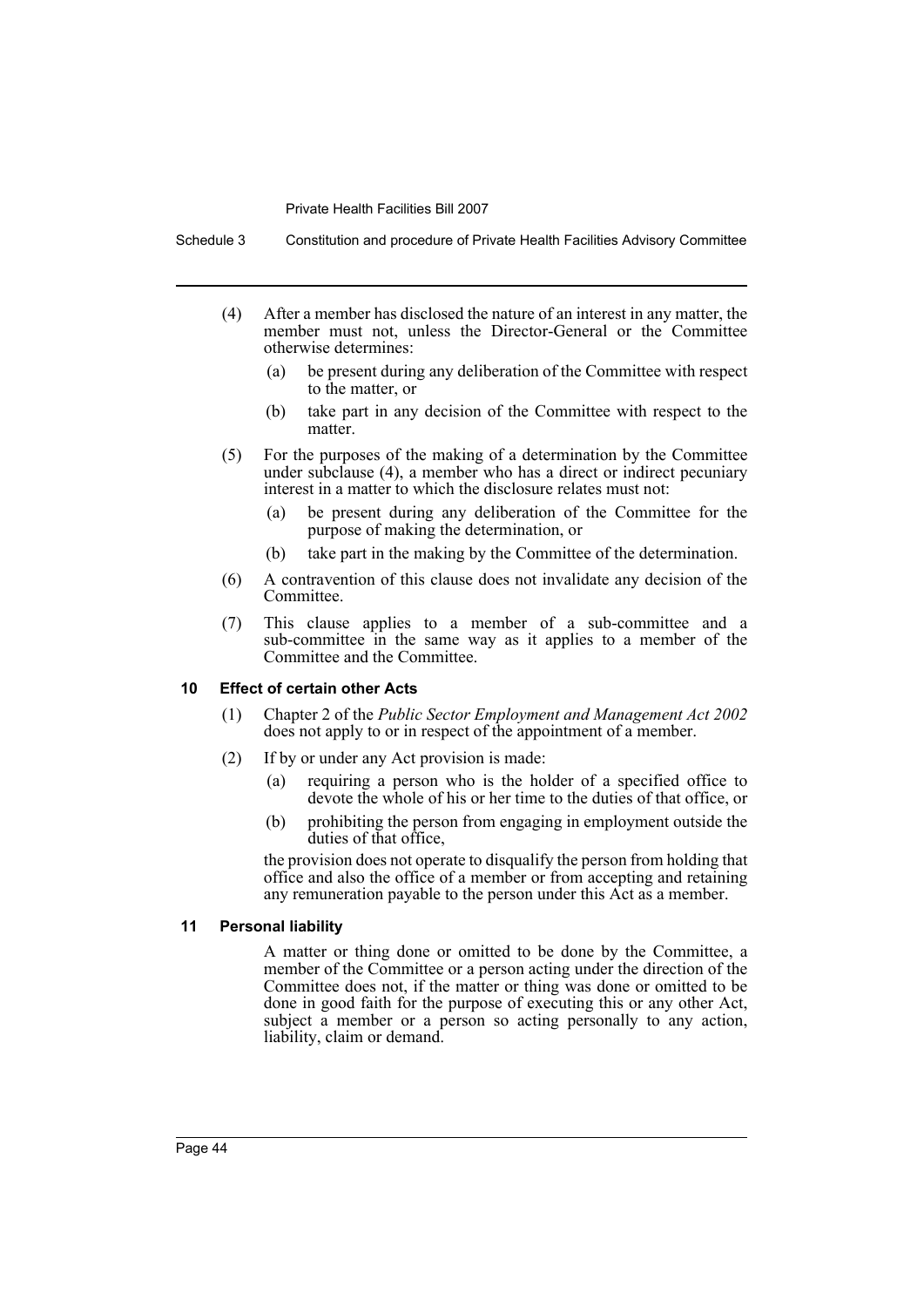Constitution and procedure of Private Health Facilities Advisory Committee Schedule 3

# **Part 3 Procedure**

#### **12 General procedure**

The procedure for the calling of meetings of the Committee and for the conduct of business at those meetings is, subject to this Act and the regulations, to be as determined by the Committee.

#### **13 Quorum**

The quorum for a meeting of the Committee is a majority of its members for the time being.

### **14 Presiding member**

- (1) The Chairperson (or, in the absence of the Chairperson, the Deputy Chairperson, or in the absence of both the Chairperson and the Deputy Chairperson, a person elected by the members of the Committee who are present at a meeting of the Committee) is to preside at a meeting of the Committee.
- (2) The presiding member has a deliberative vote and, in the event of an equality of votes, has a second or casting vote.

#### **15 Voting**

A decision supported by a majority of the votes cast at a meeting of the Committee at which a quorum is present is the decision of the Committee.

### **16 Transaction of business outside meetings or by telephone**

- (1) The Committee may, if it thinks fit, transact any of its business by the circulation of papers among all the members of the Committee for the time being, and a resolution in writing approved in writing by a majority of those members is taken to be a decision of the Committee.
- (2) The Committee may, if it thinks fit, transact any of its business at a meeting at which members (or some members) participate by telephone, closed-circuit television or other means, but only if any member who speaks on a matter before the meeting can be heard by the other members.
- (3) For the purposes of:
	- (a) the approval of a resolution under subclause (1), or
	- (b) a meeting held in accordance with subclause (2),

the Chairperson and each member have the same voting rights as they have at an ordinary meeting of the Committee.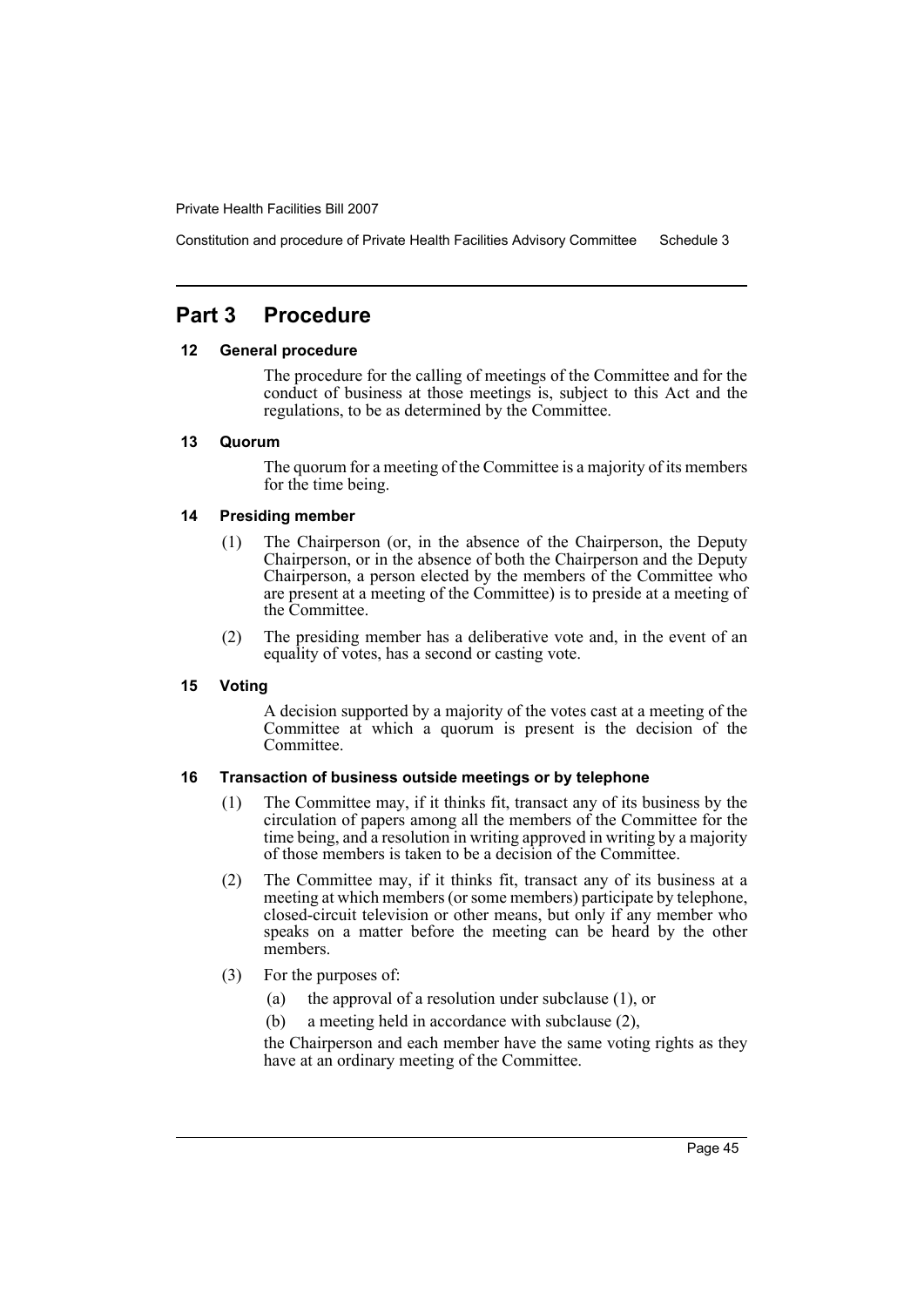Schedule 3 Constitution and procedure of Private Health Facilities Advisory Committee

- (4) A resolution approved under subclause (1) is, subject to the regulations, to be recorded in the minutes of the meetings of the Committee.
- (5) Papers may be circulated among the members for the purposes of subclause (1) by facsimile or other transmission of the information in the papers concerned.

#### **17 First meeting**

The Director-General may call the first meeting of the Committee in such manner as the Director-General thinks fit.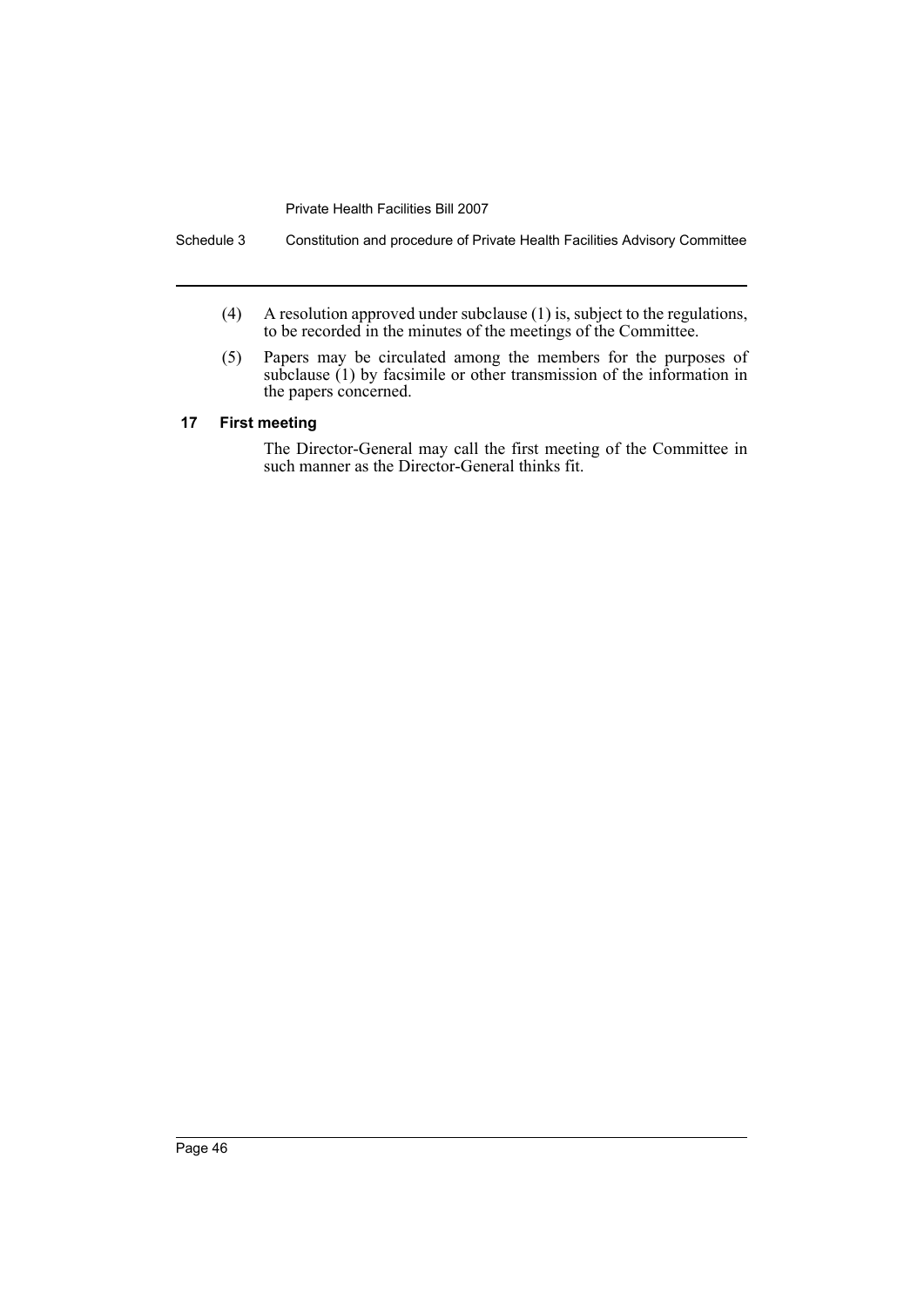Savings, transitional and other provisions Schedule 4 and the schedule 4

# <span id="page-50-0"></span>**Schedule 4 Savings, transitional and other provisions**

(Section 66)

# **Part 1 General**

#### **1 Regulations**

(1) The regulations may contain provisions of a savings or transitional nature consequent on the enactment of the following Acts:

this Act

- (2) Any such provision may, if the regulations so provide, take effect from the date of assent to the Act concerned or a later date.
- (3) To the extent to which any such provision takes effect from a date that is earlier than the date of its publication in the Gazette, the provision does not operate so as:
	- (a) to affect, in a manner prejudicial to any person (other than the State or an authority of the State), the rights of that person existing before the date of its publication, or
	- (b) to impose liabilities on any person (other than the State or an authority of the State) in respect of anything done or omitted to be done before the date of its publication.

# **Part 2 Provisions consequent on enactment of this Act**

#### **2 Definitions**

In this Part:

*establishment* has the same meaning that it had in the former Act.

*former Act* means the *Private Hospitals and Day Procedure Centres Act 1988*.

*new Committee* means the Private Health Facilities Advisory Committee as established by this Act.

*old Committee* means the Private Hospitals and Day Procedure Centres Advisory Committee as established by the former Act.

*sub-committee* means a sub-committee established by the old Committee.

#### **3 Abolition of the old Committee**

(1) The old Committee is abolished.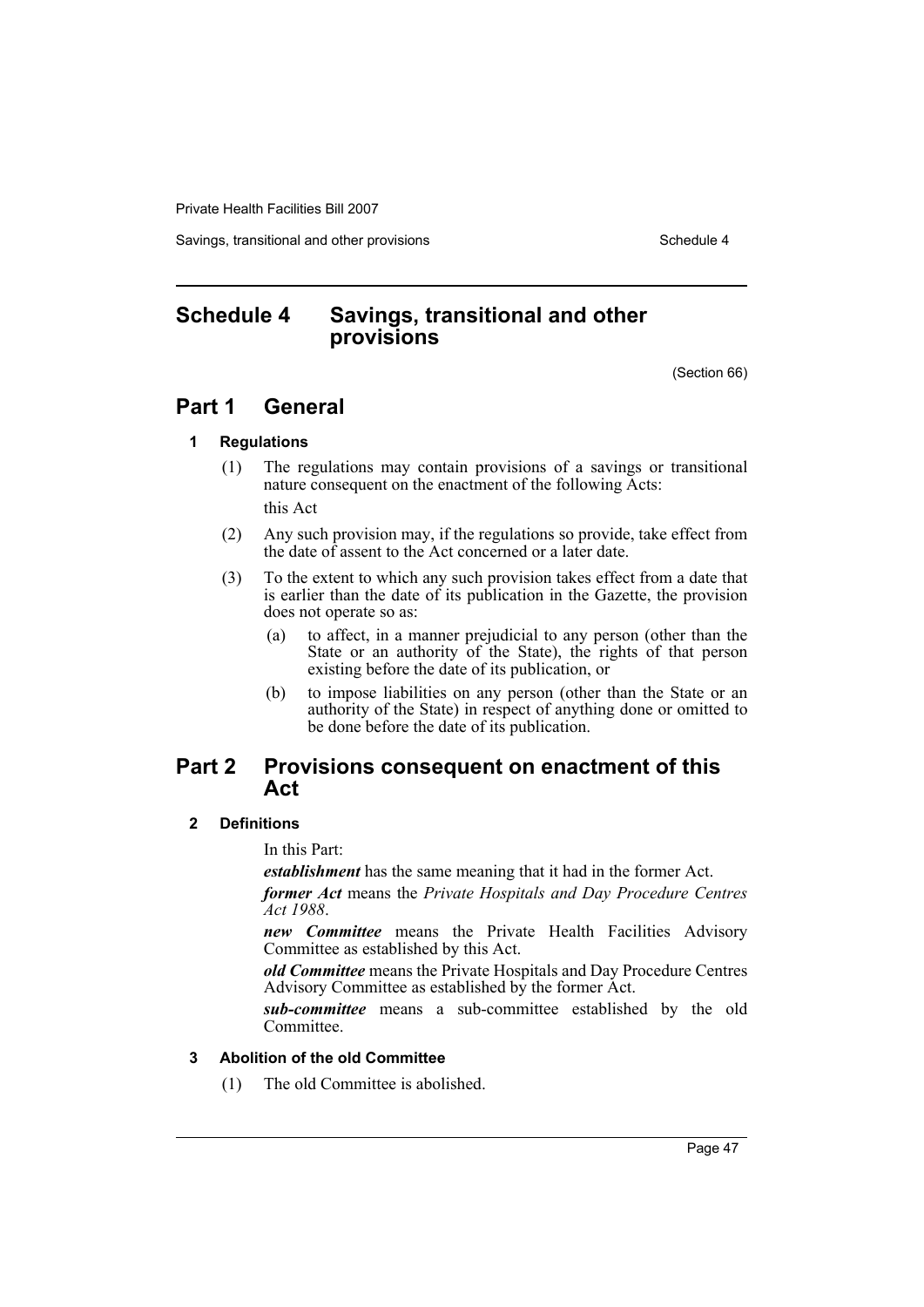(2) Each sub-committee is abolished.

#### **4 Members of the old Committee**

- (1) A person who, immediately before the repeal of section 4 of the former Act, held office as a member of the old Committee:
	- (a) ceases to hold office on that day, and
	- (b) is eligible (if otherwise qualified) to hold office as a member of the new Committee.
- (2) A person who, immediately before the repeal of section 4 of the former Act, held office as a member of a sub-committee ceases to hold office on that day.
- (3) A person who ceases to hold office as a member of the old Committee or a sub-committee because of the operation of this Act is not entitled to be paid any remuneration or compensation because of ceasing to hold that office.

#### **5 No compensation for removal of bed cap**

- (1) The purpose of this clause is to exclude the payment of compensation for any deregulation of the private hospital industry by or on behalf of the Crown.
- (2) Compensation for deregulation is:
	- (a) compensation because of the enactment or operation of this Act, including the repeal of provisions of the former Act, or for any consequence of that enactment or operation, or
	- (b) compensation because of the removal of the bed cap under section 9 (3) (d) of the former Act or for any consequence of that removal, or
	- (c) compensation because of any statement or conduct relating to a matter referred to in paragraph (a) or (b) or to the deregulation of the private hospital industry in connection with any such matter.
- (3) Compensation for deregulation is not payable by or on behalf of the Crown.
- (4) This clause applies to or in respect of any event, act, omission, statement or conduct whether occurring before or after the commencement of this clause.
- (5) In this clause:

*compensation* includes damages or any other form of monetary compensation.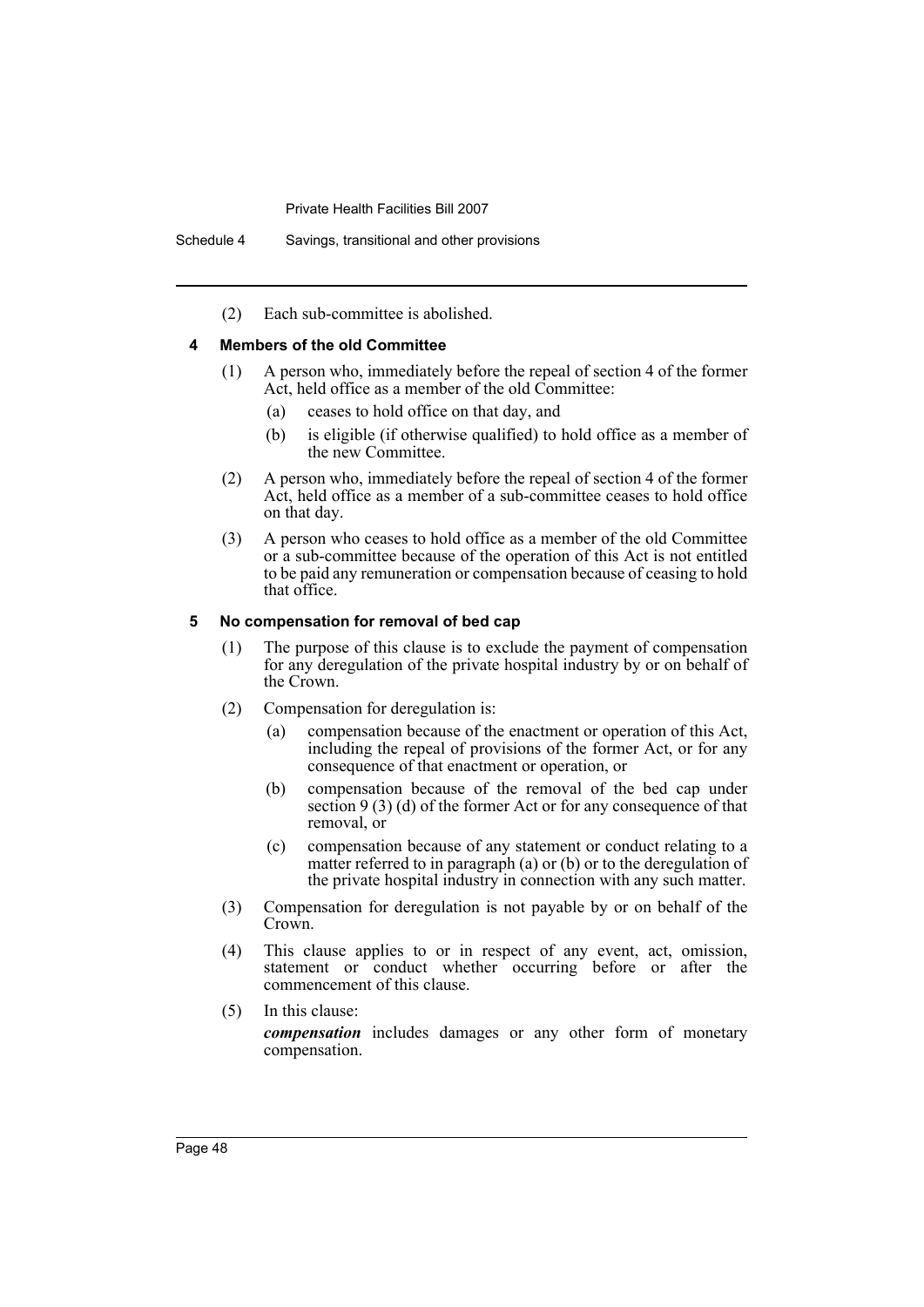*conduct* includes a representation of any kind:

- (a) whether made verbally or in writing, and
- (b) whether negligent, false, misleading or otherwise.

*the Crown* means the Crown within the meaning of the *Crown Proceedings Act 1988*, and includes an officer, employee or agent of the Crown.

#### **6 Existing licences**

- (1) A licence for an establishment that was in force under the former Act immediately before the commencement of section 9 of this Act is taken to have been issued under that section.
- (2) Any such licence is taken to be subject to the conditions specified in the licence immediately before the commencement of section 9.
- (3) Nothing in subclause (2) affects the operation of section 17 of this Act.

#### **7 Pending applications for licences and approvals in principle**

- (1) An application for a licence for an establishment made under the former Act that has not been determined before the repeal of section 9 of the former Act is taken to be an application for a licence under section 6 of this Act.
- (2) If the Director-General has, under section 9 of the former Act, approved (whether or not subject to conditions) the plans and specifications relating to the design and construction of any building to be constructed, altered or extended for the purposes of a proposed establishment, that accompany an application for a licence for that establishment, the Director-General:
	- (a) may not, under section 6 of this Act, impose a condition relating to the construction or design of the building on an approval of the application in principle, and
	- (b) may, without limiting the operation of Division 2 of Part 2 of this Act, refuse an application if the building is not constructed, altered or extended in accordance with those plans and specifications or if a condition to which the approval of the plans and specifications was subject has not been complied with.
- (3) An approval of an application for a licence in principle given under section 9 of the former Act is taken to be an approval in principle under this Act and is subject to the conditions to which the approval was subject immediately before the repeal of that section.
- (4) A notice given under section 9 (4) of the former Act is taken to be a notice given under section 7 (5) of this Act.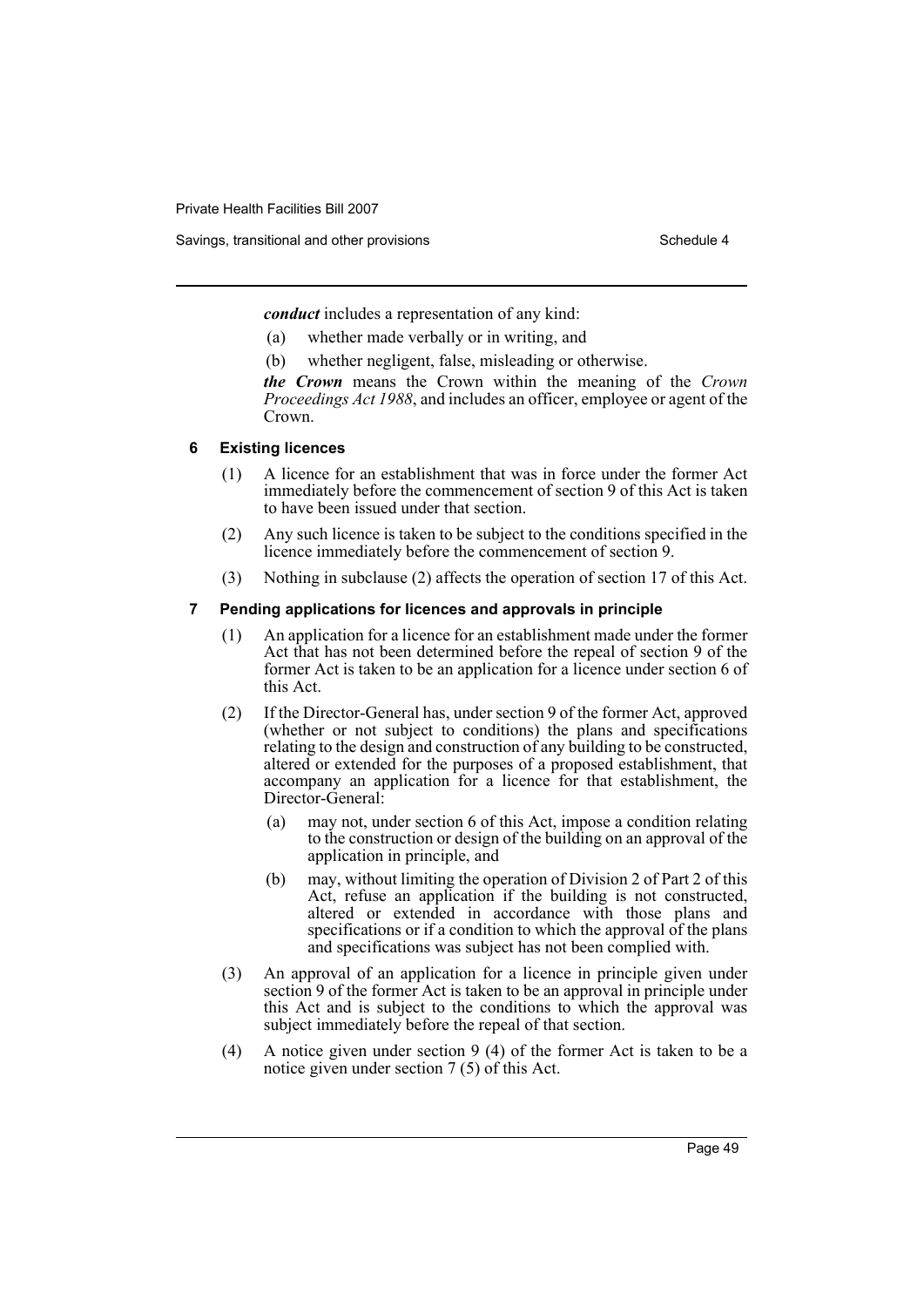Schedule 4 Savings, transitional and other provisions

#### **8 Pending applications to transfer licences**

An application to transfer a licence for an establishment made under section 18 of the former Act that has not been determined before the repeal of that section is taken to have been made under this Act and is to be dealt with in accordance with the provisions of this Act.

#### **9 Pending applications to alter establishments**

An application to alter or extend an establishment under section 19 of the former Act that has not been determined before the repeal of that section is taken to have been made under this Act and is to be dealt with in accordance with the provisions of this Act.

#### **10 Notice to effect repairs**

- (1) A notice given to a licensee of an establishment under section 20 of the former Act and in force immediately before the repeal of that section is taken to have been given under section 52 of this Act and is to have effect according to its tenor.
- (2) If notice was given to a licensee of an establishment under section 20 of the former Act less than 14 days before the repeal of that section:
	- (a) the licensee has a right under section 24 of this Act to apply to the Minister for a review of the decision of the Director-General to issue the notice as if the decision to issue the notice were a decision of the Director-General within the meaning of section 22 of this Act, and
	- (b) the notice does not take effect:
		- (i) until the expiration of 14 days after notice has been given to the licensee, or
		- (ii) if the licensee applies for a review of the Director-General's decision under section 24 of this Act before the expiration of the period referred to in subparagraph (i)—until the application for review is dealt with or withdrawn.

#### **11 Pending applications to amend licences**

An application for amendment of a licence for an establishment under section 21 of the former Act that has not been determined before the repeal of that section is taken to be a request that the Director-General amend the licence under section 17 of this Act.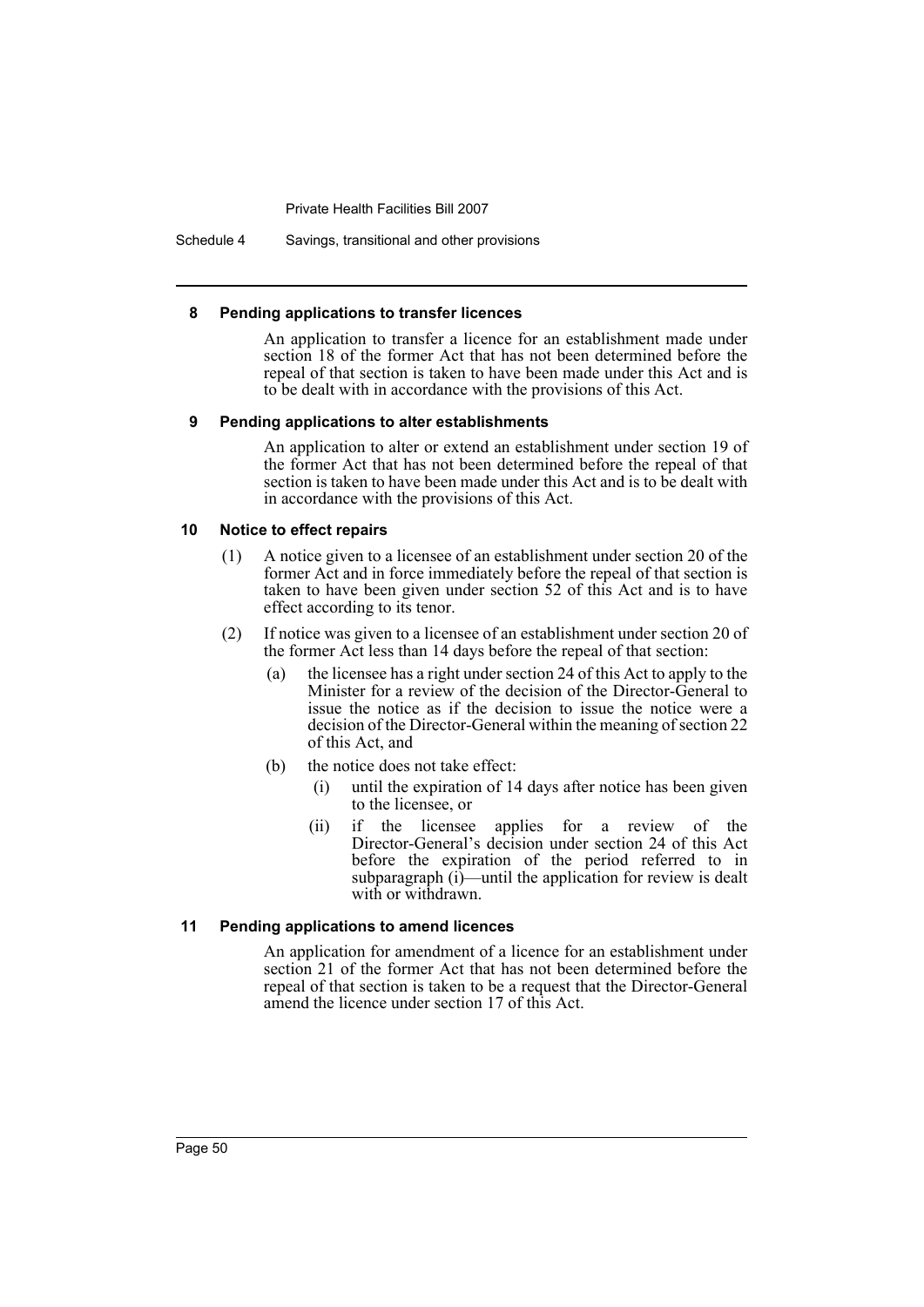Savings, transitional and other provisions Schedule 4 and the state of the Schedule 4

#### **12 Requests for review**

A request for review of a decision of the Director-General relating to an establishment that was made under section 28 of the former Act and that has not been determined by the Minister immediately before the repeal of that section is taken to be an application for review made under section 24 of this Act and is to be dealt with in accordance with the provisions of this Act.

#### **13 Chairperson of Committees of Review**

The person holding office as the Chairperson of Committees of Review immediately before the repeal of section 27 of the former Act is taken to have been appointed, for the same term, as the Chairperson of Committees of Review under section 23 of this Act and Schedule 1 to this Act has effect with respect to that appointment.

#### **14 Investigation**

If, immediately before the repeal of section 30 of the former Act, an investigation relating to the cancellation of a licence for an establishment is being conducted:

- (a) any Committee of Review established in relation to the investigation is taken to have been established under this Act, and
- (b) the investigation may continue and is taken to be an investigation under Division 5 of Part 2 of this Act.

#### **15 Cancellation**

A cancellation of a licence for an establishment under Division 6 of Part 3 of the former Act that has not taken effect immediately before the repeal of that Division is taken to be a cancellation of a licence under Division 6 of Part 2 of this Act and any notice of the cancellation given under section 34 of the former Act is taken to be a notice given under section 31 of this Act.

#### **16 Appeal**

Any appeal against a decision of the Director-General to cancel the licence for an establishment pending under section 35 of the former Act immediately before the repeal of that section is taken to be pending under section 32 of this Act, and may be heard and determined accordingly.

#### **17 Register of patients**

A register of patients kept at an establishment pursuant to section 44 of the former Act immediately before the repeal of that section is taken to be kept pursuant to section 38 of this Act.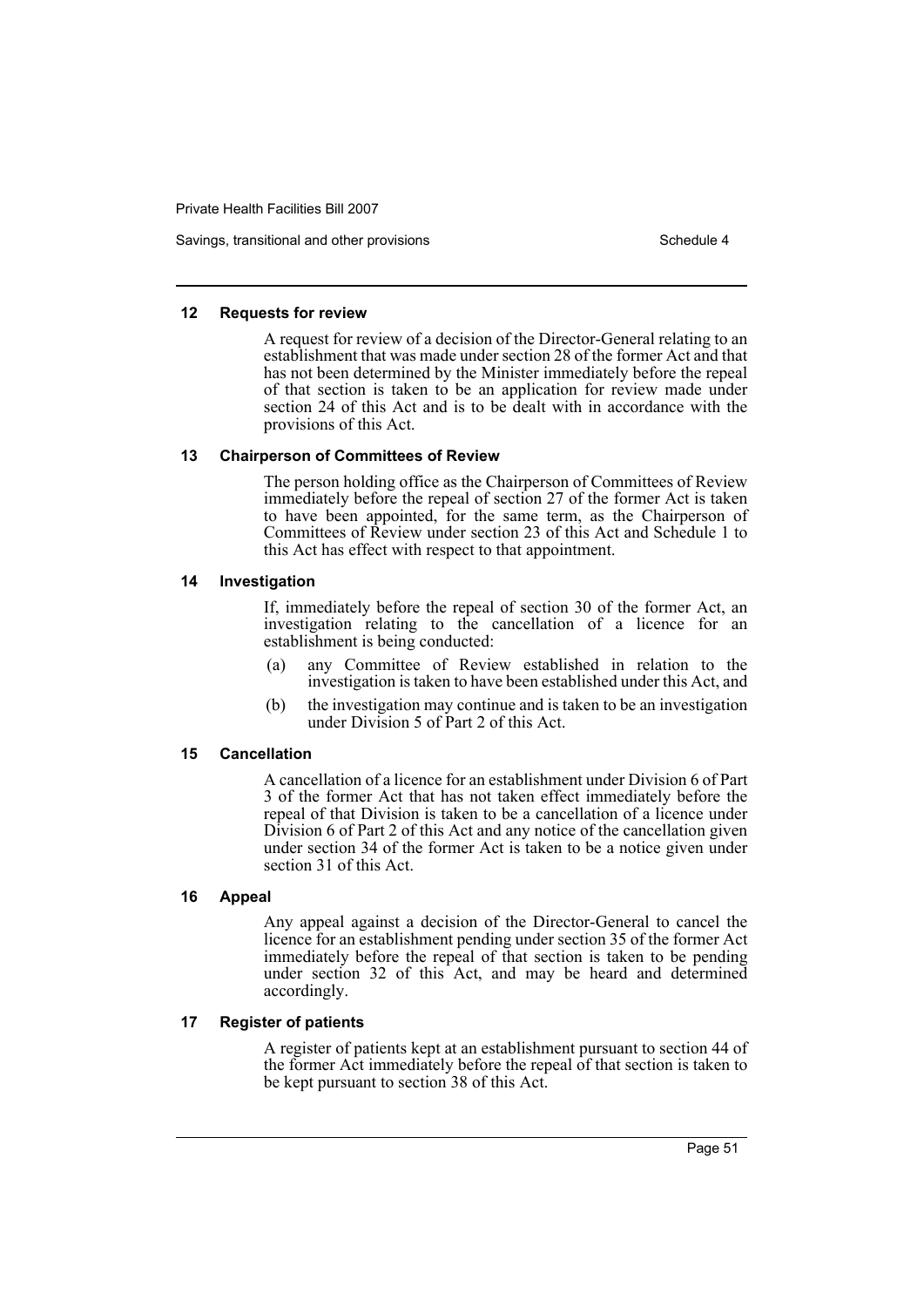Schedule 4 Savings, transitional and other provisions

#### **18 Authority to enter and inspect premises**

- (1) Any person who, immediately before the repeal of section 47 of the former Act, is authorised under that section to enter premises is taken to be an authorised officer under this Act.
- (2) A certificate of authority provided by the Director-General under section 47 of the former Act to such a person and in force immediately before the repeal of that section is taken to be an identification card provided under section 50 of this Act.
- (3) Nothing in this clause prevents the Director-General revoking the appointment of any person as an authorised officer.

#### **19 References to former Act**

A reference in any other Act, in any instrument made under any Act or in any other instrument of any kind to, or required (immediately before the repeal of clause 17 of Schedule 4 to the former Act) to be construed as a reference to, the *Private Hospitals and Day Procedure Centres Act 1988* is, in so far as the reference relates to private health facilities, to be read as a reference to this Act.

#### **20 References to private hospitals and day procedure centres**

A reference in any other Act, in any instrument made under any Act or in any other instrument of any kind to a private hospital or a day procedure centre within the meaning of the former Act is, after the repeal of that Act, taken to be a reference to a private health facility.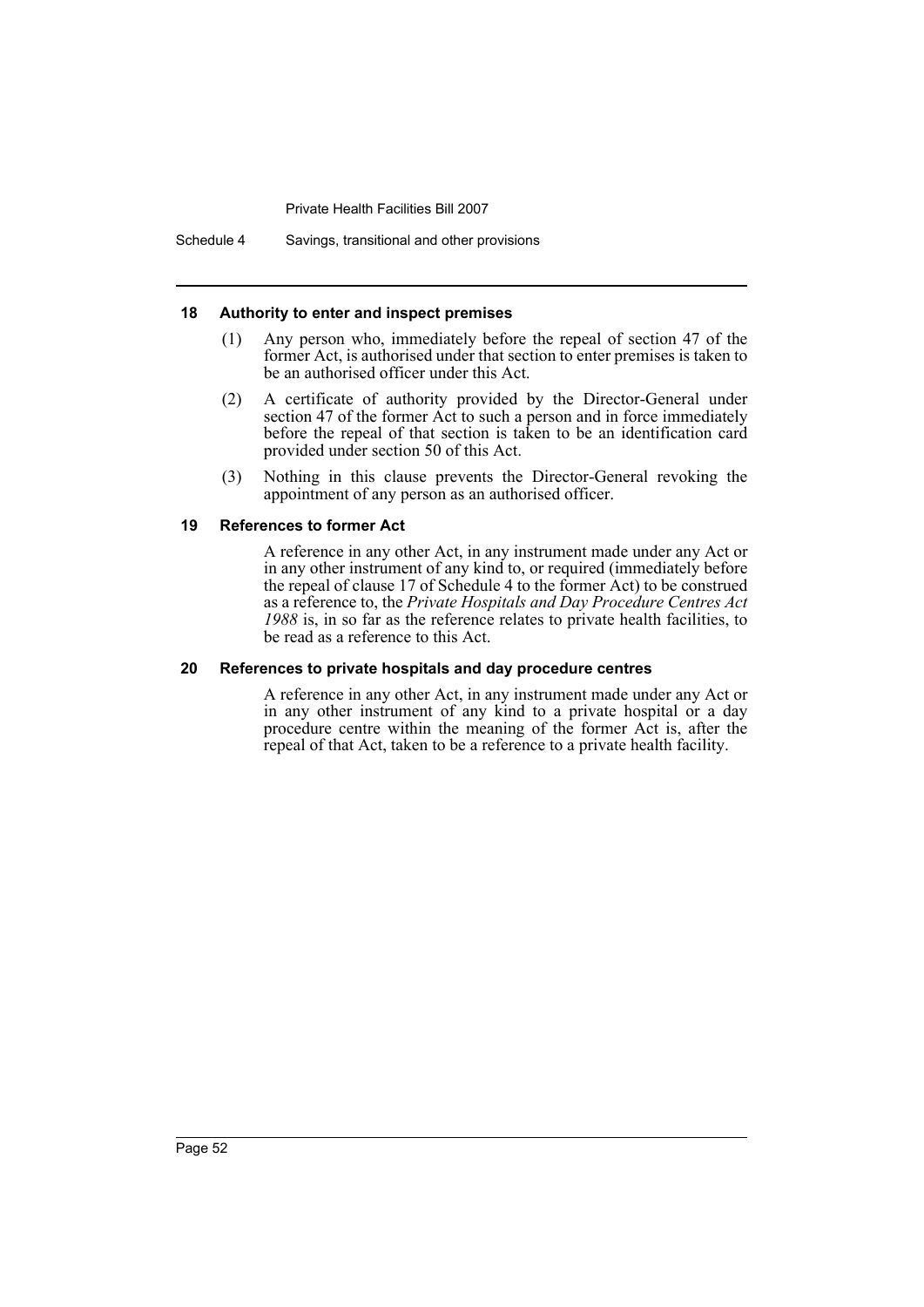Amendment of other Acts and instruments Schedule 5

# <span id="page-56-0"></span>**Schedule 5 Amendment of other Acts and instruments**

(Section 67)

# **5.1 Adoption Act 2000 No 75**

# **[1] Dictionary**

Omit paragraph (f) of the definition of *designated person*. Insert instead:

(f) in relation to a private health facility within the meaning of the *Private Health Facilities Act 2007*—the licensee of the facility, or

#### **[2] Dictionary, definition of "hospital"**

Omit paragraph (c). Insert instead:

(c) a private health facility (within the meaning of the *Private Health Facilities Act 2007*).

# **5.2 Anatomy Act 1977 No 126**

#### **Section 4 Definitions**

Omit paragraph (b) of the definition of *hospital* in section 4 (1). Insert instead:

(b) a private health facility within the meaning of the *Private Health Facilities Act 2007*.

# **5.3 Children and Young Persons (Care and Protection) Act 1998 No 157**

# **[1] Section 200 Meaning of "children's service"**

Omit paragraph (a) of the definition of *hospital* in section 200 (3).

Insert instead:

(a) a private health facility licensed under the *Private Health Facilities Act 2007*, or

# **[2] Section 248 Provision and exchange of information**

Omit paragraph (e) of the definition of *prescribed body* in section 248 (6). Insert instead:

> (e) a private health facility within the meaning of the *Private Health Facilities Act 2007*, or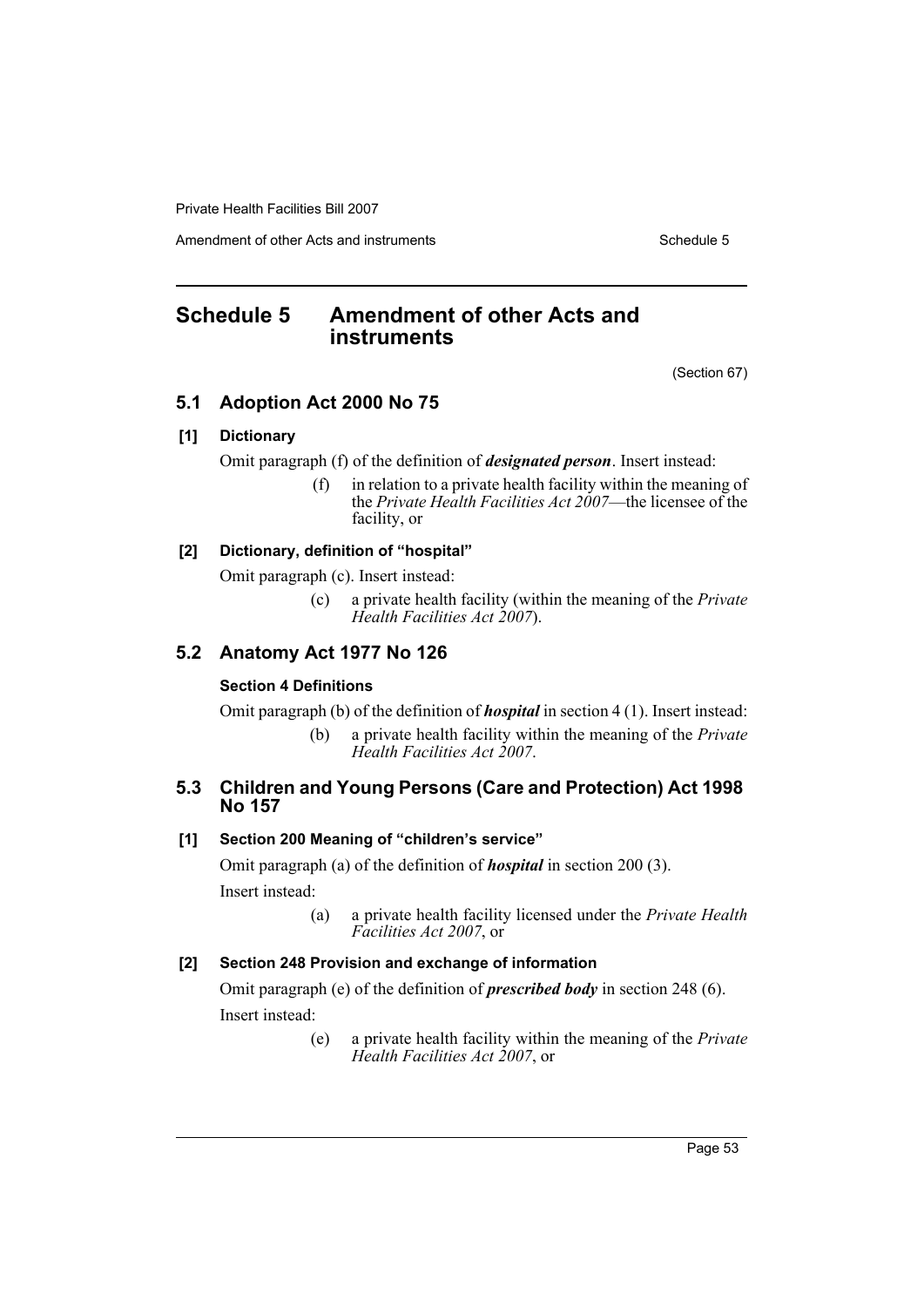Schedule 5 Amendment of other Acts and instruments

# **5.4 Children and Young Persons (Care and Protection) Regulation 2000**

#### **Clause 17 Out-of-home care: sec 135**

Omit clause 17 (c). Insert instead:

(c) a private health facility licensed under the *Private Health Facilities Act 2007*,

# **5.5 Children (Care and Protection) Act 1987 No 54**

# **Section 3 Definitions**

Omit paragraph (a) (ii) of the definition of *exempt premises* in section 3 (1). Insert instead:

> (ii) a private health facility licensed under the *Private Health Facilities Act 2007*,

# **5.6 Chiropractors Act 2001 No 15**

#### **Section 38 Notification of orders to employer and others**

Omit "any private hospital or day procedure centre (within the meaning of the *Private Hospitals and Day Procedure Centres Act 1988*)" from section 38 (1) (c).

Insert instead "any private health facility (within the meaning of the *Private Health Facilities Act 2007*)".

# **5.7 Dental Practice Act 2001 No 64**

#### **[1] Section 56 Notification of orders to employer and others**

Omit "any private hospital or day procedure centre (within the meaning of the *Private Hospitals and Day Procedure Centres Act 1988*)" from section 56 (1) (c).

Insert instead "any private health facility (within the meaning of the *Private Health Facilities Act 2007*)".

#### **[2] Section 137A Prohibition against directing or inciting misconduct**

Omit section 137A (5) (b). Insert instead:

(b) a private health facility within the meaning of the *Private Health Facilities Act 2007*,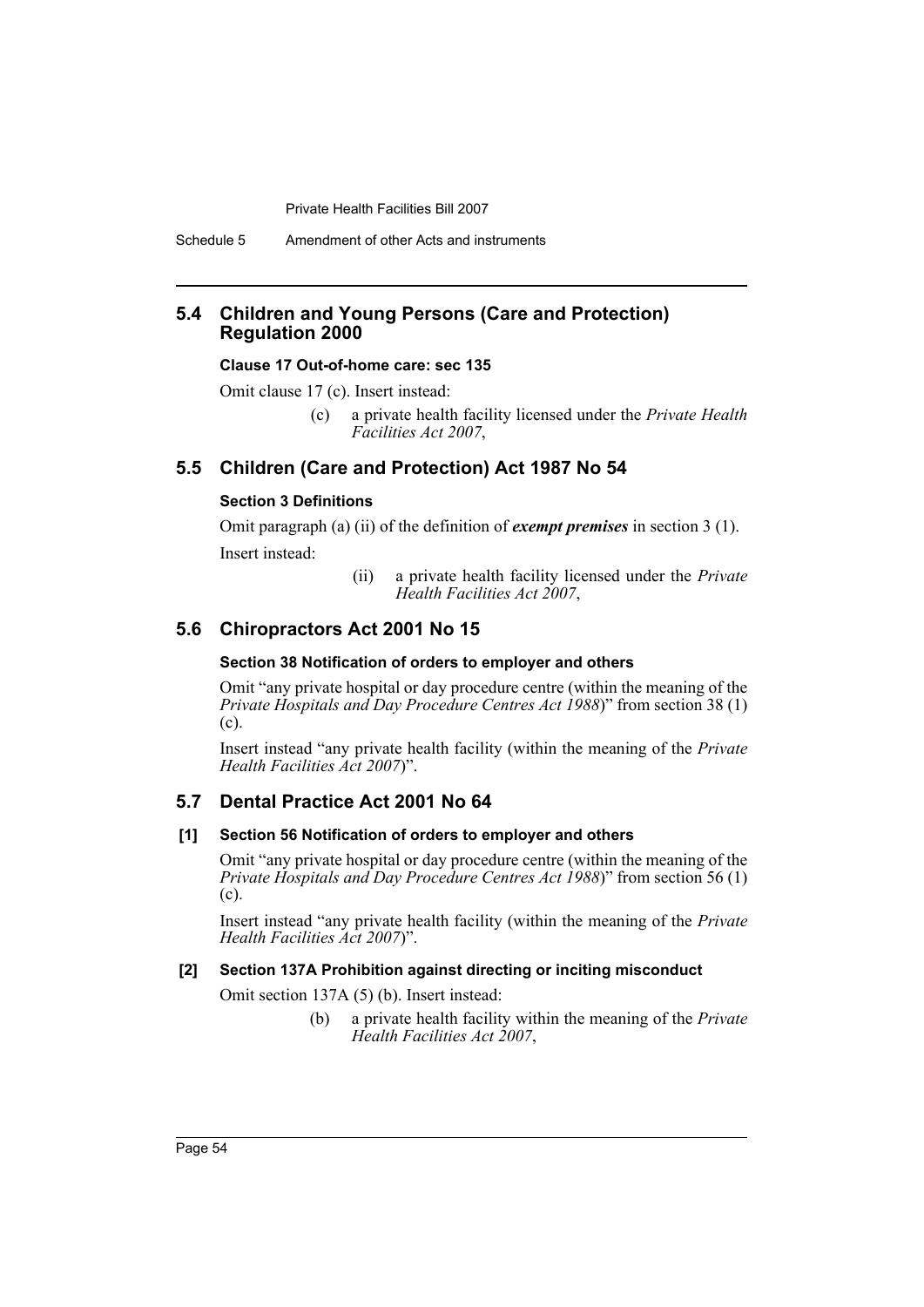## Amendment of other Acts and instruments Schedule 5

# **5.8 Environmental Planning and Assessment Regulation 2000**

**Clause 186A Owners of existing buildings and dwellings must ensure smoke alarms are installed**

Omit paragraph (c) of the definition of *health care building* in clause 186A (9).

Insert instead:

# **5.9 Guardianship Act 1987 No 257**

#### **Section 3 Definitions**

Omit paragraph (a) (ii) of the definition of *exempt premises* in section 3 (1). Insert instead:

> (ii) a private health facility licensed under the *Private Health Facilities Act 2007* or a nursing home within the meaning of the *Public Health Act 1991*,

#### **5.10 Health Administration Regulation 2005**

#### **Clause 15 Prescribed establishments**

Omit clause 15 (a). Insert instead:

(a) a private health facility licensed under the *Private Health Facilities Act 2007*,

#### **5.11 Health Care Complaints Act 1993 No 105**

**[1] Section 25 Notification of certain complaints to Director-General** Omit "• *Nursing Homes Act 1988*" from section 25 (1).

#### **[2] Section 25 (1)**

Omit "• *Private Hospitals and Day Procedure Centres Act 1988*". Insert instead:

• *Private Health Facilities Act 2007*

<sup>(</sup>c) a private health facility licensed under the *Private Health Facilities Act 2007*.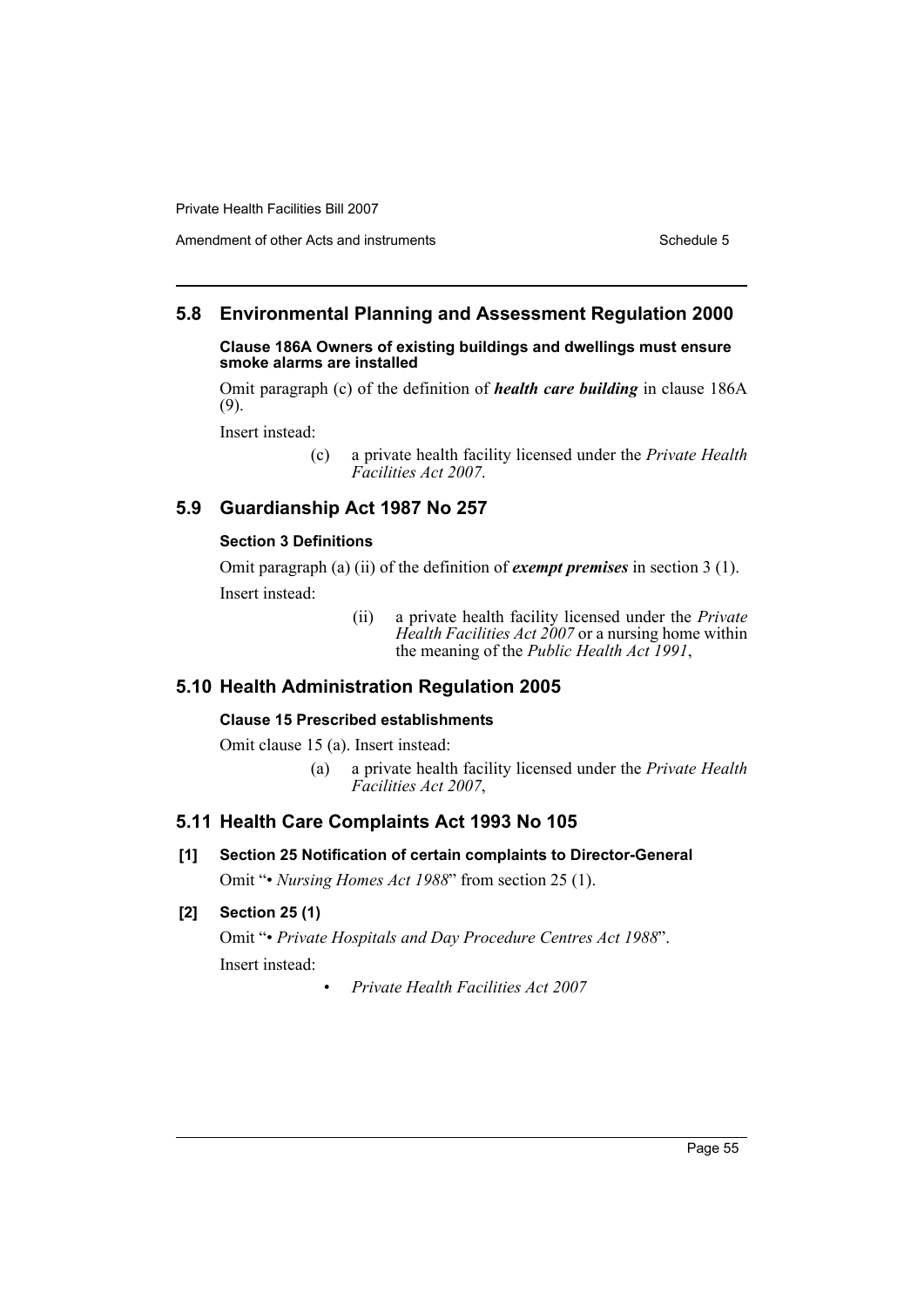Schedule 5 Amendment of other Acts and instruments

## **[3] Schedule 4 Savings, transitional and other provisions**

Insert at the end of the Schedule:

# **Part 6 Provision consequent on enactment of Private Health Facilities Act 2007**

#### **18 Offences under repealed Acts**

The Commission must notify the Director-General under section 25 of the details of a complaint that involves a possible breach of the *Private Hospitals and Day Procedure Centres Act 1988* or the *Nursing Homes Act 1988* or the regulations made under those Acts if the conduct alleged to constitute the breach occurred before the repeal of the relevant Act.

# **5.12 Health Care Liability Act 2001 No 42**

#### **Section 4 Definitions**

Omit the definition of *licensed facility* in section 4 (1). Insert instead: *licensed facility* means a private health facility licensed under the *Private Health Facilities Act 2007*.

# **5.13 Health Services Act 1997 No 154**

#### **[1] Section 123 Inquiries by Director-General**

Omit "private hospital, nursing home or day procedure centre" from section 123 (2).

Insert instead "private health facility or nursing home".

## **[2] Dictionary**

Omit the definition of *day procedure centre* from Part 1.

## **[3] Dictionary, Part 1**

Omit the definition of *private hospital*. Insert instead:

*private health facility* means a private health facility within the meaning of the *Private Health Facilities Act 2007*.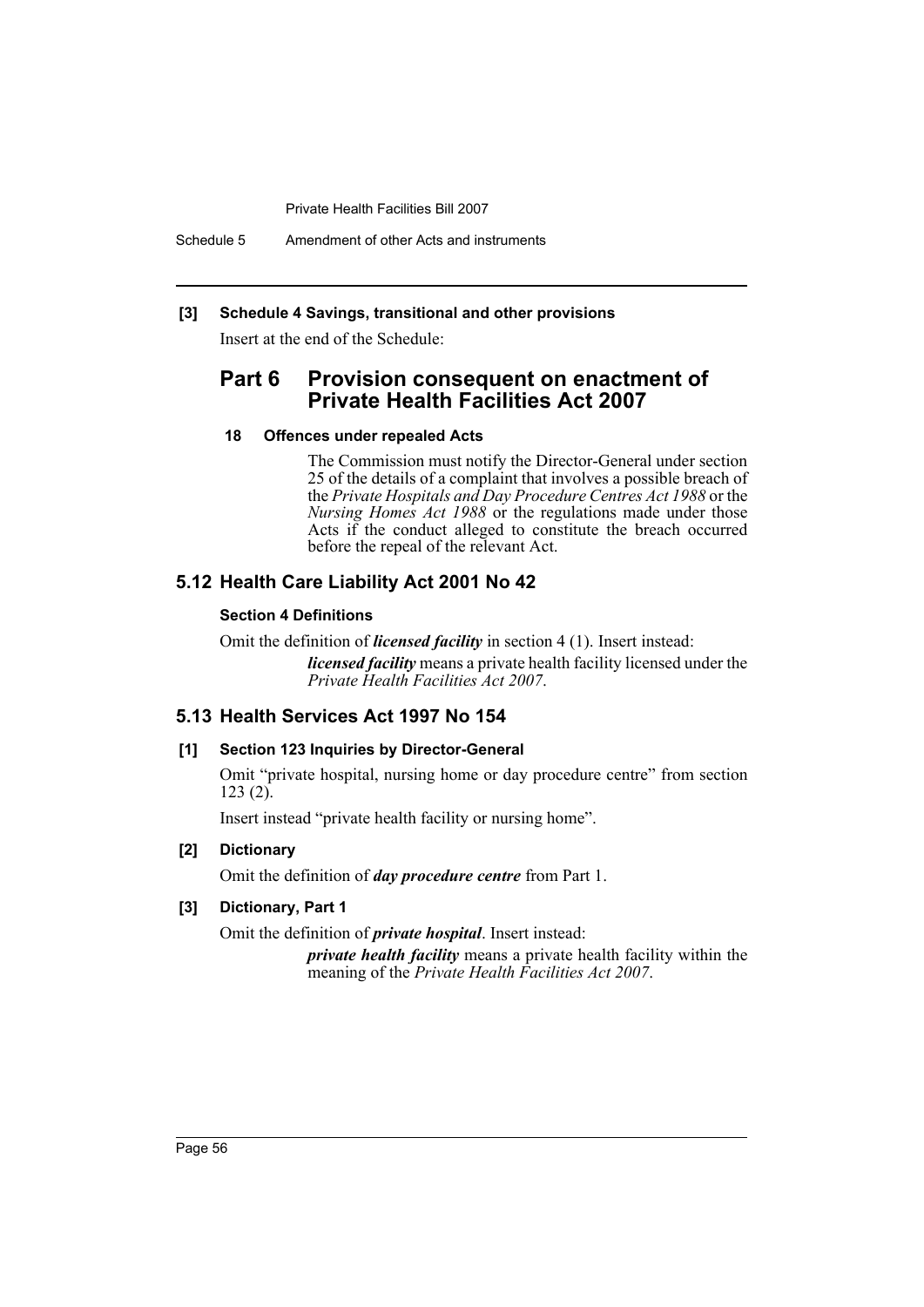# **5.14 Human Tissue Act 1983 No 164**

#### **[1] Section 4 Definitions**

Omit paragraph (a) (iii) of the definition of *governing body* in section 4 (1). Insert instead:

> (iii) in the case of a private health facility within the meaning of the *Private Health Facilities Act 2007*— the licensee of the facility, or

#### **[2] Section 4 (1), definition of "hospital"**

Omit paragraph (b). Insert instead:

(b) a private health facility within the meaning of the *Private Health Facilities Act 2007*.

# **5.15 Inclosed Lands Protection Act 1901 No 33**

#### **Section 3 Definitions**

Omit paragraph (b) of the definition of *hospital* in section 3 (1). Insert instead:

(b) a private health facility within the meaning of the *Private Health Facilities Act 2007*.

# **5.16 Kogarah Local Environmental Plan 1998**

#### **Clause 25 Dictionary**

Omit paragraph (f) of the definition of *nursing home* in clause 25 (1). Insert instead:

> (f) a private health facility within the meaning of the *Private Health Facilities Act 2007*, or

#### **5.17 Land Tax Management Act 1956 No 26**

#### **Section 10 Land exempted from tax**

Omit section 10 (1) (g) (viii). Insert instead:

(viii) a private health facility (within the meaning of the *Private Health Facilities Act 2007*) not carried on for pecuniary profit,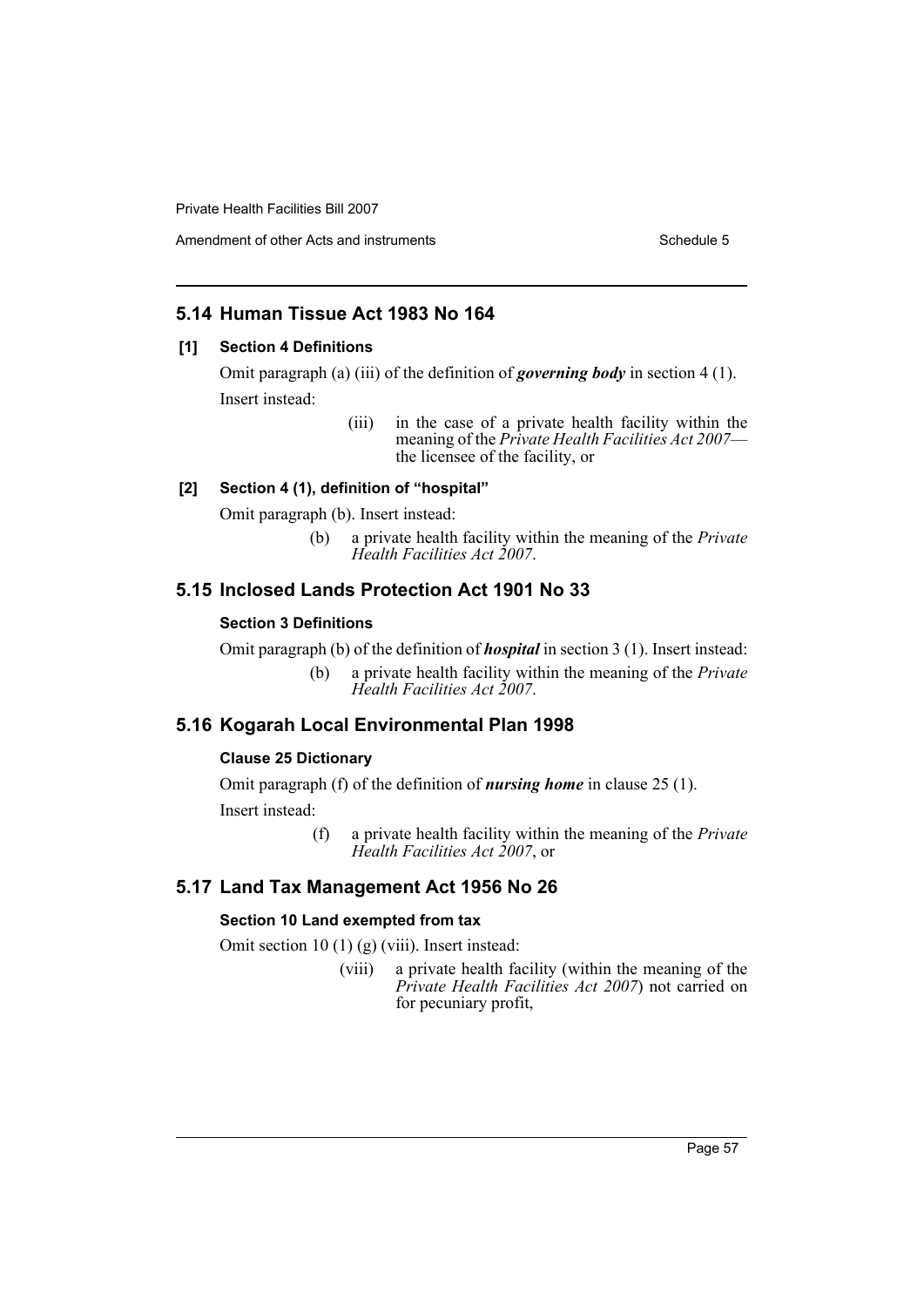Schedule 5 Amendment of other Acts and instruments

# **5.18 Liquor Act 1982 No 147**

#### **Section 6 Application of Act**

Omit section 6 (2) (b) (ii). Insert instead:

(ii) who is an overnight patient of a private health facility within the meaning of the *Private Health Facilities Act 2007*, or

# **5.19 Medical Practice Act 1992 No 94**

### **[1] Section 36 Meaning of "unsatisfactory professional conduct"**

Omit section 36 (1) (d) (v) and (vi). Insert instead:

- (v) an offence under section 58 of the *Private Health Facilities Act 2007.*
- **[2] Section 116A Prohibition against directing or inciting overservicing or misconduct**

Omit section 116A (5) (b). Insert instead:

(b) a private health facility,

**[3] Section 191B Notification of orders to practitioner's employer and others**

Omit "any private hospital or day procedure centre" from section 191B (1) (c). Insert instead "any private health facility".

### **[4] Schedule 5 Savings and transitional provisions**

Insert at the end of the Schedule:

# **Part 7 Provision consequent on enactment of Private Health Facilities Act 2007**

#### **36 Unsatisfactory professional conduct—offences under repealed Acts**

For the purposes of the definition of *unsatisfactory professional conduct* in section 36, unsatisfactory professional conduct also includes any conduct that results in a practitioner being convicted of or being made the subject of a criminal finding for an offence under section 46 of the *Private Hospitals and Day Procedure Centres Act 1988* before the repeal of that Act or an offence under section 43 of the *Nursing Homes Act 1988* before the repeal of that Act.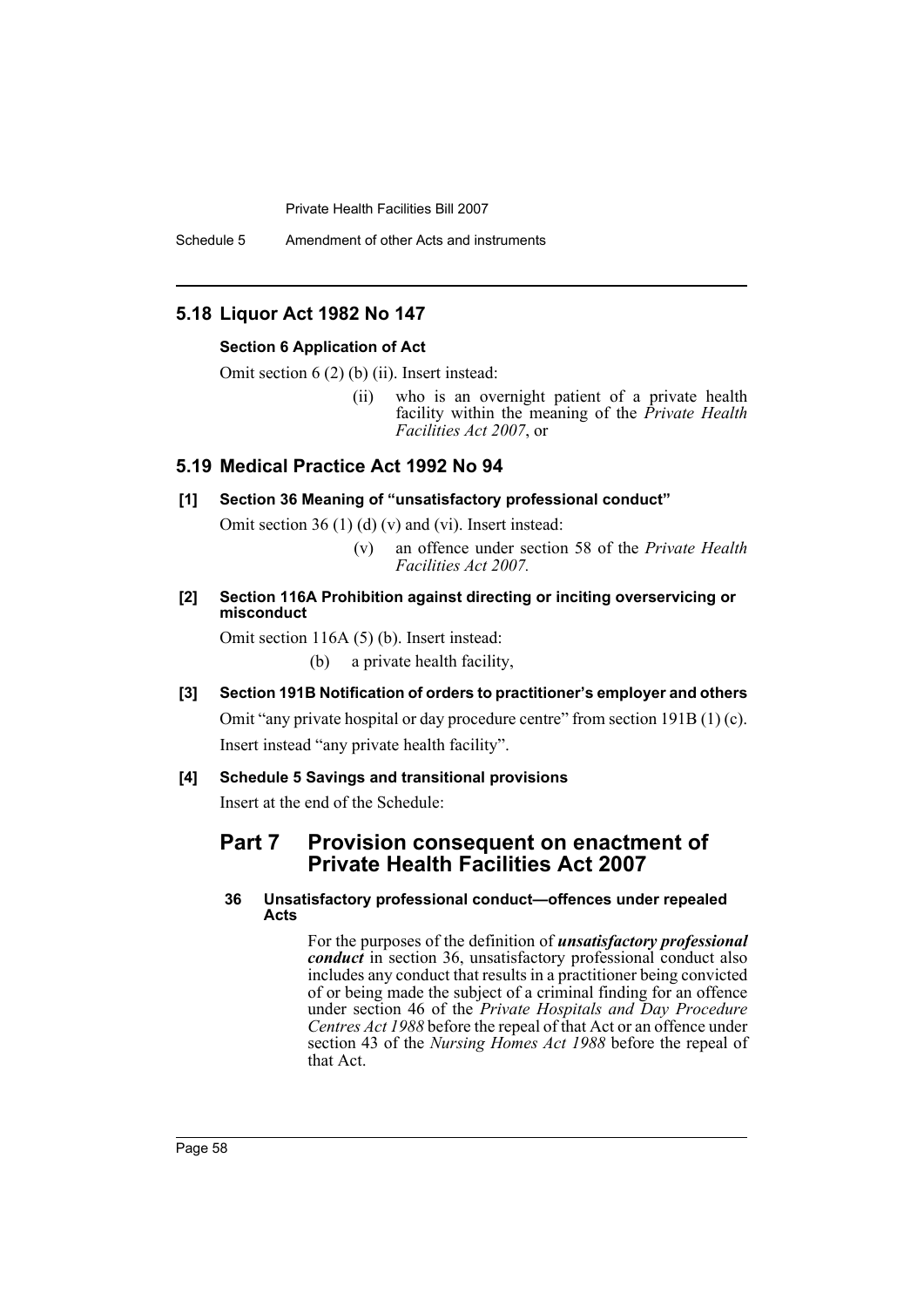#### **[5] Dictionary**

Omit the definitions of *day procedure centre* and *private hospital* from clause 1.

Insert in alphabetical order:

*private health facility* means a private health facility within the meaning of the *Private Health Facilities Act 2007*.

# **5.20 Medical Practice Regulation 2003**

#### **Clause 5 Records relating to patients**

Omit clause 5 (4) (b) and (c). Insert instead:

(b) a private health facility,

# **5.21 Mental Health Act 1990 No 9**

#### **[1] Section 225 Certain private hospitals to be licensed**

Omit "a private hospital within the meaning of the *Private Health Establishments Act 1982*".

Insert instead "a private health facility within the meaning of the *Private Health Facilities Act 2007*".

#### **[2] Section 225**

Omit "that private hospital". Insert instead "that private health facility".

# **5.22 Motor Accidents Act 1988 No 102**

#### **Section 39A Definitions**

Omit "a private hospital licensed under the *Private Health Establishments Act 1982*" from the definition of *hospital* in section 39A (1).

Insert instead "a private health facility licensed under the *Private Health Facilities Act 2007*".

# **5.23 Motor Accidents Compensation Act 1999 No 41**

#### **Section 3 Definitions**

Omit "a private hospital licensed under the *Private Hospitals and Day Procedure Centres Act 1988*" from the definition of *hospital*.

Insert instead "a private health facility licensed under the *Private Health Facilities Act 2007*".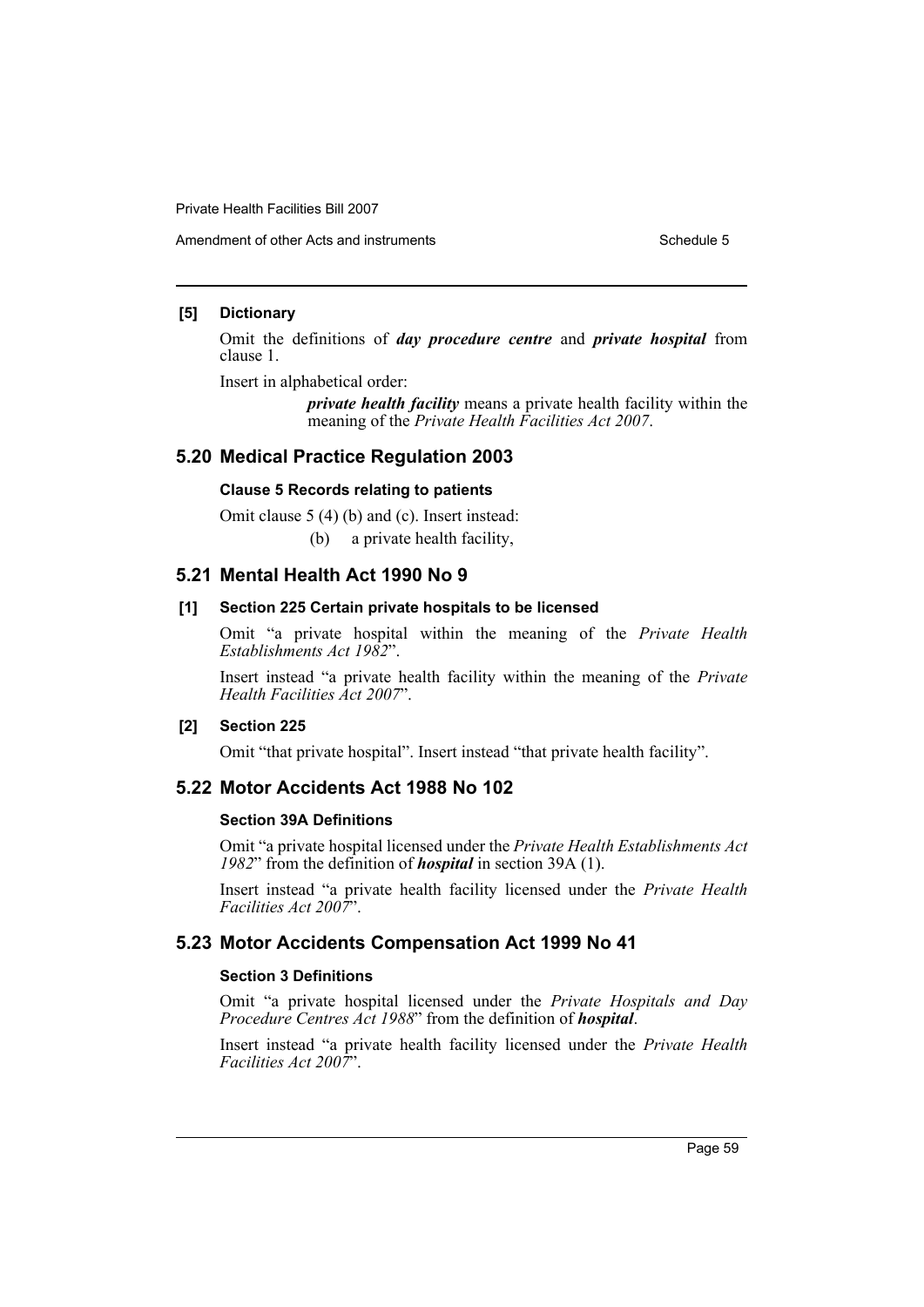Schedule 5 Amendment of other Acts and instruments

# **5.24 Motor Vehicles (Third Party Insurance) Act 1942 No 15**

#### **Section 24 Interpretation**

Omit "a private hospital licensed under the *Private Health Establishments Act 1982*" from the definition of *Hospital* in section 24 (1).

Insert instead "a private health facility licensed under the *Private Health Facilities Act 2007*".

#### **5.25 Optometrists Act 2002 No 30**

#### **[1] Section 42 Notification of orders to employer and others**

Omit "any private hospital or day procedure centre (within the meaning of the *Private Hospitals and Day Procedure Centres Act 1988*)" from section 42  $(1)$  (c).

Insert instead "any private health facility (within the meaning of the *Private Health Facilities Act 2007*)".

#### **[2] Section 120A Prohibition against directing or inciting misconduct**

Omit section 120A (5) (b). Insert instead:

(b) a private health facility within the meaning of the *Private Health Facilities Act 2007*,

#### **5.26 Osteopaths Act 2001 No 16**

#### **Section 38 Notification of orders to employer and others**

Omit "any private hospital or day procedure centre (within the meaning of the *Private Hospitals and Day Procedure Centres Act 1988*)" from section 38 (1) (c).

Insert instead "any private health facility (within the meaning of the *Private Health Facilities Act 2007*)".

# **5.27 Pharmacy Practice Act 2006 No 59**

#### **Section 51 Notification of orders to employer and others**

Omit "any private hospital or day procedure centre (within the meaning of the *Private Hospitals and Day Procedure Centres Act 1988*)" from section 51 (1) (c).

Insert instead "any private health facility (within the meaning of the *Private Health Facilities Act 2007*)".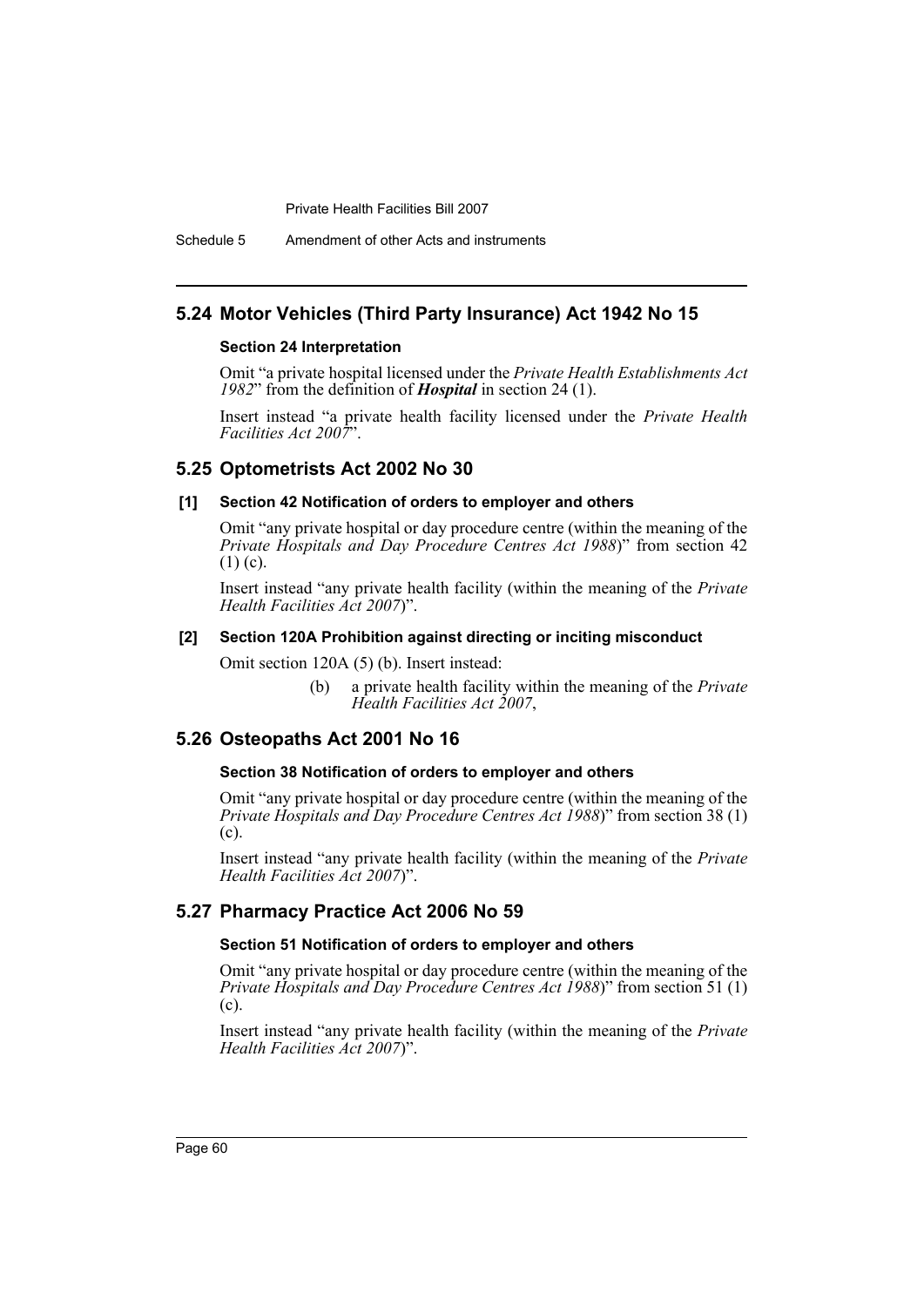Amendment of other Acts and instruments Schedule 5

# **5.28 Physiotherapists Act 2001 No 67**

#### **Section 39 Notification of orders to employer and others**

Omit "any private hospital or day procedure centre (within the meaning of the *Private Hospitals and Day Procedure Centres Act 1988*)" from section 39 (1) (c).

Insert instead "any private health facility (within the meaning of the *Private Health Facilities Act 2007*)".

# **5.29 Podiatrists Act 2003 No 69**

## **Section 38 Notification of orders to employer and others**

Omit "any private hospital or day procedure centre (within the meaning of the *Private Hospitals and Day Procedure Centres Act 1988*)" from section 38 (1) (c).

Insert instead "any private health facility (within the meaning of the *Private Health Facilities Act 2007*)".

# **5.30 Poisons and Therapeutic Goods Regulation 2002**

#### **[1] Clause 3 Definitions**

Omit the definitions of *day procedure centre*, *hospital* and *private hospital* from clause 3 (1).

Insert in alphabetical order:

*hospital* means a public hospital, public institution, private health facility, nursing home or residential centre for persons with disabilities.

*private health facility* means a private health facility licensed under the *Private Health Facilities Act 2007*.

**[2] Clauses 17 (4), 30 (2) (a), 46 (1) and (2), 61 (a), 73 (2) (a), 101 (1) (c), 102 (1) (c) (ii), (2) and (3), 103, 124 (4) (a) and 125 (2) (b)**

Omit "chief nurse" wherever occurring. Insert instead "director of nursing".

# **[3] Clauses 82 (1) (a) and 94 (1) (a)**

Omit "public or private hospital" wherever occurring.

Insert instead "public hospital or private health facility".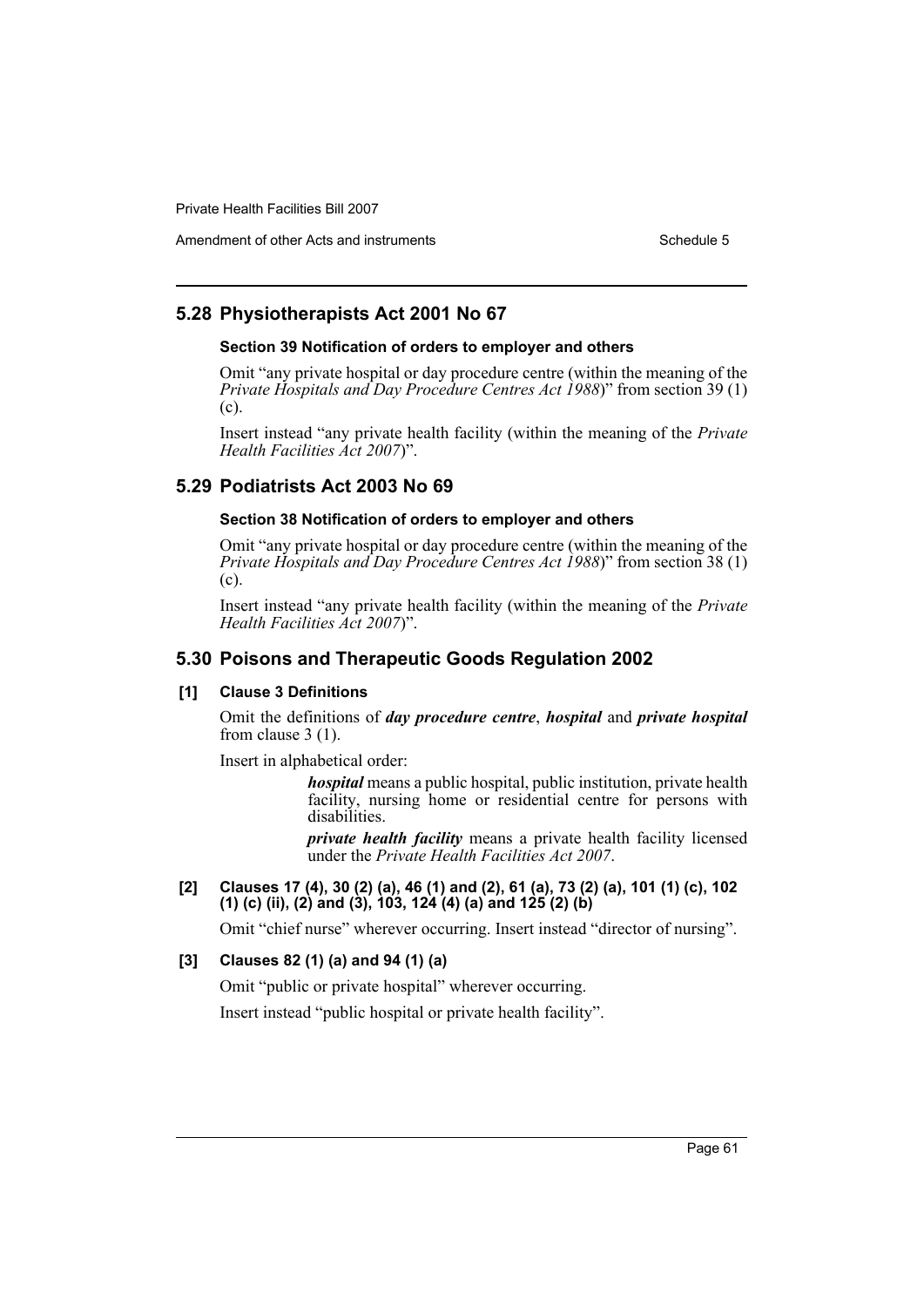Schedule 5 Amendment of other Acts and instruments

### **[4] Clauses 102 (1) (c) (ii) and (2) and 103 (1)**

Omit "private hospital" wherever occurring. Insert instead "private health facility".

#### **[5] Clause 125 Destruction of unwanted drugs of addiction in a private health facility or nursing home**

Omit "private hospital, nursing home or day procedure centre" wherever occurring in clause  $125(1)$ ,  $(2)$  and  $(3)$   $(a)$ .

Insert instead "private health facility or nursing home".

# **5.31 Psychologists Act 2001 No 69**

# **Section 38 Notification of orders to employer and others**

Omit "any private hospital or day procedure centre (within the meaning of the *Private Hospitals and Day Procedure Centres Act 1988*)" from section 38 (1) (c).

Insert instead "any private health facility (within the meaning of the *Private Health Facilities Act 2007*)".

# **5.32 Public Health Act 1991 No 10**

#### **Section 68 Definitions**

Omit paragraph (d) of the definition of *hospital*. Insert instead:

(d) a private health facility within the meaning of the *Private Health Facilities Act 2007*, or

# **5.33 Public Health (General) Regulation 2002**

#### **Clause 10 Protection of identity—exceptions**

Omit "*Private Hospitals and Day Procedure Centres Act 1988*" from clause  $10(1)(b)$ .

Insert instead "*Private Health Facilities Act 2007*".

# **5.34 Public Health (Microbial Control) Regulation 2000**

## **Clause 7 Installation of hot-water systems and warm-water systems**

Omit paragraph (b) of the definition of *health care facility* in clause 7 (3). Insert instead:

> (b) a private health facility within the meaning of the *Private Health Facilities Act 2007*,